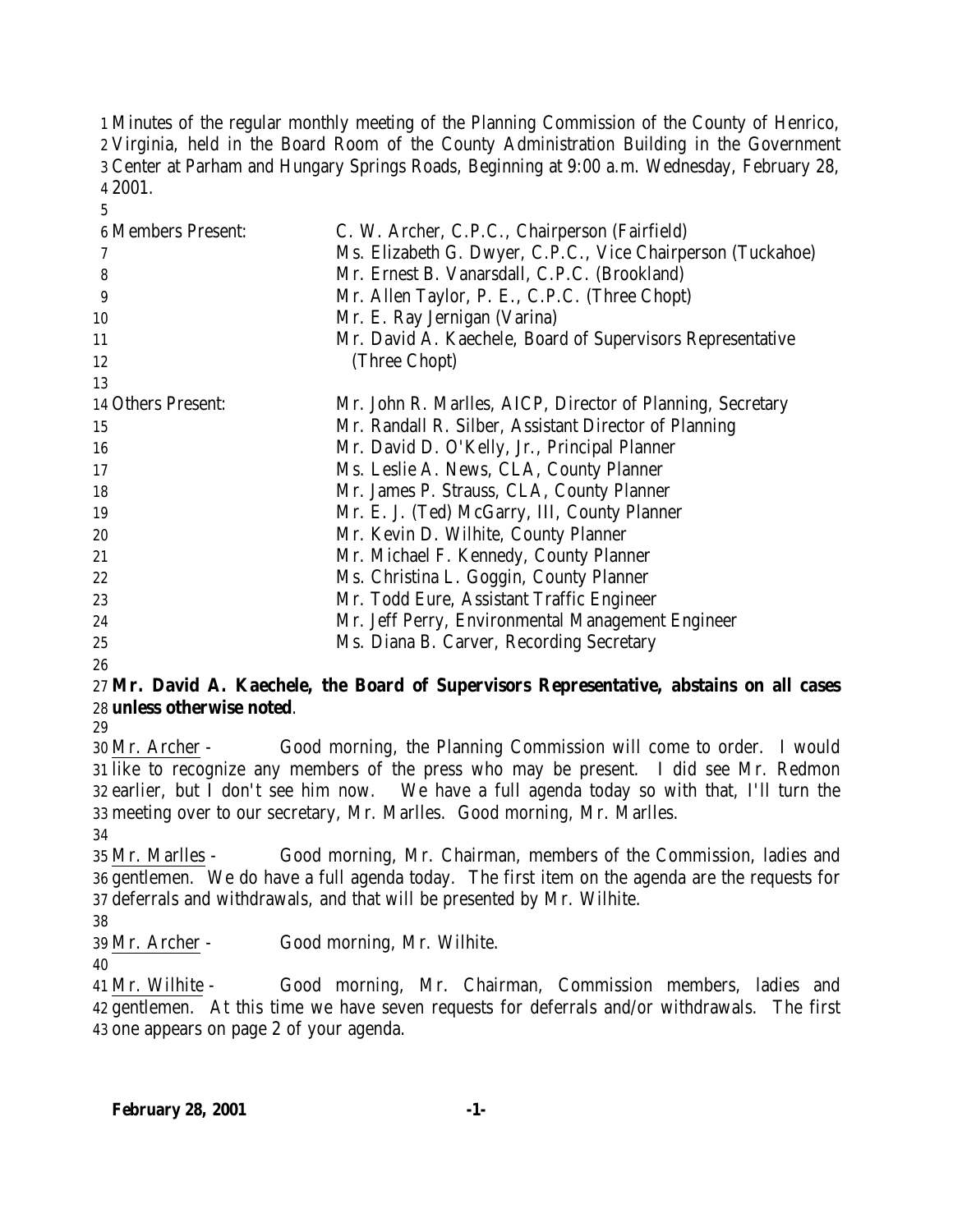#### 44 **TRANSFER OF APPROVAL (Deferred from the January 24, 2001, Meeting)**

| 45                        |                                                                |
|---------------------------|----------------------------------------------------------------|
| POD-86-96                 | Theodore and Faye Kefalas for Marpisa LLC: Request for         |
| <b>Blockbuster Square</b> | approval of a transfer of approval, as required by Chapter 24, |
| (POD-37-87 Revised)       | Section 24-106 of the Henrico County Code, from Brookside      |
|                           | Property Associates L.P. to Marpisa LLC. The 1.8 acre site is  |
|                           | located at the southwest corner of W. Broad Street (U.S. Route |
|                           | 250) and Tanelorn Drive on parcel 59-3-A-2A. The zoning is     |
|                           | B-2C, Business District (Conditional). (Three Chopt)           |
| 46                        |                                                                |
| 47 Mr. Wilhite -          | The applicant requests deferral until March 28, 2001.          |

48 49 Mr. Archer - Is there anyone present who is in opposition to this deferral? Mr. 50 Taylor.

51

52 Mr. Taylor - Mr. Chairman, I move deferral of POD-86-96, Blockbuster Square, to 53 March 28, 2001, at the request of the applicant.

54

55 Mr. Vanarsdall - Second.

56

57 Mr. Archer - The motion was made by Mr. Taylor and seconded by Mr. Vanarsdall. 58 All in favor say aye…all opposed say nay. The motion carries.

59

60 At the request of the applicant, the Planning Commission deferred the transfer of approval 61 request for POD-86-96, Blockbuster Square (POD-37-87 Revised) until March 28, 2001. 62

### 63 **PLAN OF DEVELOPMENT & MASTER PLAN**

64

| POD-21-01                         | Michael E. Doczi & Associates, PLLC for Mount Olive                                       |
|-----------------------------------|-------------------------------------------------------------------------------------------|
| <b>Mount Olive Baptist Church</b> | <b>Baptist Church:</b> Request for approval of a plan of                                  |
| 8775 Mount Olive Avenue           | development and master plan, as required by Chapter 24,                                   |
| off Mountain Road                 | Section 24-106 of the Henrico County Code to construct a one-                             |
|                                   | story, 800 seat sanctuary church expansion. The 8.1966 acre                               |
|                                   | site is located at 8775 Mount Olive Avenue on parcels 52-A-                               |
|                                   | 74A, 72 and part of 75. The zoning is R-3, One-Family                                     |
|                                   | Residence District and A-1, Agricultural District. County water<br>and sewer. (Fairfield) |

65

66

67 Mr. Wilhite - The applicant requests deferral to March 28, 2001.

68

 Mr. Archer - Is there anyone here in opposition to this deferral, POD-21-01, Mount Olive Baptist Church? No opposition. I move deferral of POD-21-01, Mount Olive Baptist Church, to the March 28, 2001, meeting, at the applicant's request. 72

#### **February 28, 2001 -2-**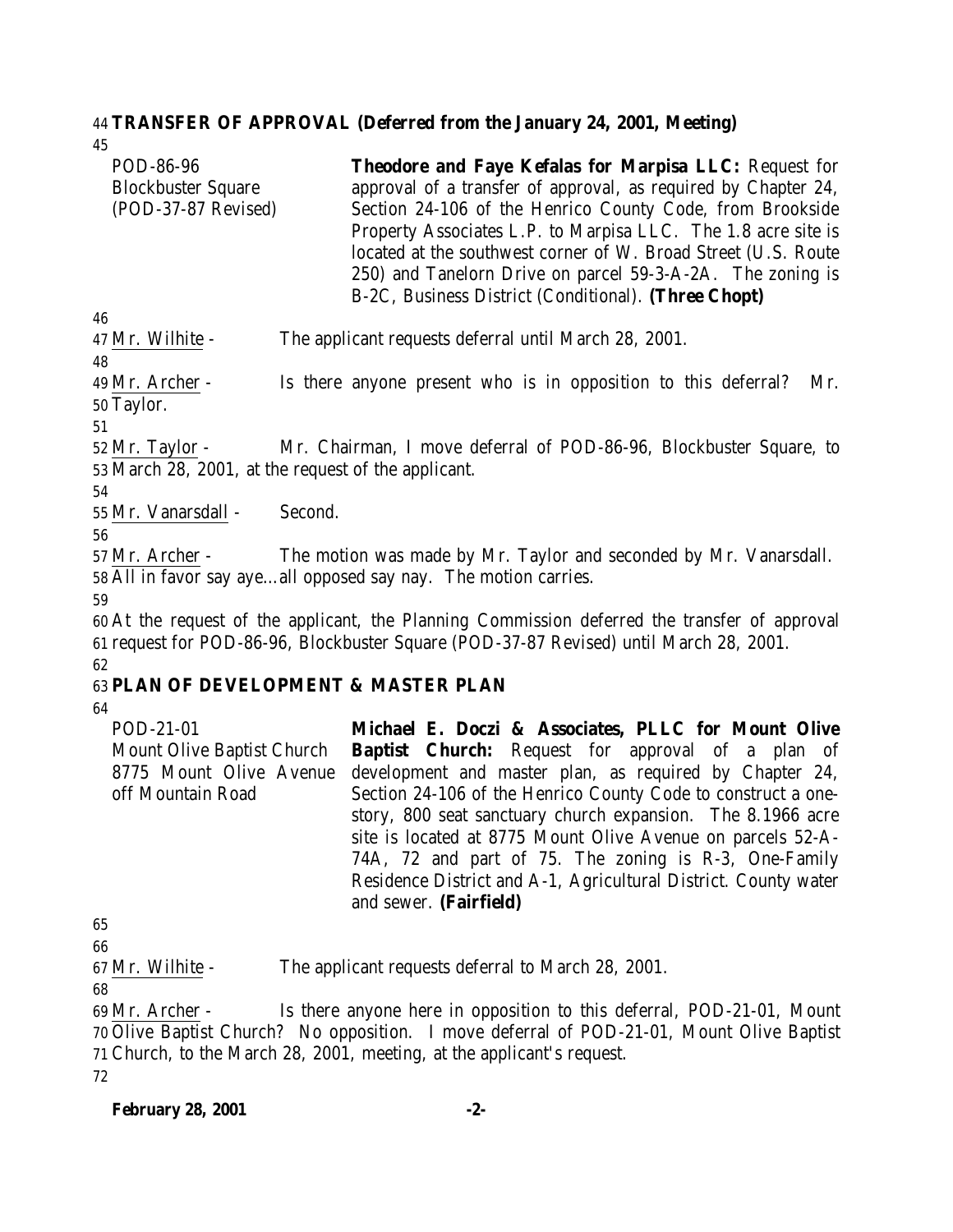Mr. Vanarsdall - Second.

 Mr. Archer - The motion was made by Mr. Archer and seconded by Mr. Vanarsdall. All in favor say aye…all opposed say nay. The motion carries.

 At the request of the applicant, the Planning Commission deferred POD-21-01, Mount Olive Baptist Church, 8775 Mount Olive Avenue off Mountain Road, until March 28, 2001.

# **PLAN OF DEVELOPMENT**

| and offices. The 3.69 acre site is located on the south line of<br>W. Broad Street (U.S. Route 250), approximately 200 feet west | Kimley-Horn & Associates, Inc. for Bon Secours -<br>Richmond Health System and First Citizens Bank: Request<br>for approval of a plan of development, as required by Chapter<br>24, Section 24-106 of the Henrico County Code to construct a<br>two-story, 18,846 square foot bank with drive thru facilities |
|----------------------------------------------------------------------------------------------------------------------------------|---------------------------------------------------------------------------------------------------------------------------------------------------------------------------------------------------------------------------------------------------------------------------------------------------------------|
| of Lauderdale Drive on part of parcel 36-A-49. The zoning is<br>B-2C, Business District (Conditional) and WBSO (West Broad       |                                                                                                                                                                                                                                                                                                               |
| Street Overlay) District. County water and sewer. (Three<br><b>Chopt</b> )                                                       |                                                                                                                                                                                                                                                                                                               |

 

Mr. Wilhite - The applicant requests deferral to March 28, 2001.

 Mr. Archer - Is there anyone here in opposition to this deferral, POD-10-01, First Citizens Bank? No opposition. Mr. Taylor.

 Mr. Taylor - Mr. Chairman, I move deferral of POD-10-01, First Citizen Bank - W. Broad Street, to March 28, at the applicant's request.

Mr. Vanarsdall - Second.

 Mr. Archer - The motion was made by Mr. Taylor and seconded by Mr. Vanarsdall. All in favor say aye…all opposed say nay. The motion carries.

 At the request of the applicant, the Planning Commission deferred POD-10-01, First Citizens Bank - W. Broad Street, until March 28, 2001.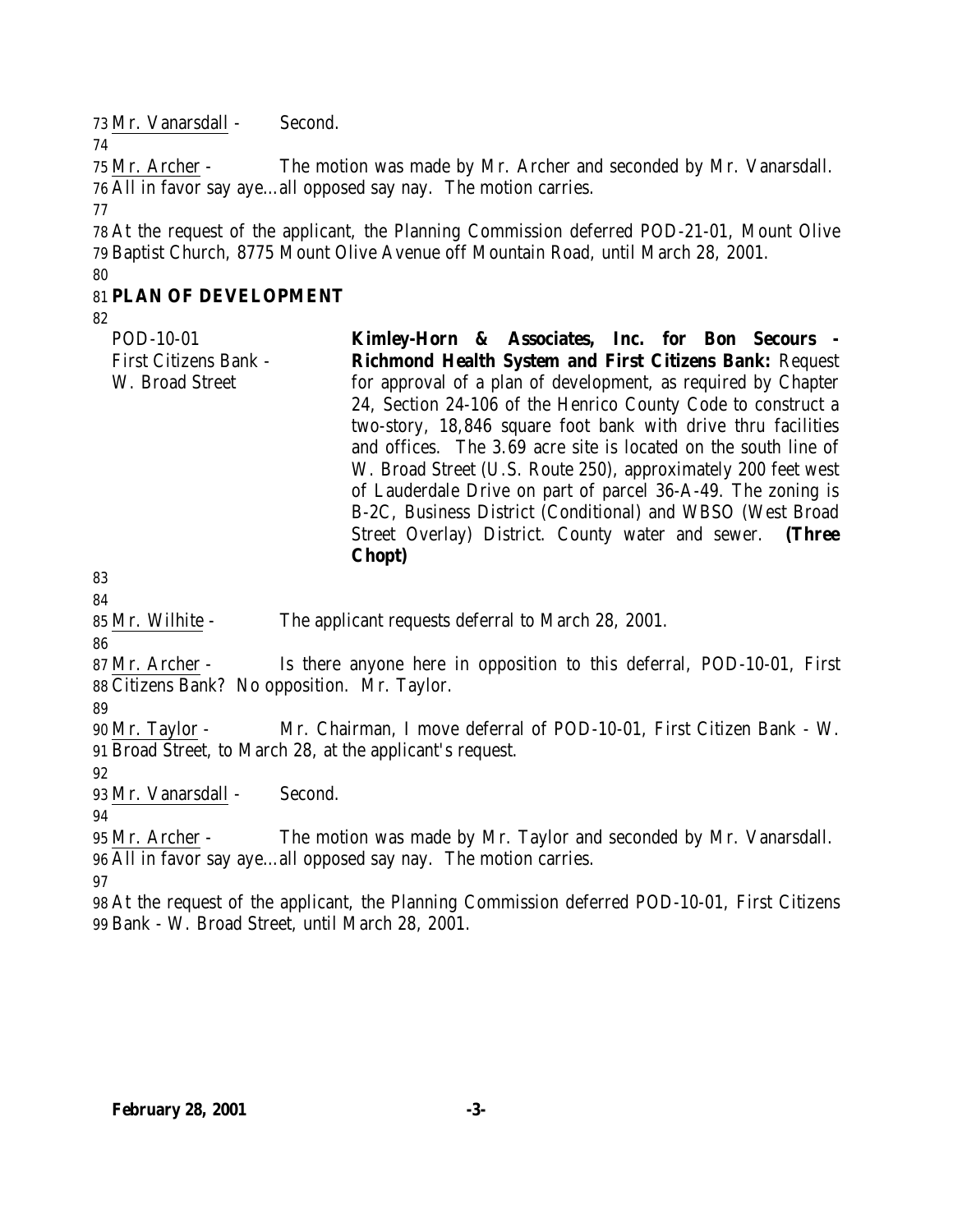Stoney Run Estates (February 2001 Plan) **Engineering Design Associates and Barbara Bannister for Glenwood Investments, LLC:** The 15.03 acre site is located at 3111 Creighton Road, approximately 1,450 feet south of Featherwood Way on part of parcel 140-A-45. The zoning is R-3AC, One-Family Residence District (Conditional) and ASO, Airport Safety Overly District. County water and sewer. **(Varina) 44 Lots**

Mr. Wilhite - The applicant requests deferral to March 28, 2001.

 Mr. Archer - Is there anyone here in opposition to this deferral, Stoney Run Estates (February 2001 Plan)? No opposition. Mr. Jernigan.

 Mr. Jernigan - Mr. Chairman, I make a motion that we defer Stoney Run Estates subdivision to March 28, by the applicant's request.

Mr. Vanarsdall - Second.

 Mr. Archer - The motion was made by Mr. Jernigan and seconded by Mr. Vanarsdall. All in favor say aye…all opposed say nay. The motion carries.

 At the request of the applicant, the Planning Commission deferred subdivision Stoney Run Estates (February 2001 Plan), until March 28, 2001.

### **SUBDIVISION**

Matnick Estates (February 2001 Plan) **Engineering Design Associates for Nancy S. Kesler:** The 25.63 acre site is located at 8461 Willis Church Road on the northeast corner of Willis Church Road and Hare Road on parcel 253-A-21. The zoning is A-1, Agricultural District and ASO, Airport Safety Overlay District. Individual Well and septic tank/drainfield. **(Varina) 7 Lots**

Mr. Wilhite - Once again, the applicant requests deferral to March 28, 2001.

 Mr. Archer - Is there anyone here in opposition to this deferral, Matnick Estates (February 2001 Plan)? No opposition. Mr. Jernigan.

 Mr. Jernigan - Mr. Chairman, I would like to recommend deferral of subdivision Matnick Estates to March 28, by the applicant's request.

 Mr. Vanarsdall - Second.

**February 28, 2001 -4-**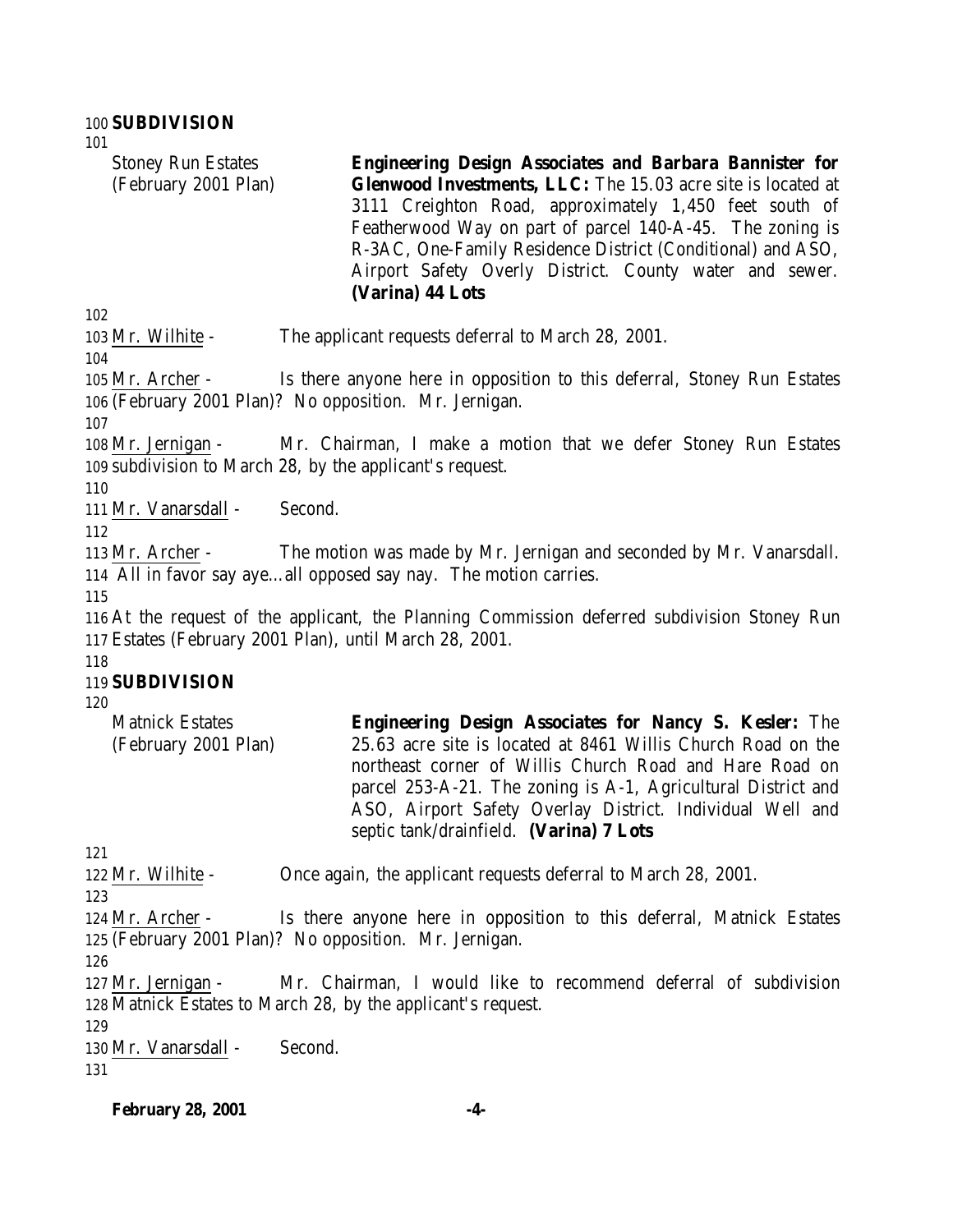132 Mr. Archer - The motion was made by Mr. Jernigan and seconded by Mr. Vanarsdall. All in favor say aye…all opposed say nay. The motion carries.

 At the request of the applicant, the Planning Commission deferred subdivision Matnick Estates (February 2001 Plan), until March 28, 2001.

# **PLAN OF DEVELOPMENT**

| POD-6-01                                                            | <b>McKinney &amp; Company for Short Pump Town Center LLC:</b>                                                                                                                                                                                                                                                                                                                                                                                                                                                                                                                                                              |
|---------------------------------------------------------------------|----------------------------------------------------------------------------------------------------------------------------------------------------------------------------------------------------------------------------------------------------------------------------------------------------------------------------------------------------------------------------------------------------------------------------------------------------------------------------------------------------------------------------------------------------------------------------------------------------------------------------|
| Short Pump Town Center -<br>W. Broad Street<br>(POD-123-98 Revised) | Request for approval of a revised plan of development, as<br>required by Chapter 24, Section 24-106 of the Henrico County<br>Code to construct a two-story, 1,300,000 square foot regional<br>shopping center. The 147.19 acre site is located on the north<br>line of W. Broad Street (U.S. Route 250), opposite its<br>intersection with Lauderdale Drive on parcels 36-A-26, 27, 28,<br>29, 30, 31, 32, 34A, 35A, 36, 37, 38 and part of parcels 36-A-<br>13 and 15. The zoning is B-3C, Business District (Conditional)<br>and W.B.S.O. (West Broad Street Overlay) District. County<br>water and sewer. (Three Chopt) |
| 140                                                                 |                                                                                                                                                                                                                                                                                                                                                                                                                                                                                                                                                                                                                            |
| 141 Mr. Wilhite -                                                   | The applicant requests deferral to March 28, 2001.                                                                                                                                                                                                                                                                                                                                                                                                                                                                                                                                                                         |
| 142                                                                 |                                                                                                                                                                                                                                                                                                                                                                                                                                                                                                                                                                                                                            |
| 143 Mr. Archer -                                                    | Is there anyone here in opposition to this deferral, POD-6-01, Short                                                                                                                                                                                                                                                                                                                                                                                                                                                                                                                                                       |
|                                                                     | 144 Pump Town Center? No opposition. Mr. Taylor.                                                                                                                                                                                                                                                                                                                                                                                                                                                                                                                                                                           |
| 145                                                                 |                                                                                                                                                                                                                                                                                                                                                                                                                                                                                                                                                                                                                            |
| 146 Mr. Taylor -                                                    | Mr. Chairman, I move deferral of POD-6-01, Short Pump Town Center<br>147 on W. Broad Street, to March 28, at the applicant's request.                                                                                                                                                                                                                                                                                                                                                                                                                                                                                      |
| 148                                                                 |                                                                                                                                                                                                                                                                                                                                                                                                                                                                                                                                                                                                                            |
| 149 Mr. Vanarsdall -                                                | Second.                                                                                                                                                                                                                                                                                                                                                                                                                                                                                                                                                                                                                    |
| 150                                                                 |                                                                                                                                                                                                                                                                                                                                                                                                                                                                                                                                                                                                                            |
| 151 Mr. Archer -                                                    | The motion was made by Mr. Taylor and seconded by Mr. Vanarsdall.                                                                                                                                                                                                                                                                                                                                                                                                                                                                                                                                                          |
|                                                                     | 152 All in favor say ayeall opposed say nay. The motion carries.                                                                                                                                                                                                                                                                                                                                                                                                                                                                                                                                                           |
| 153                                                                 |                                                                                                                                                                                                                                                                                                                                                                                                                                                                                                                                                                                                                            |
|                                                                     | 154 At the request of the applicant, the Planning Commission deferred POD-6-01, Short Pump                                                                                                                                                                                                                                                                                                                                                                                                                                                                                                                                 |
|                                                                     | 155 Town Center - W. Broad Street (POD-123-98 Revised), until March 28, 2001.                                                                                                                                                                                                                                                                                                                                                                                                                                                                                                                                              |
| 156                                                                 |                                                                                                                                                                                                                                                                                                                                                                                                                                                                                                                                                                                                                            |
| 157 Mr. Wilhite -                                                   | Mr. Chairman, the final request we have is on page 34.                                                                                                                                                                                                                                                                                                                                                                                                                                                                                                                                                                     |
| 158                                                                 |                                                                                                                                                                                                                                                                                                                                                                                                                                                                                                                                                                                                                            |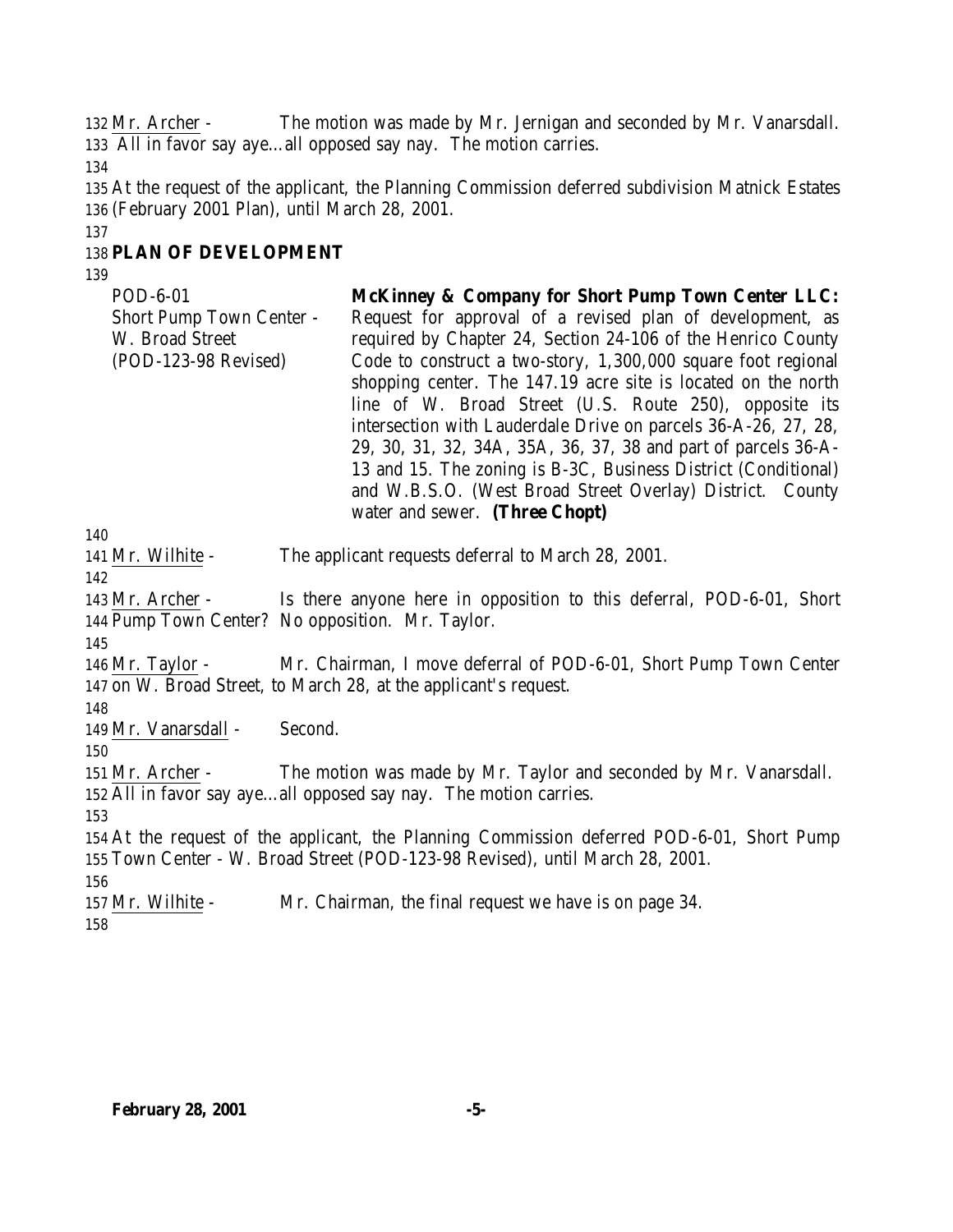# 159 **SUBDIVISION (Deferred from the January 24, 2001 Meeting)**

160

| Oak Hill Manor<br>(June 2000 Plan)                                                                                                    | Schmidt & Associates for English Street Development,<br><b>L.L.C.:</b> The 5.021 acre site is located on Tonoka Road and<br>Tonoka Court, approximately 200 feet west of the intersection<br>on parcels 128-A-55 and part of 128-A-44A. The zoning is R-<br>4, One-Family Residence District. County water and sewer.<br>(Fairfield) 19 Lots                                                                                                                     |  |  |
|---------------------------------------------------------------------------------------------------------------------------------------|------------------------------------------------------------------------------------------------------------------------------------------------------------------------------------------------------------------------------------------------------------------------------------------------------------------------------------------------------------------------------------------------------------------------------------------------------------------|--|--|
| 161                                                                                                                                   |                                                                                                                                                                                                                                                                                                                                                                                                                                                                  |  |  |
| 162 Mr. Wilhite -<br>163                                                                                                              | The applicant is requesting that this proposal be withdrawn.                                                                                                                                                                                                                                                                                                                                                                                                     |  |  |
| 164 Mr. Archer -                                                                                                                      | Mr. Wilhite, are we all right with this?                                                                                                                                                                                                                                                                                                                                                                                                                         |  |  |
| 165<br>166 Mr. Wilhite -                                                                                                              | Yes, sir. It seems that they can't proceed under the original plan<br>167 approved in 1999. The issues regarding the construction and dedication of the public road<br>168 through this development has been worked out. There is an issue remaining with some off site<br>169 easements but that's not affected by this revised plan.                                                                                                                           |  |  |
| 170<br>171 Mr. Archer -                                                                                                               | Do we need a motion on this?                                                                                                                                                                                                                                                                                                                                                                                                                                     |  |  |
| 172<br>173 Mr. Marlles -<br>174                                                                                                       | No, sir.                                                                                                                                                                                                                                                                                                                                                                                                                                                         |  |  |
| 175 Mr. Archer -<br>176 withdrawals.                                                                                                  | All right. I believe this concludes the requests for deferrals and                                                                                                                                                                                                                                                                                                                                                                                               |  |  |
| 177                                                                                                                                   | 178 ON PAGES 35 and 36 OF THESE MINUTES, IT WAS BROUGHT TO THE<br>179 COMMISSION'S ATTENTION THAT WITHDRAWN CASES DO NEED TO BE<br>180 ACTED ON AND A MOTION FOR THIS CASE WAS STATED AT THAT TIME.                                                                                                                                                                                                                                                              |  |  |
| 181<br>182 Mr. Marlles -<br>183 again, this will be presented by Mr. Wilhite.                                                         | Mr. Chairman, the next item on the agenda is our expedited agenda, and,                                                                                                                                                                                                                                                                                                                                                                                          |  |  |
| 184<br>185 Mr. Wilhite -<br>186 is on page one.                                                                                       | Thank you. We have nine items on the expedited agenda. The first one                                                                                                                                                                                                                                                                                                                                                                                             |  |  |
| 187                                                                                                                                   | 188 TRANSFER OF APPROVAL (Deferred from the January 24, 2001, Meeting)                                                                                                                                                                                                                                                                                                                                                                                           |  |  |
| 189<br>POD-2-84<br><b>First Union National Bank</b><br><b>Building</b><br>(Formerly Bank of Virginia)<br>4025 Mechanicsville Turnpike | LeClair Ryan, P.C. for Martha Dawson, D.D.S.: Request<br>for approval of a transfer of approval, as required by Chapter<br>24, Section 24-106 of the Henrico County Code, from Bank of<br>Virginia to Martha Dawson, D.D.S. The 1.8 acre site is<br>occupied by a 3,804 square foot office building, located at the<br>southeast corner of Mechanicsville Turnpike and Neale Street<br>on parcel 118-A-69A. The zoning is B-3, Business District.<br>(Fairfield) |  |  |
| <b>February 28, 2001</b>                                                                                                              | -6-                                                                                                                                                                                                                                                                                                                                                                                                                                                              |  |  |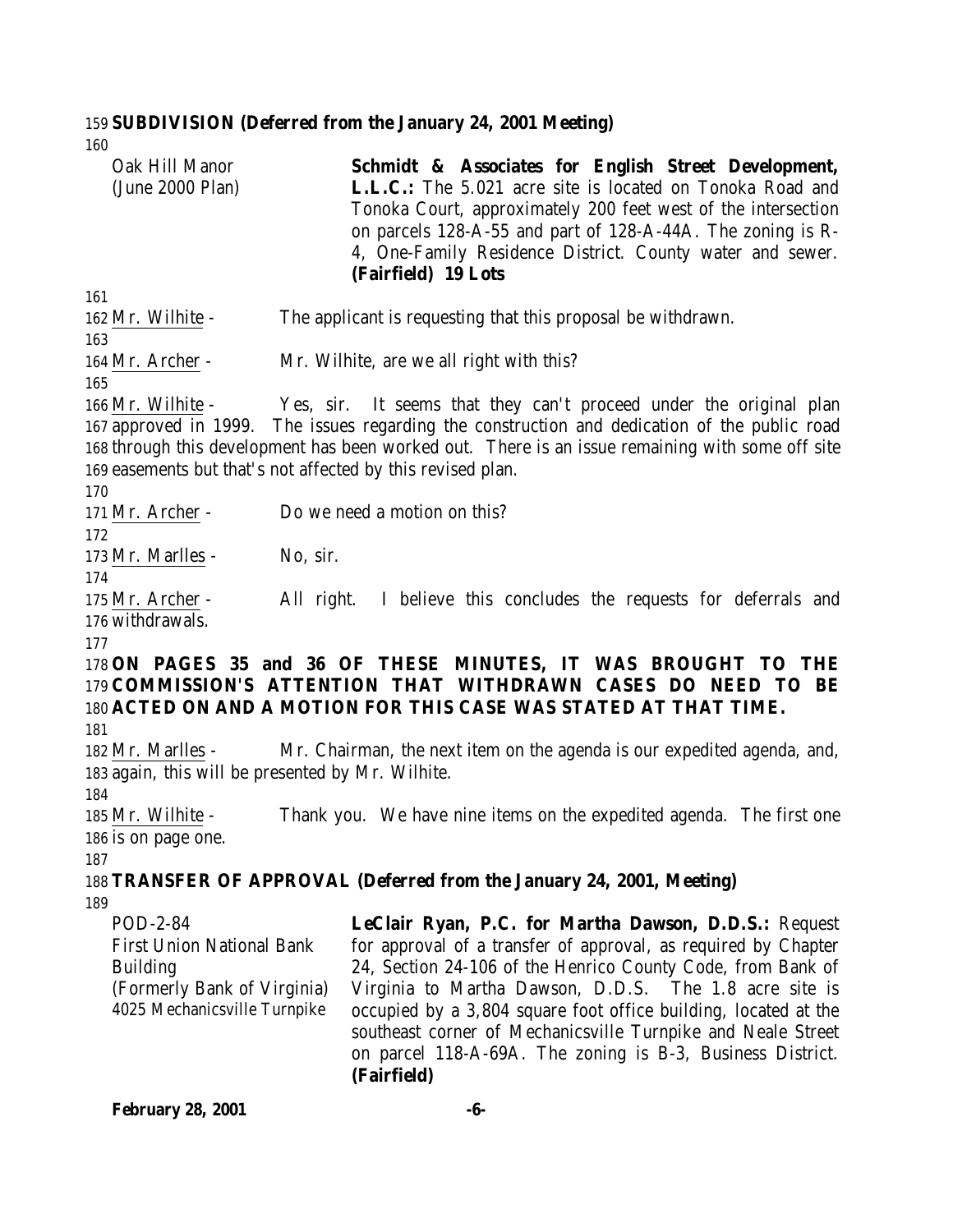Mr. Archer - Is there anyone in the audience in opposition to this transfer, POD-2-84, First Union National Bank Building (Formerly Bank of Virginia)? No opposition. I move approval of the transfer of approval, POD-2-84, First Union National Bank.

194 Ms. Dwyer - Second.

 Mr. Archer - The motion was made by Mr. Archer and seconded by Ms. Dwyer. All in favor say aye…all opposed say nay. The motion carries.

 The Planning Commission approved the transfer of approval request for POD-2-84, First Union National Bank (Formerly Bank of Virginia) 4025 Mechanicsville Turnpike, from Bank of Virginia to Martha Dawson, D.D.S.

# **PLAN OF DEVELOPMENT**

| Balzer & Associates, Inc. for Springfield Land Development       |
|------------------------------------------------------------------|
| Group: Request for approval of a plan of development, as         |
| required by Chapter 24, Section 24-106 of the Henrico County     |
| Code to construct a two-story, 84,714 square foot automobile     |
| sales and service building. The 9.86 acre site is located on the |
| south line of W. Broad Street (U.S. Route 250), approximately    |
| 780 feet west of Tuckernuck Drive on parcel 59-A-5. The          |
| zoning is B-3C, Business District (Conditional). County water    |
| and sewer. (Three Chopt)                                         |
|                                                                  |

 Mr. Wilhite - There is a revised recommendation on your addendum for this case. The staff does recommend approval.

210 Mr. Archer - Is there any opposition to....

 Mr. Strauss - Excuse me, Mr. Chairman, I do have one additional bit of information that I was just made aware of this morning. The staff plan that we handed out with your addendum includes an annotation, at the bottom right, to extend and construct a sidewalk across the frontage of the adjacent site. In my conversation with the applicant this morning, he feels that that sidewalk is "offsite," therefore it should be struck from the plan. Staff would like to acquire that sidewalk, and have the developer build that sidewalk, with the future improvements adjacent to this Haynes Motor project. But we would have to deal with the adjacent owner in order to do that and not this applicant. So, we can recommend approval of the plan as handed out this morning.

 222 Mr. Vanarsdall - The applicant agree to that? Mr. Strauss - Yes. 

**February 28, 2001 -7-**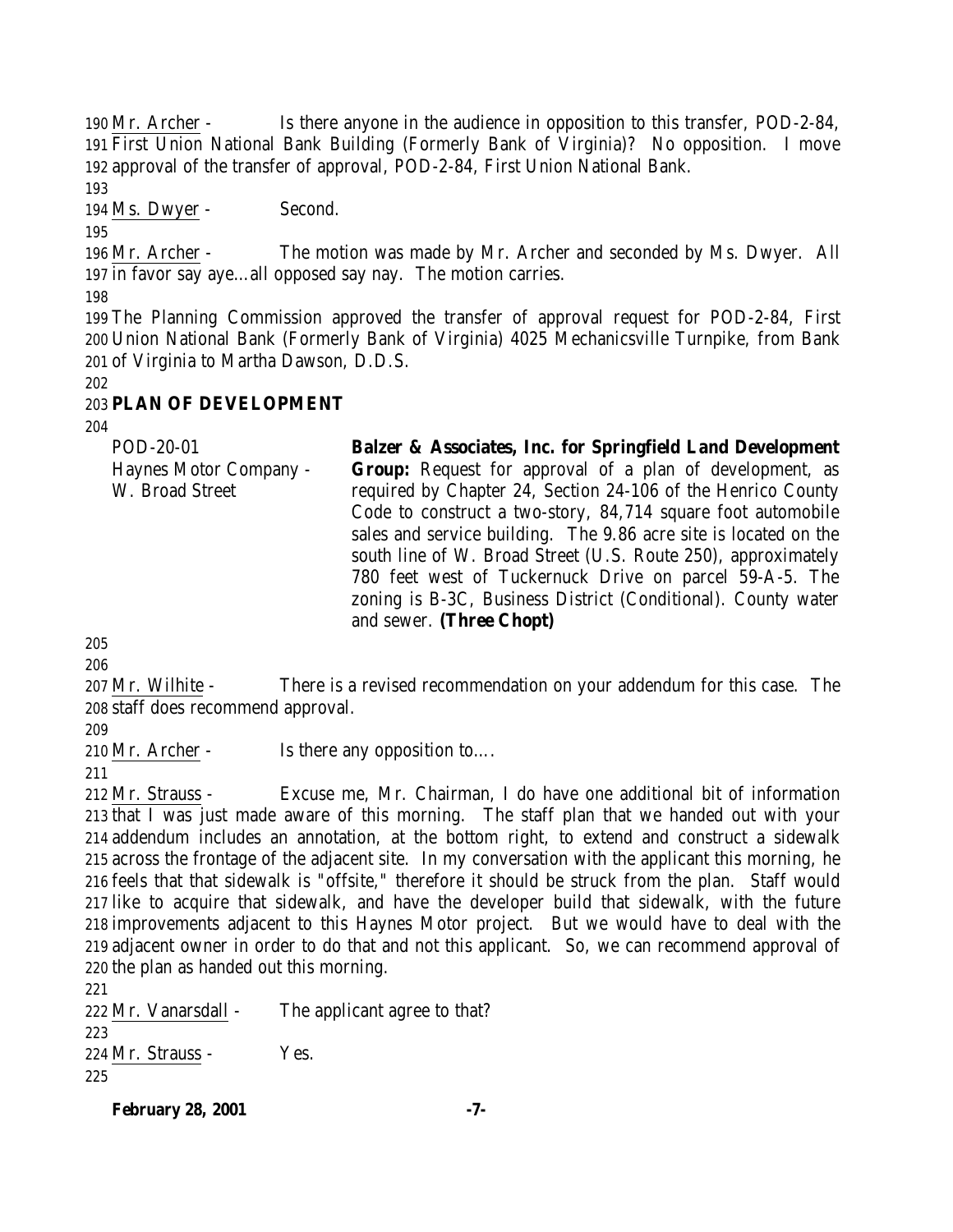226 Mr. Archer - Do we have any discussion on it, Mr. Taylor?

 Mr. Taylor - I haven't had time to look at it, but I'm sure if it's acceptable to the staff, that we'll accept it.

Mr. Strauss - Okay.

 Mr. Archer - All right. Thank you, Mr. Strauss. All right, Mr. Taylor, we are ready for a motion.

 Mr. Taylor - Mr. Chairman, I'll move approval of POD-20-01, Haynes Motor Company, subject to the standard conditions for developments of this type, additional comments Nos. 23 through 37 and the annotations on the plan.

Mr. Vanarsdall - Second.

 Mr. Archer - The motion was made by Mr. Taylor and seconded by Mr. Vanarsdall. All in favor say aye…all opposed say nay. The motion carries.

 The Planning Commission approved POD-20-01, Haynes Motor Company - W. Broad Street, subject to the standard conditions attached to these minutes for developments of this type, the annotations on the plan and the following additional conditions:

 23. The easements for drainage and utilities as shown on approved plans shall be granted to the County in a form acceptable to the County Attorney prior to any occupancy permits being issued. The easement plats and any other required information shall be submitted to the County Real Property Agent at least sixty (60) days prior to requesting occupancy permits.

 24. The entrances and drainage facilities on W. Broad Street (U.S. Route 250) shall be approved by the Virginia Department of Transportation and the County.

 25. A notice of completion form, certifying that the requirements of the Virginia Department of Transportation entrances permit have been completed, shall be submitted to the Planning Office prior to any occupancy permits being issued.

 26. The required building setback shall be measured from the proposed right-of-way line and the parking shall be located behind the proposed right-of-way line.

 27. The developer shall provide fire hydrants as required by the Department of Public Utilities and Division of Fire**.**

 28. A standard concrete sidewalk shall be provided along the south side of W. Broad Street (U.S. Route 250).

29. All repair work shall be conducted entirely within the enclosed building.

30. Outside storage shall not be permitted.

 31. The proffers approved as a part of zoning case C-32C-00 shall be incorporated in this approval.

 32. Any necessary off-site drainage and/or water and sewer easements must be obtained in a form acceptable to the County Attorney prior to final approval of the construction

# **February 28, 2001 -8-**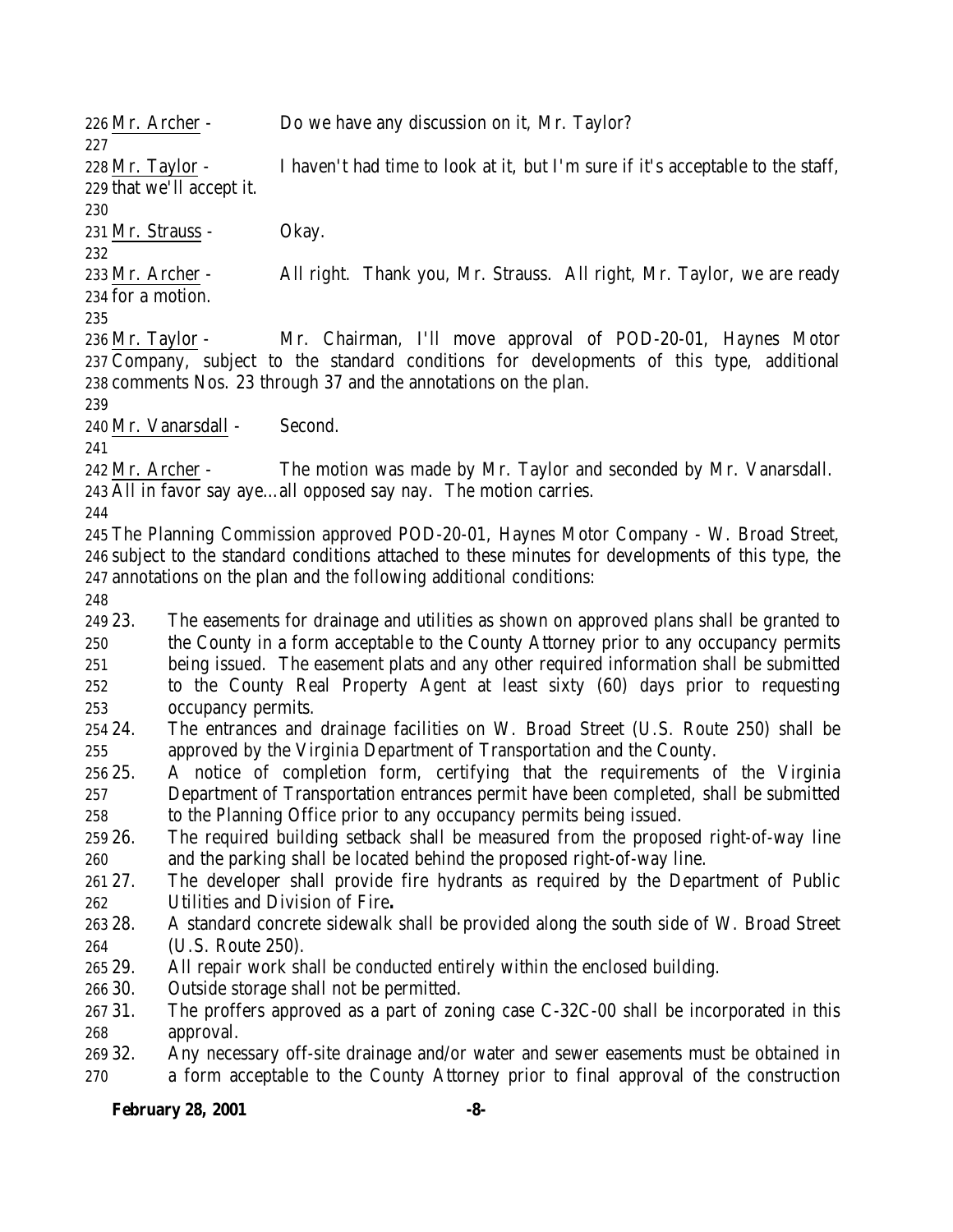plans.

 33. The loading areas shall be subject to the requirements of Chapter 24, Section 24-97(b) of the Henrico County Code.

 34. Storm water retention, based on the 50-10 concept, shall be incorporated into the drainage plans.

 35. Insurance Services Office (ISO) calculations must be included with the plans and approved by the Department of Public Utilities prior to the issuance of a building permit.

 36. Approval of the construction plans by the Department of Public Works does not establish the curb and gutter elevations along the Virginia Department of Transportation maintained right-of-way. The elevations will be set by the contractor and approved by the Virginia Department of Transportation.

 37. Evidence of a joint ingress/egress and maintenance agreement must be submitted to the Planning Office and approved prior to issuance of a certificate of occupancy for this development.

# **LANDSCAPE & LIGHTING PLAN**

LP/POD-19-99 Stillman Place II **James River Nurseries for The Harvard Company, Inc.:** Request for approval of a landscape and lighting plan as required by Chapter 24, Sections 24-106-106.2 of the Henrico County Code. The 1.42 acre site is located along the north line of Mayland Drive, approximately 260 feet west of Pemberton Road (State Route 157) on part of parcels 58-A-21C and 21. The zoning is O-2C, Office District (Conditional). **(Three Chopt)**

 Mr. Archer - Is there anyone in the audience in opposition to the landscape and lighting plan for LP/POD-19-99, Stillman Place II? No opposition, Mr. Taylor.

 Mr. Taylor - Mr. Chairman, I move approval of landscaping plan LP/POD-19-99, Stillman Place, on the expedited agenda subject to the annotations on the plans and the standard conditions for landscape and lighting plans.

Mr. Vanarsdall - Second.

 Mr. Archer - The motion was made by Mr. Taylor and seconded by Mr. Vanarsdall. All in favor say aye…all opposed say nay. The motion carries.

 The Planning Commission approved the landscape and lighting plan for LP/POD-19-99, Stillman Place II, subject to the annotations on the plans and the standard conditions for landscape and lighting plans attached to these minutes.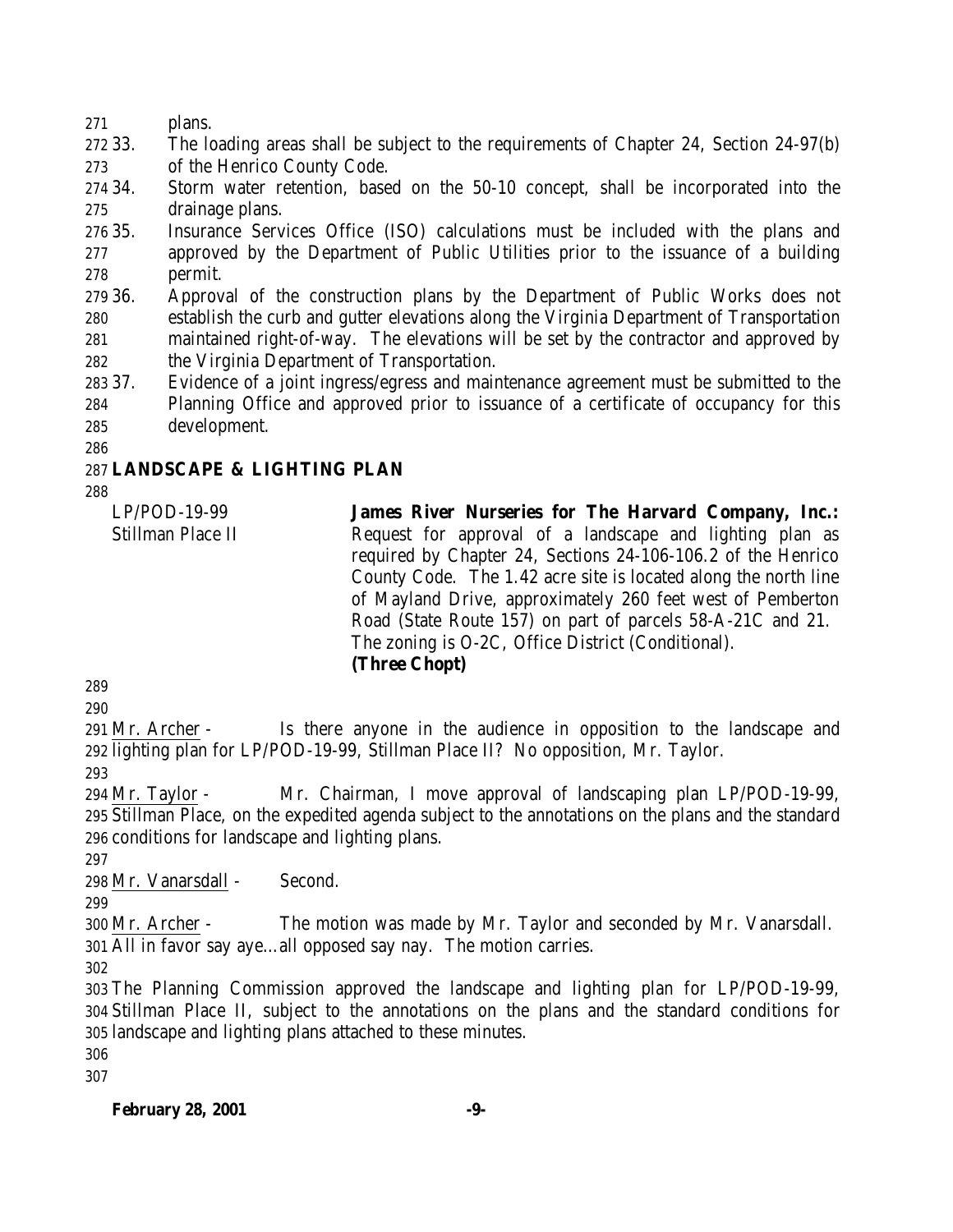#### **PLAN OF DEVELOPMENT & TRANSITIONAL BUFFER DEVIATION**

POD-17-01 Gayton Business Center, Phase VIII - Gayton Centre Parkway **Stantec Consulting for and Wayne Mayton for E. Carlton Wilton:** Request for approval of a plan of development, as required by Chapter 24, Section 24-106 and 24.106.2 of the Henrico County Code to construct a one-story, 5,719 5,725 square foot building. The 1.06 acre site is located at 2551 Gayton Centre Drive, approximately 295 feet west of Gayton Road on parcel 65-A-12B. The zoning is B-3, Business District. County water and sewer. **(Tuckahoe)**

 Mr. Wilhite - On page two of your addendum there is a revised caption and recommendation and there is also a revised plan that was a part of your addendum packet for this case. Staff recommends approval.

 Mr. Archer - Is there anyone in the audience in opposition to POD-17-01, Gayton Business Center? No opposition, Ms. Dwyer.

 Ms. Dwyer - I move for the approval of POD-17-01, Gayton Business Center, subject to the annotations on the revised plan, the standard conditions for developments of this type, additional conditions Nos. 23 thru 34, plus No. 9 amended.

Mr. Vanarsdall - Second.

 Mr. Archer - The motion was made by Ms. Dwyer and seconded by Mr. Vanarsdall. All in favor say aye…all opposed say nay. The motion carries.

 The Planning Commission approved POD-17-01, Gayton Business Center, Phase VIII - Gayton Centre Parkway, subject to the standard conditions attached to these minutes, the annotations on the plan and the following additional conditions.

 9. **AMENDED** - A detailed landscaping plan shall be submitted to the Planning Office for review and Planning Commission approval prior to the issuance of any occupancy permits.

 23. The easements for drainage and utilities as shown on approved plans shall be granted to the County in a form acceptable to the County Attorney prior to any occupancy permits being issued. The easement plats and any other required information shall be submitted to the County Real Property Agent at least sixty (60) days prior to requesting occupancy permits.

 24. The developer shall provide fire hydrants as required by the Department of Public Utilities and Division of Fire.

25. Outside storage shall not be permitted.

 26. Before the final plan is approved, the developer shall submit to the Department of Public Works and the Planning Office a report prepared by a qualified professional engineer specifying the proposed treatment of mine shafts and scars.

### **February 28, 2001 -10-**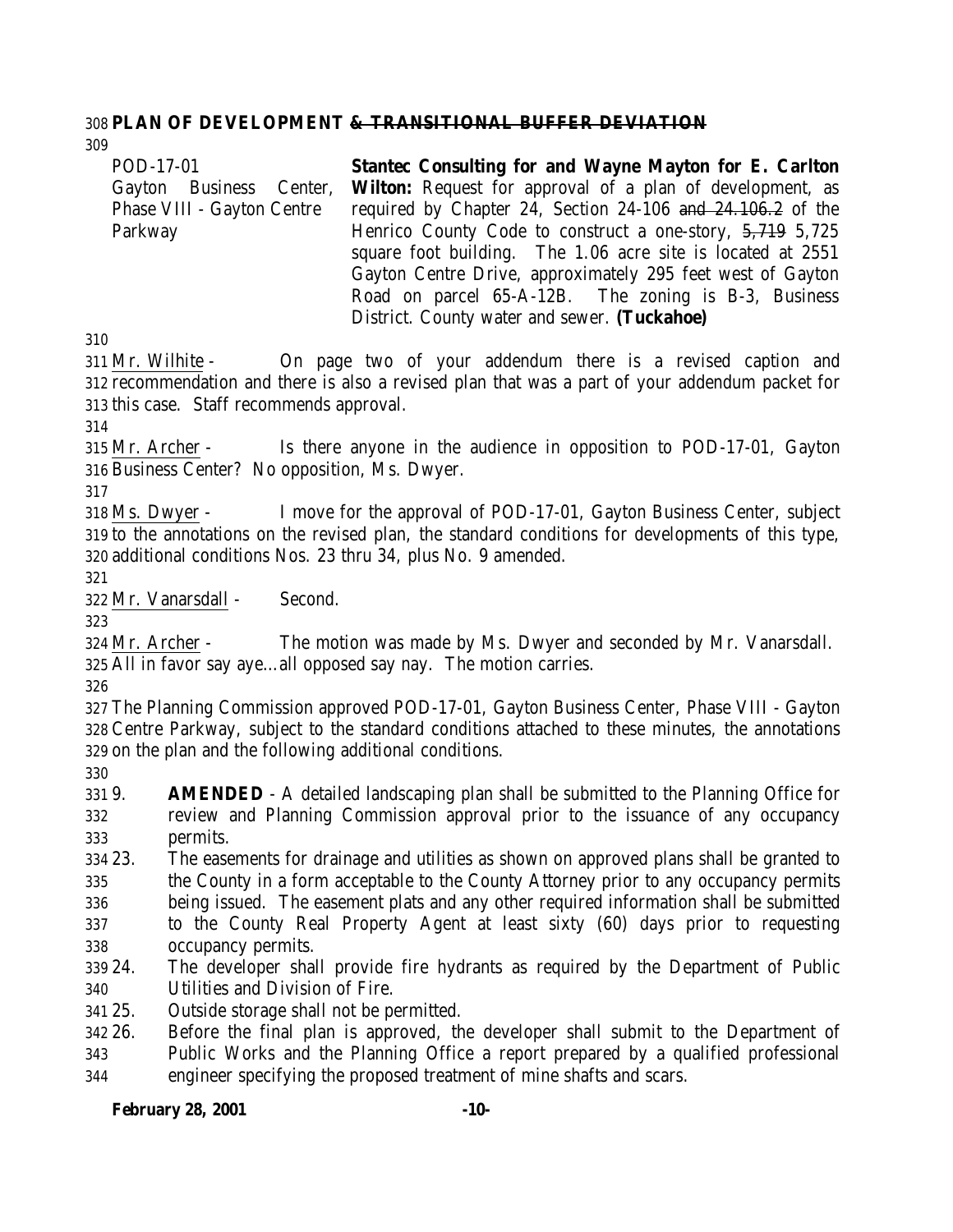27. The certification of building permits, occupancy permits and change of occupancy permits for individual units shall be based on the number of parking spaces required for the proposed uses and the amount of parking available according to approved plans.

- 28. Any necessary off-site drainage and/or water and sewer easements must be obtained in a form acceptable to the County Attorney prior to final approval of the construction plans.
- 29. Deviations from County standards for pavement, curb or curb and gutter design shall be approved by the County Engineer prior to final approval of the construction plans by the Department of Public Works.
- 30. The loading areas shall be subject to the requirements of Chapter 24, Section 24-97(b) of the Henrico County Code.
- 31. Insurance Services Office (ISO) calculations must be included with the plans and approved by the Department of Public Utilities prior to the issuance of a building permit.
- 32. Approval of the construction plans by the Department of Public Works does not establish the curb and gutter elevations along the Henrico County maintained right-of-way. The elevations will be set by Henrico County.
- 33. The owners shall not begin clearing of the site until the following conditions have been met:
- (a) The site engineer shall conspicuously illustrate on the plan of development or subdivision construction plan and the Erosion and Sediment Control Plan, the limits of the areas to be cleared and the methods of protecting the required buffer areas. The location of utility lines, drainage structures and easements shall be shown.
- (b) After the Erosion and Sediment Control Plan has been approved but prior to any clearing or grading operations of the site, the owner shall have the limits of clearing delineated with approved methods such as flagging, silt fencing or temporary fencing.
- (c) The site engineer shall certify in writing to the owner that the limits of clearing have been staked in accordance with the approved plans. A copy of this letter shall be sent to the Planning Office and the Department of Public Works.
- (d) The owner shall be responsible for the protection of the buffer areas and for replanting and/or supplemental planting and other necessary improvements to the buffer as may be appropriate or required to correct problems. The details shall be included on the landscape plans for approval.
- 34. If this building is used for office/warehouse purposes, it shall be occupied by only one tenant.
-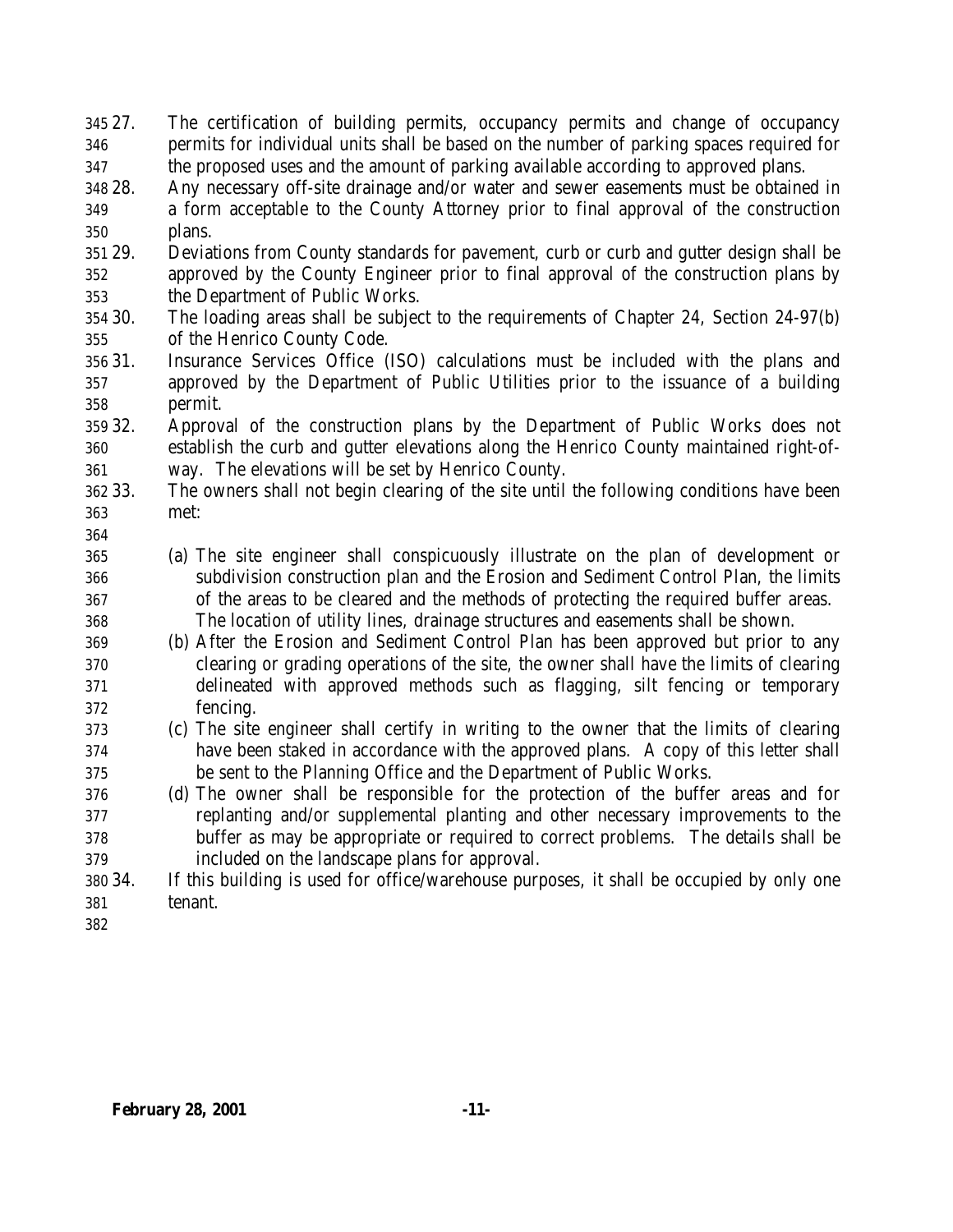Kings Forest (February 2001 Plan)

**E. D. Lewis & Associates, P.C. for Willbrook, L.L.C.:** The 10.06 acre site is located on the east line of Springfield Road, approximately 210 feet south of Wintercreek Drive on parcels 29-A-22, 24A and 25. The zoning is R-3C, One-Family Residence District (Conditional). County water and sewer. **(Three Chopt) 21 Lots**

Mr. Wilhite - Staff recommends approval.

 Mr. Archer - Is there opposition to Kings Forest (February 2001 Plan)? No opposition. Mr. Taylor.

 Mr. Taylor - Mr. Chairman, I move approval of Kings Forest subdivision subject to the annotations on the plans, the standard conditions for subdivisions served by public utilities, and added conditions Nos. 12 thru 17.

Mr. Vanarsdall - Second.

 Mr. Archer - The motion was made by Mr. Taylor and seconded by Mr. Vanarsdall. All in favor say aye…all opposed say nay. The motion carries.

 The Planning Commission granted conditional approval to subdivision Kings Forest (February 2001 Plan) subject to the standard conditions attached to these minutes, the annotations on the plans and the following additional conditions.

 12. Before the final plat is recorded, the developer shall submit to the Planning Office a detailed report prepared by a qualified professional engineer specifying the proposed treatment of mine shafts and scars. This report shall be reviewed by the Design Division of Public Works, and shall be made a part of the construction plans approved for the subdivision.

 13. Any necessary off-site drainage easements must be obtained prior to final approval of the construction plans by the Department of Public Works.

 14. The detailed plant list and specifications for the landscaping to be provided within the 25- foot-wide planting strip easement along Springfield Road shall be submitted to the Planning Office for review and approval prior to recordation of the plat.

 15. The proffers approved as part of zoning case C-73C-00 shall be incorporated in this approval.

16. Prior to final approval, a draft of the covenants and deed restrictions for the maintenance

of the common area by a homeowners association shall be submitted to the Planning

 Office for review. Such covenants and restrictions shall be in form and substance satisfactory to the County Attorney and shall be recorded prior to recordation of the subdivision plat.

17. Prior to final approval, the engineer shall furnish the Planning Staff a plan showing a

#### **February 28, 2001 -12-**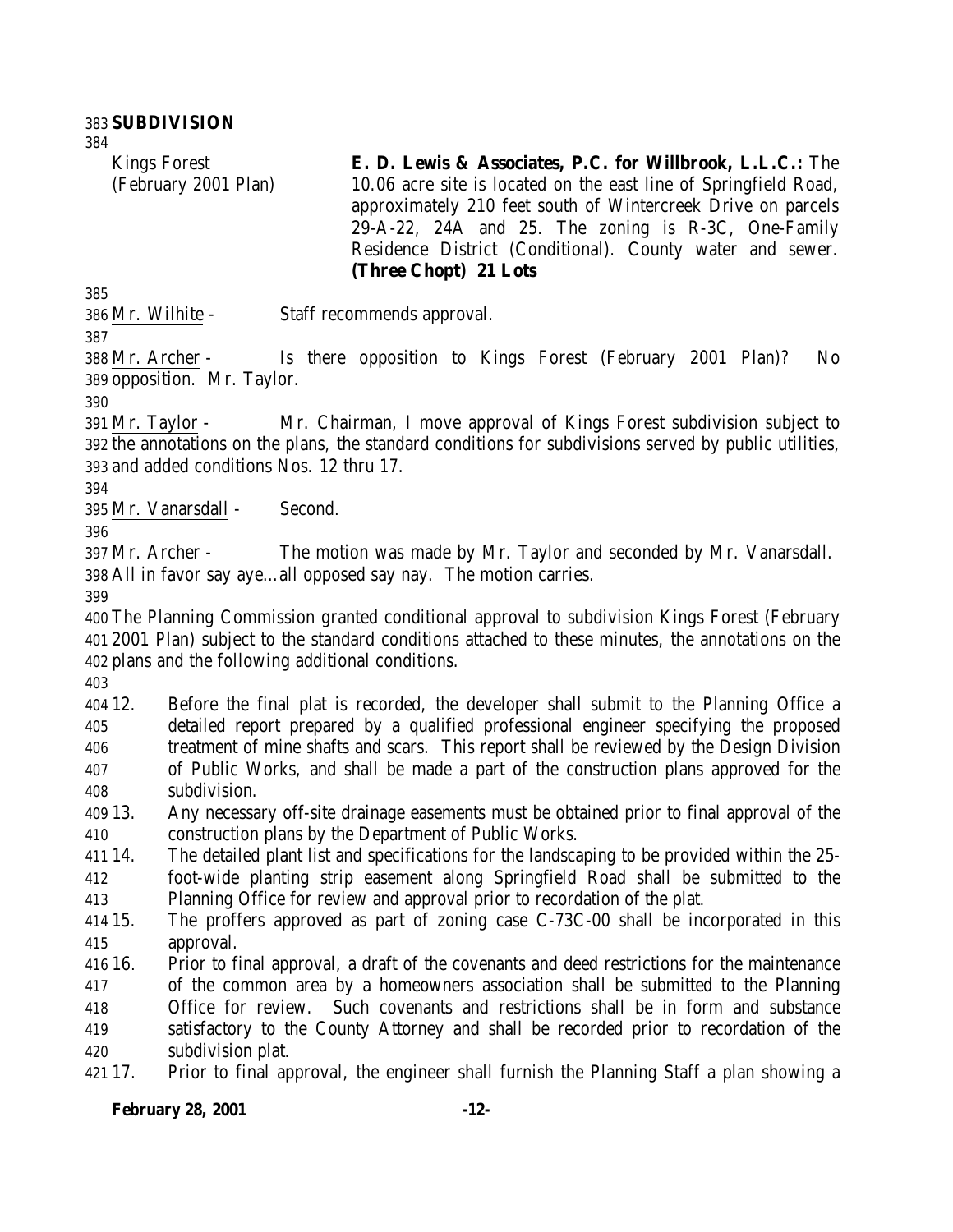dwelling situated on Lot 6, Block B, to determine if the lot design is adequate to meet the requirements of Chapter 24, of the Henrico County Code.

### **PLAN OF DEVELOPMENT**

POD-11-01 Epiphany Lutheran Church - Horsepen Road **E. D. Lewis for Epiphany Lutheran Church:** Request for approval of a plan of development, as required by Chapter 24, Section 24-106 of the Henrico County Code to construct a onestory, 2,734 square foot chapel building addition, a two-story, 550 square foot, 80 seat sanctuary addition, and parking lot additions for an existing church. The 5.24 acre site is located on the northwest corner of the intersection of W. Franklin Street and Horsepen Road, at 1400 Horsepen Road, on parcel 92-A-3. The zoning is R-3, One-Family Residence District. County water and sewer. **(Three Chopt)**

Mr. Wilhite - Staff recommends approval.

 Mr. Archer - Is there opposition to POD-11-01, Epiphany Lutheran Church? No opposition. Mr. Taylor.

 Mr. Taylor - Mr. Chairman, I move approval of POD-11-01, Epiphany Lutheran Church on Horsepen Road subject to the annotations on the plan, the standard conditions for developments of this type, and additional conditions Nos.23 thru 28.

Mr. Vanarsdall - Second.

 Mr. Archer - The motion was made by Mr. Taylor and seconded by Mr. Vanarsdall. All in favor say aye…all opposed say nay. The motion carries.

 The Planning Commission approved POD-11-01, Epiphany Lutheran Church - Horsepen Road, subject to the standard conditions attached to these minutes for developments of this type, the annotations on the plans and the following additional conditions.

 23. The easements for drainage and utilities as shown on approved plans shall be granted to the County in a form acceptable to the County Attorney prior to any occupancy permits being issued. The easement plats and any other required information shall be submitted to the County Real Property Agent at least sixty (60) days prior to requesting occupancy permits.

 24. The developer shall provide fire hydrants as required by the Department of Public Utilities and Division of Fire.

 25. Any necessary off-site drainage and/or water and sewer easements must be obtained in a form acceptable to the County Attorney prior to final approval of the construction plans.

26. Deviations from County standards for pavement, curb or curb and gutter design shall be

# **February 28, 2001 -13-**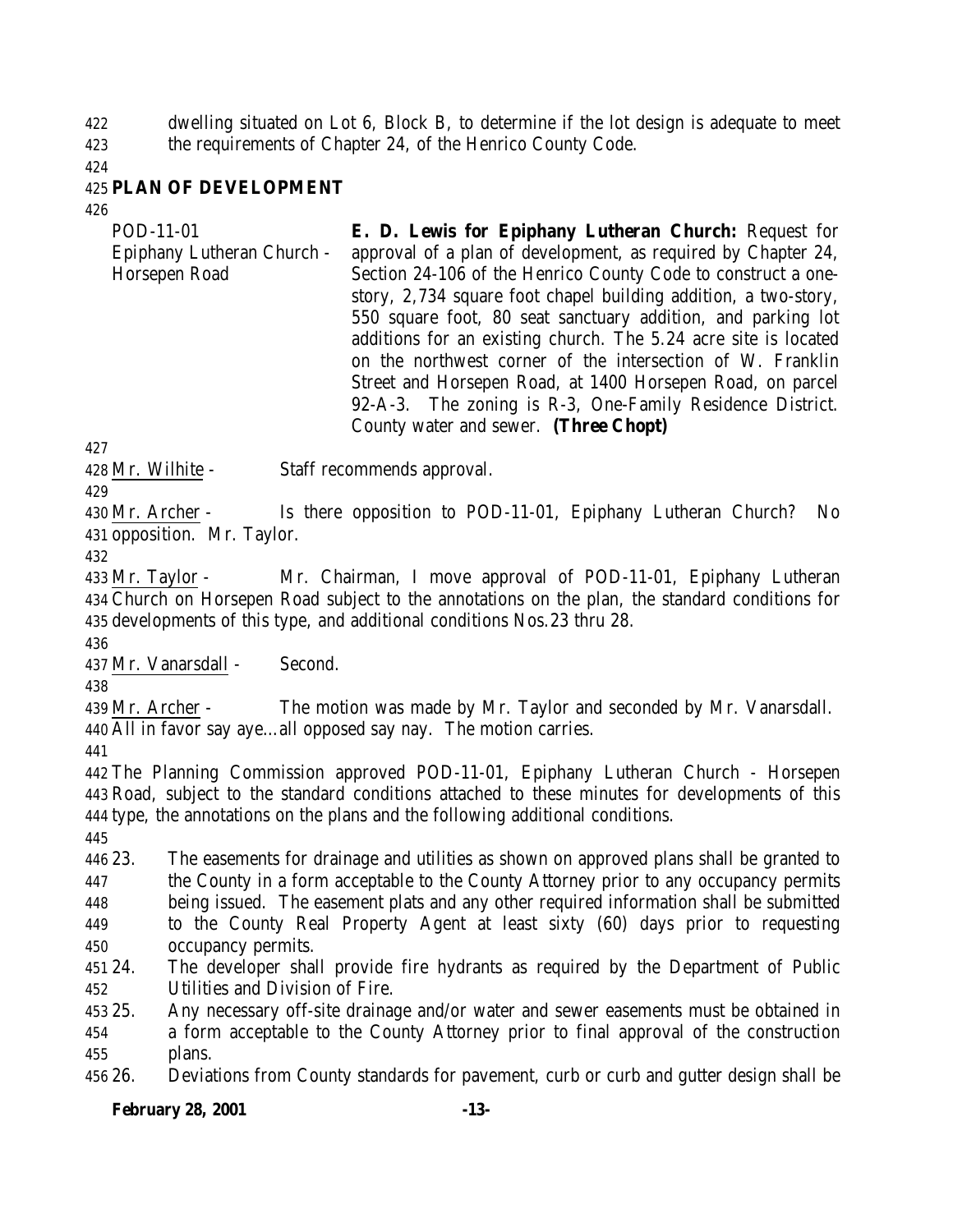approved by the County Engineer prior to final approval of the construction plans by the Department of Public Works.

 27. Insurance Services Office (ISO) calculations must be included with the plans and approved by the Department of Public Utilities prior to the issuance of a building permit.

 28. Approval of the construction plans by the Department of Public Works does not establish the curb and gutter elevations along the Henrico County maintained right-of-way. The elevations will be set by Henrico County.

### **PLAN OF DEVELOPMENT**

POD-9-01 Elko Junction - Elko Road **E. D. Lewis for Wilton Development Corporation:** Request for approval of a plan of development, as required by Chapter 24, Section 24-106 of the Henrico County Code to construct a two-story, 4,000 square foot office building. The 3.968 acre site is located on Elko Road (State Route 156) and the northwest corner of Old Elko Road on part of parcel 117-A-40. The zoning O-1C, Office District (Conditional). County water and septic tank/drainfield. **(Varina)**

Mr. Wilhite - Staff recommends approval.

 Mr. Archer - Is there opposition to POD-9-01, Elko Junction? No opposition. Mr. Jernigan.

 Mr. Jernigan - Mr. Chairman, I would like to move for approval of POD-9-01, Elko Junction, subject to the annotations on the plan, the standard conditions for developments of this type, and the following additional conditions Nos.23 thru 34d.

Mr. Vanarsdall - Second.

 Mr. Archer - The motion was made by Mr. Jernigan and seconded by Mr. Vanarsdall. All in favor say aye…all opposed say nay. The motion carries.

 The Planning Commission approved POD-9-01, Elko Junction - Elko Road, subject to the standard conditions attached to these minutes for developments of this type, the annotations on the plans and the following additional conditions.

 23. The easements for drainage and utilities as shown on approved plans shall be granted to the County in a form acceptable to the County Attorney prior to any occupancy permits being issued. The easement plats and any other required information shall be submitted to the County Real Property Agent at least sixty (60) days prior to requesting occupancy permits. 24. The entrances and drainage facilities on Elko Road (State Route 156) shall be approved

#### **February 28, 2001 -14-**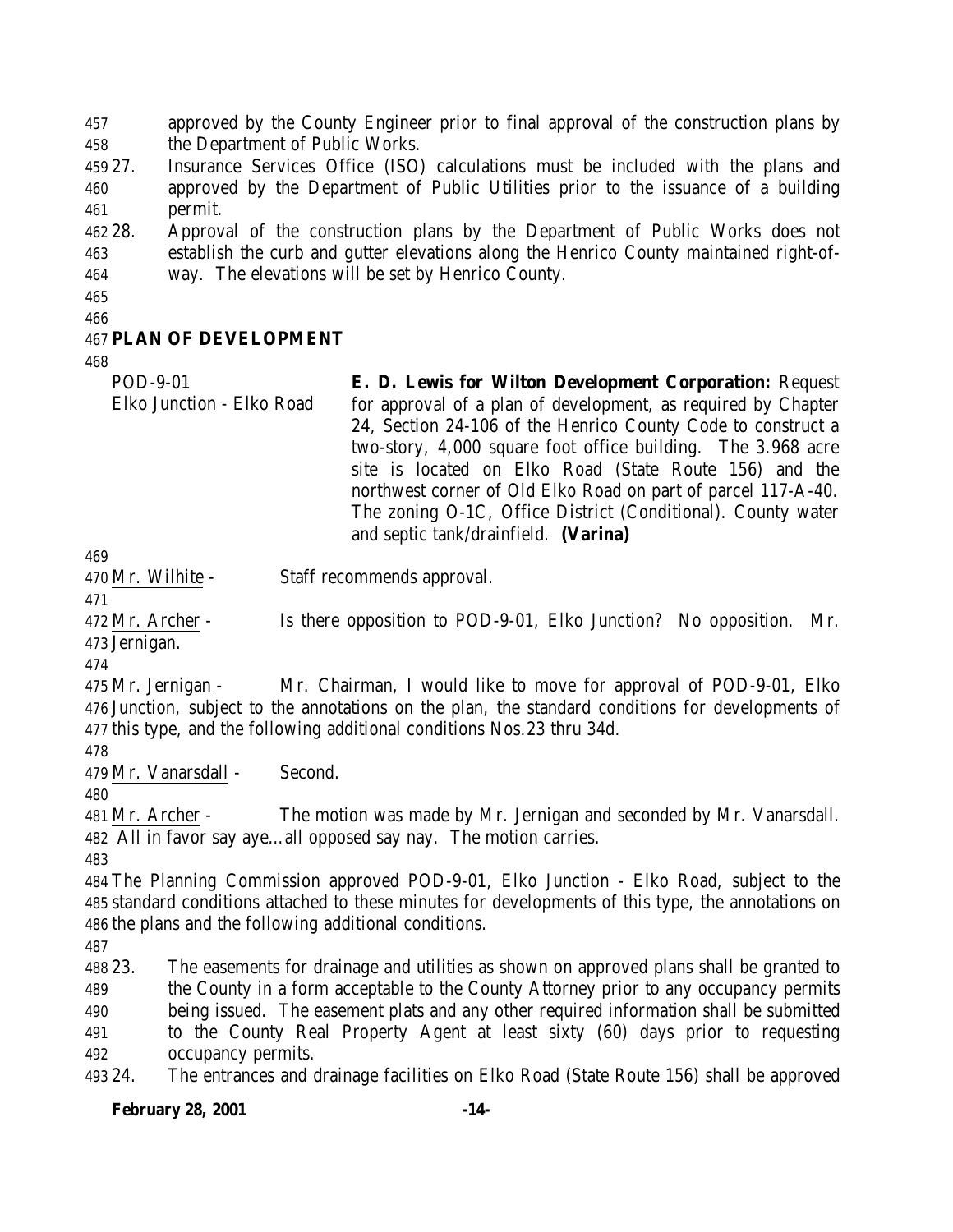- by the Virginia Department of Transportation and the County.
- 25. A notice of completion form, certifying that the requirements of the Virginia Department of Transportation entrances permit have been completed, shall be submitted to the Planning Office prior to any occupancy permits being issued.
- 26. The developer shall provide fire hydrants as required by the Department of Public Utilities and Division of Fire.
- 27. The proffers approved as a part of zoning case C-7C-00 shall be incorporated in this approval.
- 28. Any necessary off-site drainage and/or water and sewer easements must be obtained in a form acceptable to the County Attorney prior to final approval of the construction plans.
- 29. Deviations from County standards for pavement, curb or curb and gutter design shall be approved by the County Engineer prior to final approval of the construction plans by the Department of Public Works.
- 30. The applicant shall furnish proof to the Planning Office that conditions satisfactory to the Health Department have been met that insure the proposed septic tank drainfield system is suitable for this project prior to the issuance of a building permit.
- 31. Insurance Services Office (ISO) calculations must be included with the plans and approved by the Department of Public Utilities prior to the issuance of a building permit.
- 32. Approval of the construction plans by the Department of Public Works does not establish the curb and gutter elevations along the Henrico County maintained right-of-way. The elevations will be set by Henrico County.
- 33. Approval of the construction plans by the Department of Public Works does not establish the curb and gutter elevations along the Virginia Department of Transportation maintained right-of-way. The elevations will be set by the contractor and approved by the Virginia Department of Transportation.
- 34. The owners shall not begin clearing of the site until the following conditions have been met:
- 
- (a) The site engineer shall conspicuously illustrate on the plan of development or subdivision construction plan and the Erosion and Sediment Control Plan, the limits of the areas to be cleared and the methods of protecting the required buffer areas. The location of utility lines, drainage structures and easements shall be shown.
- (b) After the Erosion and Sediment Control Plan has been approved but prior to any clearing or grading operations of the site, the owner shall have the limits of clearing delineated with approved methods such as flagging, silt fencing or temporary fencing.
- (c) The site engineer shall certify in writing to the owner that the limits of clearing have been staked in accordance with the approved plans. A copy of this letter shall be sent to the Planning Office and the Department of Public Works.
- (d) The owner shall be responsible for the protection of the buffer areas and for replanting and/or supplemental planting and other necessary improvements to the buffer as may be appropriate or required to correct problems. The details shall be included on the landscape plans for approval.

**February 28, 2001 -15-**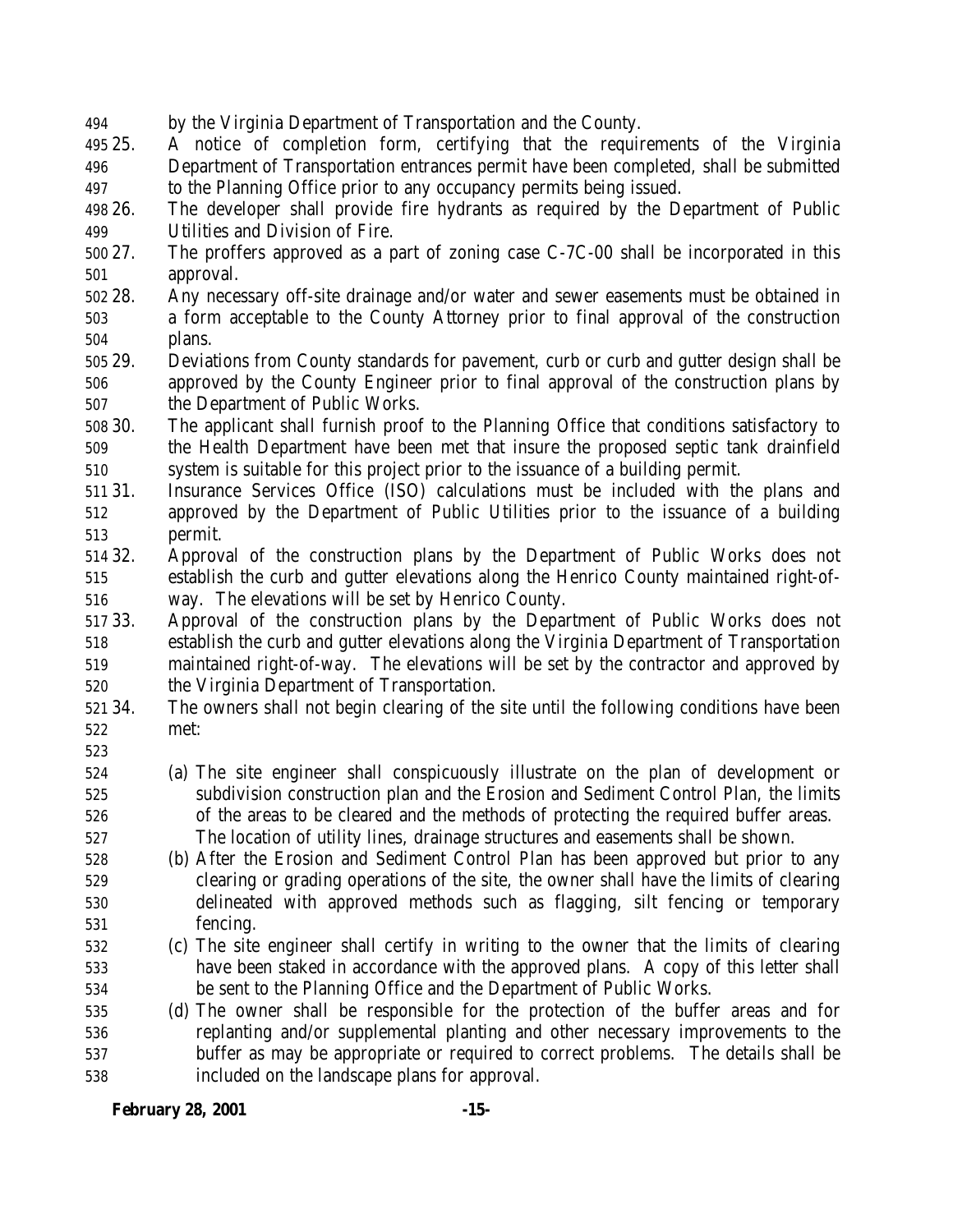#### **PLAN OF DEVELOPMENT**

| POD-19-01                  | Koontz-Bryant, P.C. for Ghassan Rubeiz: Request for                   |
|----------------------------|-----------------------------------------------------------------------|
| Cambridge Office - Pouncey | approval of a plan of development, as required by Chapter 24,         |
| <b>Tract Road</b>          | Section 24-106 of the Henrico County Code to construct a two-         |
|                            | story, 7,500 square foot office building with a parking lot. The      |
|                            | 1.49 acre site is located on the southwest corner of the              |
|                            | intersection of Nuckols Road and Pouncey Tract Road on                |
|                            | parcel 9-A-36C. The zoning is O-1C, Office District                   |
|                            | (Conditional). County water and sewer. (Three Chopt)                  |
| 41                         |                                                                       |
| 42 Mr. Wilhite -           | There is a revised site plan in your addendum packet on this case and |

 $5<sub>1</sub>$ 

 Mr. Wilhite - There is a revised site plan in your addendum packet on this case and staff can recommend approval.

 Mr. Archer - Is there opposition to POD-19-01, Cambridge Office? No opposition. Mr. Taylor.

 Mr. Taylor - Mr. Chairman, I move approval of POD-19-01, Cambridge Office on Pouncey Tract Road, subject to the annotations on the plan, the standard conditions for developments of this type, and the following additional conditions Nos. 23 thru 34, No. 9 amended and the revised plan.

Mr. Vanarsdall - Second.

 Mr. Archer - The motion was made by Mr. Taylor and seconded by Mr. Vanarsdall. All in favor say aye…all opposed say nay. The motion carries.

 The Planning Commission approved POD-19-01, Cambridge Office - Pouncey Tract Road, subject to the standard conditions attached to these minutes for developments of this type, the annotations on the plans and the following additional conditions.

 9. **AMENDED** - A detailed landscaping plan shall be submitted to the Planning Office for review and Planning Commission approval prior to the issuance of any occupancy permits.

 23. The easements for drainage and utilities as shown on approved plans shall be granted to the County in a form acceptable to the County Attorney prior to any occupancy permits being issued. The easement plats and any other required information shall be submitted to the County Real Property Agent at least sixty (60) days prior to requesting occupancy permits.

 24. The entrances and drainage facilities on Pouncey Tract Road (State Route 161) shall be approved by the Virginia Department of Transportation and the County.

 25. A notice of completion form, certifying that the requirements of the Virginia Department of Transportation entrances permit have been completed, shall be submitted to the Planning Office prior to any occupancy permits being issued.

26. The developer shall provide fire hydrants as required by the Department of Public

#### **February 28, 2001 -16-**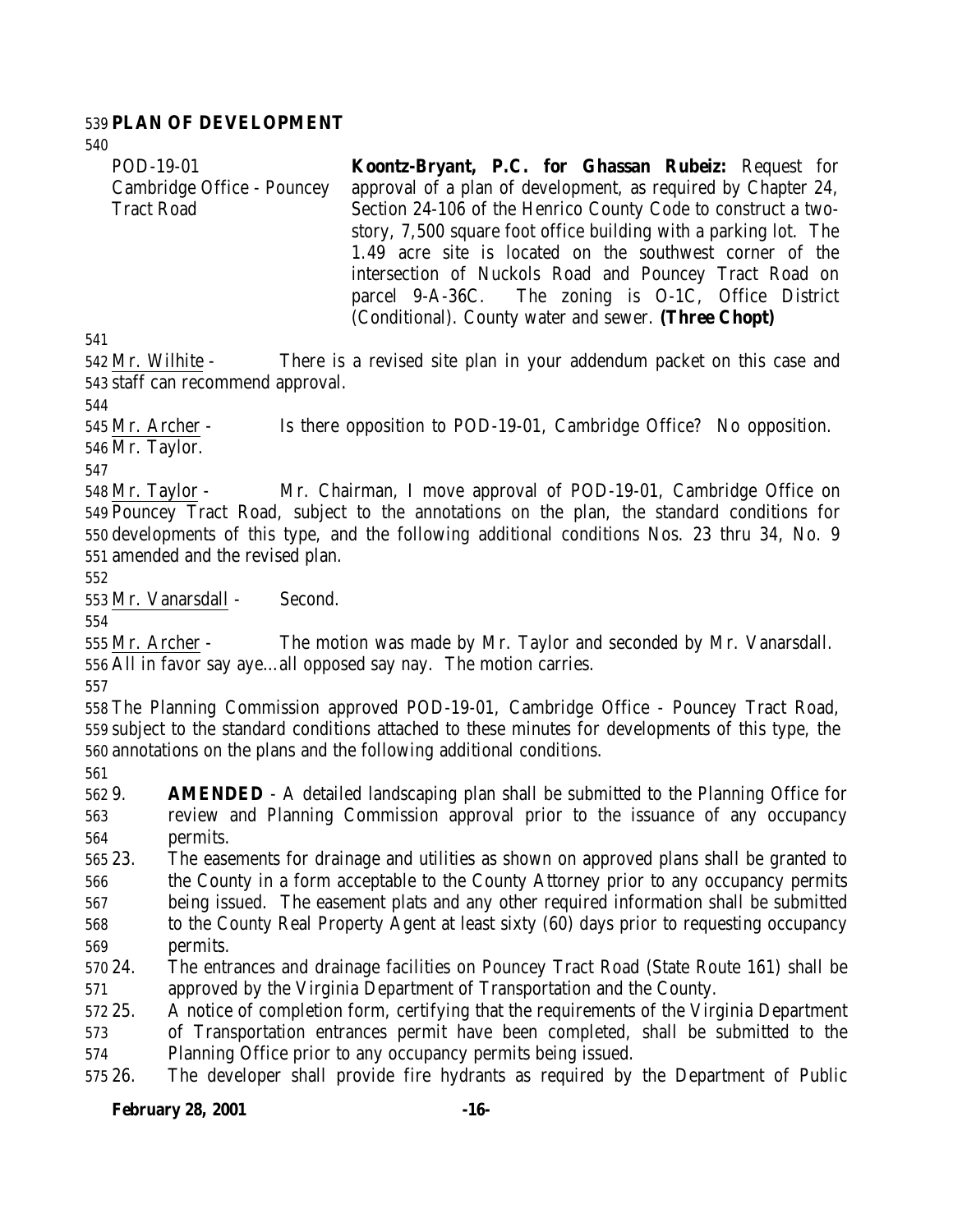- Utilities and Division of Fire.
- 27. The proffers approved as a part of zoning case C-50C-99 shall be incorporated in this approval.
- 28. Any necessary off-site drainage and/or water and sewer easements must be obtained in a form acceptable to the County Attorney prior to final approval of the construction plans.
- 29. Deviations from County standards for pavement, curb or curb and gutter design shall be approved by the County Engineer prior to final approval of the construction plans by the
- Department of Public Works.
- 30. The applicant shall furnish proof to the Planning Office that conditions satisfactory to the Health Department have been met that insure the proposed septic tank drainfield system is suitable for this project prior to the issuance of a building permit.
- 31. Insurance Services Office (ISO) calculations must be included with the plans and approved by the Department of Public Utilities prior to the issuance of a building permit.
- 32. Approval of the construction plans by the Department of Public Works does not establish the curb and gutter elevations along the Henrico County maintained right-of-way. The elevations will be set by Henrico County.
- 33. Approval of the construction plans by the Department of Public Works does not establish the curb and gutter elevations along the Virginia Department of Transportation maintained right-of-way. The elevations will be set by the contractor and approved by the Virginia Department of Transportation.
- 34. Evidence of a joint ingress/egress and maintenance agreement must be submitted to the Planning Office and approved prior to issuance of a certificate of occupancy for this development.
- 

# **PLAN OF DEVELOPMENT REVISED ARCHITECTURAL PLANS**

| POD-87-99             | RealtiCorp for T. Walter Brashier and Retlaw 100, LLC:           |
|-----------------------|------------------------------------------------------------------|
| Westchase I & II -    | Request for approval of revised architectural plans, as required |
| Cox Road and Westerre | by Chapter 24, Section 24-106 of the Henrico County Code.        |
| Parkway               | The 14.8 acre site is located on the south line of proposed      |
|                       | Westerre Parkway, approximately 400 feet east of Cox Road on     |
|                       | parcels 48-A-39 and 58. The zoning is B-2C, Business District    |
|                       | (Conditional) and B-3C, Business District (Conditional).         |
|                       | County water and sewer. (Three Chopt)                            |

 Mr. Wilhite - The last expedited item we have, Mr. Chairman, is on page 35, the revised architectural plans for Westchase I and II. The staff recommends approval.

 Mr. Archer - Okay. Is there anyone in the audience in opposition to POD-87-99, Westchase I and II. No opposition. Mr. Taylor.

 Mr. Taylor - Mr. Chairman, I move approval of POD-87-99, Westchase I and II, Cox Road and Westerre Parkway, subject to the annotations for approval dated November 17, which will remain in effect.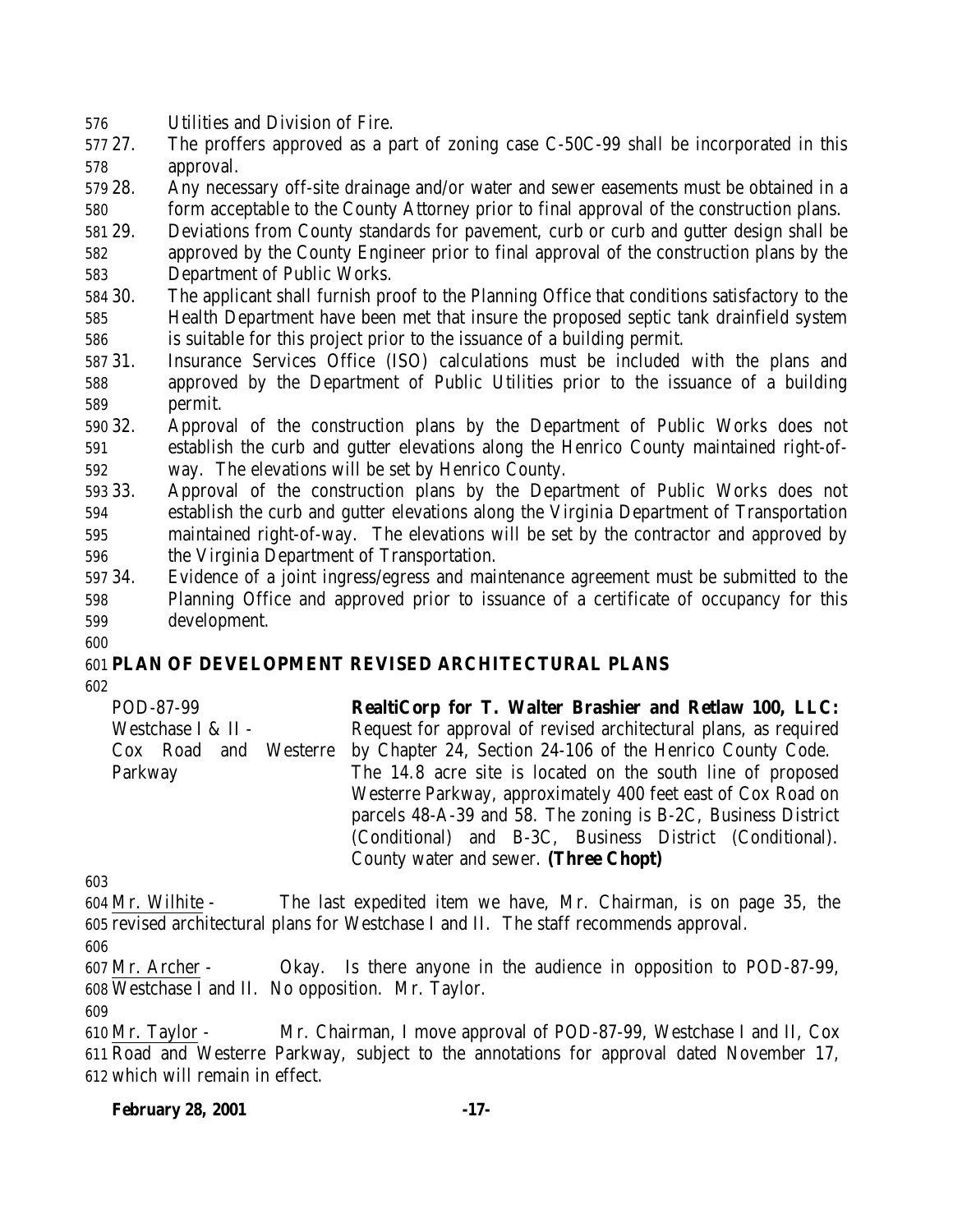Mr. Vanarsdall - Second.

 Mr. Archer - The motion was made by Mr. Taylor and seconded by Mr. Vanarsdall. All in favor say aye…all opposed say nay. The motion carries.

 The Planning Commission approved the revised architectural plans for POD-87-99, Westchase I and II, Cox Road and Westerre Parkway. The original site plan annotations and conditions of approval, dated November 17, 1999, would remain in effect.

Mr. Archer - Okay, Mr. Secretary, where are we?

Mr. Marlles - Mr. Chairman, the first case to be heard is on page 5 of your agenda.

# **PLAN OF DEVELOPMENT & ALTERNATE FENCE HEIGHT**

| POD-13-01                | <b>Balzer &amp; Associates for Smith Holdings, L.L.C.: Request for</b> |
|--------------------------|------------------------------------------------------------------------|
| Smith Turf - Dabney Road | approval of a plan of development and alternative fence height,        |
|                          | as required by Chapter 24, Sections 24-106 and $24-95(s)(5)b$ of       |
|                          | the Henrico County Code to construct a one-story, 8,000                |
|                          | square foot service shop for the first phase and a 3,200 square        |
|                          | foot service shop for the second phase with an eight-foot-high         |
|                          | fence in the front yard along Dabney Road. The 2.102 acre site         |
|                          | is located at 2203 Dabney Road on parcel 116-A-56B. The                |
|                          | zoning is M-1, Light Industrial District. County water and             |
|                          | sewer. (Brookland)                                                     |

 Mr. Archer - Is there anyone here in opposition to POD-13-01, Smith Turf - Dabney Road? No opposition. Good morning, Mr. Kennedy.

 Mr. Kennedy - Good morning ladies and gentlemen and Commission. The reason why this is not on the expedited agenda is because there is a requirement for a separate vote on the alternative fence height within a front yard. Fences in front yards can only be 3 1/2 feet in height normally. This fence is within the required front yard along Dabney Road and it is eight feet high. It's vinyl coated chain link. The applicant will be here to speak to that issue, shortly. Basically, it's kind of an unusual site, it's in the Dabney Business Park. It's partially zoned M-2 and partially zoned M-1. They have some outdoor storage. The outdoor storage is actually in the M-2 zone section of the property, which does not require screening. What the applicant is doing is providing a 10-foot landscape strip along Dabney Road. It is an industrial area and it satisfies the screening requirements as they are providing landscaping along there. Landscaping there will also satisfy the screen requirement for parking when they park trucks within the fenced area. There is also some outdoor storage in the M-1 zone area, which is in the back. It's kind of like lean to sheds in the back of the building. They are enclosed except for the area facing the rear, which was formerly an alley which is closed. And along that area they are providing a landscape strip with trees as well. Staff feels that, given the industrial nature of the area, the screening is adequate and meets the requirements of the code and

**February 28, 2001 -18-**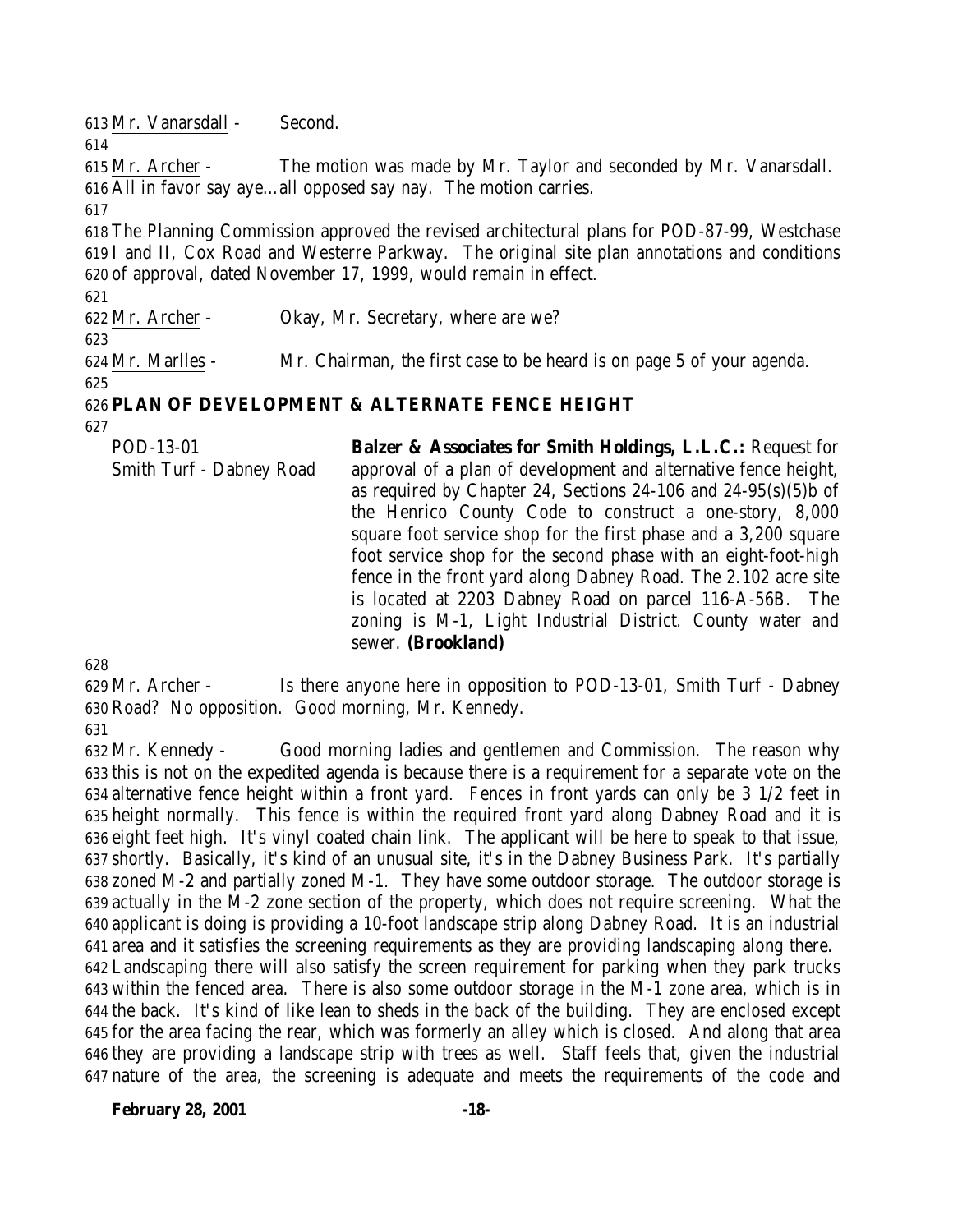recommend approval. Mr. Archer - Thank you, sir. Are there any questions for Mr. Kennedy from the Commission? Mr. Vanarsdall - Mr. Kennedy, we are approving the plan this morning that was distributed here dated February 28, is that right? Mr. Kennedy - Yes. Mr. Vanarsdall - Let me ask you a question. On the original plan on page… there are two pages CO3, on the first CO3 page or the last one, there are staff comments and annotations at the top and they go way down to…. Did the applicant agree to all of these? Mr. Kennedy - The applicant has agreed to all of those annotations. Those annotations have been carried over to the new plan as well. Mr. Vanarsdall - All right. Is the applicant here? Mr. Kennedy - The applicant is here. Mr. Vanarsdall - Mr. Chairman, I would like to hear from the applicant? Mr. Archer - Yes, you may. Will the applicant come forward please. Mr. Staub - Good morning. My name is Jeff Staub from Balzer and Associates. Mr. Vanarsdall - How are you doing Jeff. I don't want you to go through the whole case, I just want to ask you if you agree with all of these and the revised plan? Mr. Staub - Yes, sir. 680 Mr. Vanarsdall - Good. Thank you. I don't have any more questions. Mr. Archer - All right. Are there any further questions? All right, Mr. Vanarsdall. Mr. Vanarsdall - I move that POD-13-01, Smith Turf - Dabney Road, be approved with the annotations on the plans for developments of this type, and we are approving revised plan dated February 28, 2001, and we are also picking up what was on the original annotations and remarks on page CO3 and the others on the original plans and then conditions Nos. 23 thru 30 and I would like to add No. 9 amended. Mr. Taylor - Second. Mr. Archer - The motion was made by Mr. Vanarsdall and seconded by Mr. Taylor.

**February 28, 2001 -19-**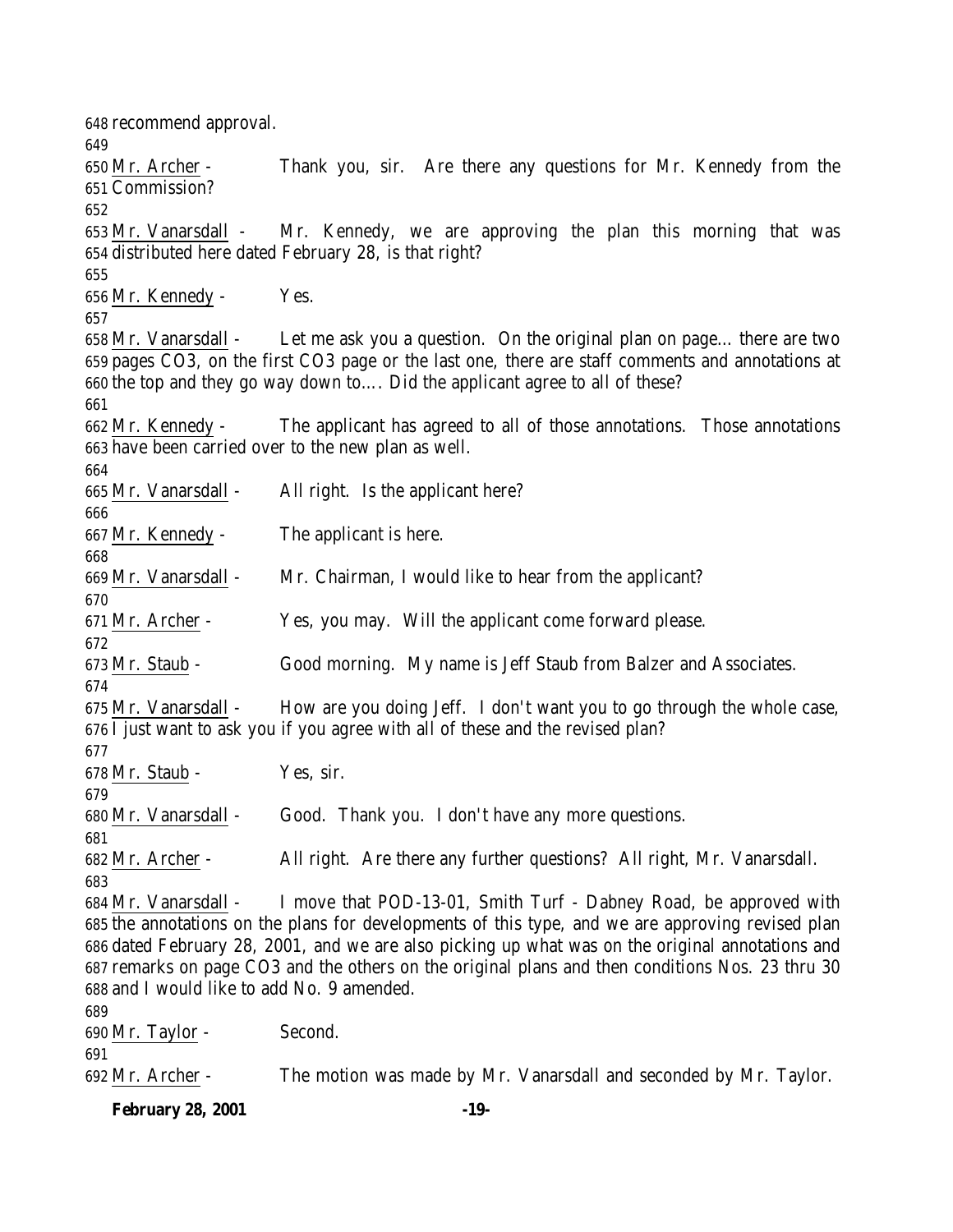All in favor say aye…all opposed say nay. The motion carries.

Mr. Kennedy - Mr. Chairman, we also need a motion on the alternative fence height.

 Mr. Vanarsdall - Oh, I should have done that first I guess. I move that we accept the alternative fence height.

Mr. Taylor - Second.

 Mr. Archer - The motion was made by Mr. Vanarsdall and seconded by Mr. Taylor to accept the alternative fence height. All in favor say aye…all opposed say nay. The motion carries.

 The Planning Commission approved the alternative fence height for POD-13-01, Smith Turf - Dabney Road, also subject to the standard conditions attached to these minutes for developments of this type, the annotations on the plans, and the following additional conditions.

 9. **AMENDED** - A detailed landscaping plan shall be submitted to the Planning Office for review and Planning Commission approval prior to the issuance of any occupancy permits.

 23. The easements for drainage and utilities as shown on approved plans shall be granted to the County in a form acceptable to the County Attorney prior to any occupancy permits being issued. The easement plats and any other required information shall be submitted to the County Real Property Agent at least sixty (60) days prior to requesting

occupancy permits.

 24. The developer shall provide fire hydrants as required by the Department of Public Utilities and Division of Fire.

- 25. All repair work shall be conducted entirely within the enclosed building.
- 26. Any necessary off-site drainage and/or water and sewer easements must be obtained in a form acceptable to the County Attorney prior to final approval of the construction plans.
- 27. Deviations from County standards for pavement, curb or curb and gutter design shall be approved by the County Engineer prior to final approval of the construction plans by the Department of Public Works.
- 28. Insurance Services Office (ISO) calculations must be included with the plans and approved by the Department of Public Utilities prior to the issuance of a building permit.
- 29. Approval of the construction plans by the Department of Public Works does not establish the curb and gutter elevations along the Henrico County maintained right-of-way. The elevations will be set by Henrico County.
- 30. Evidence of a joint ingress/egress and maintenance agreement must be submitted to the Planning Office and approved prior to issuance of a certificate of occupancy for this development.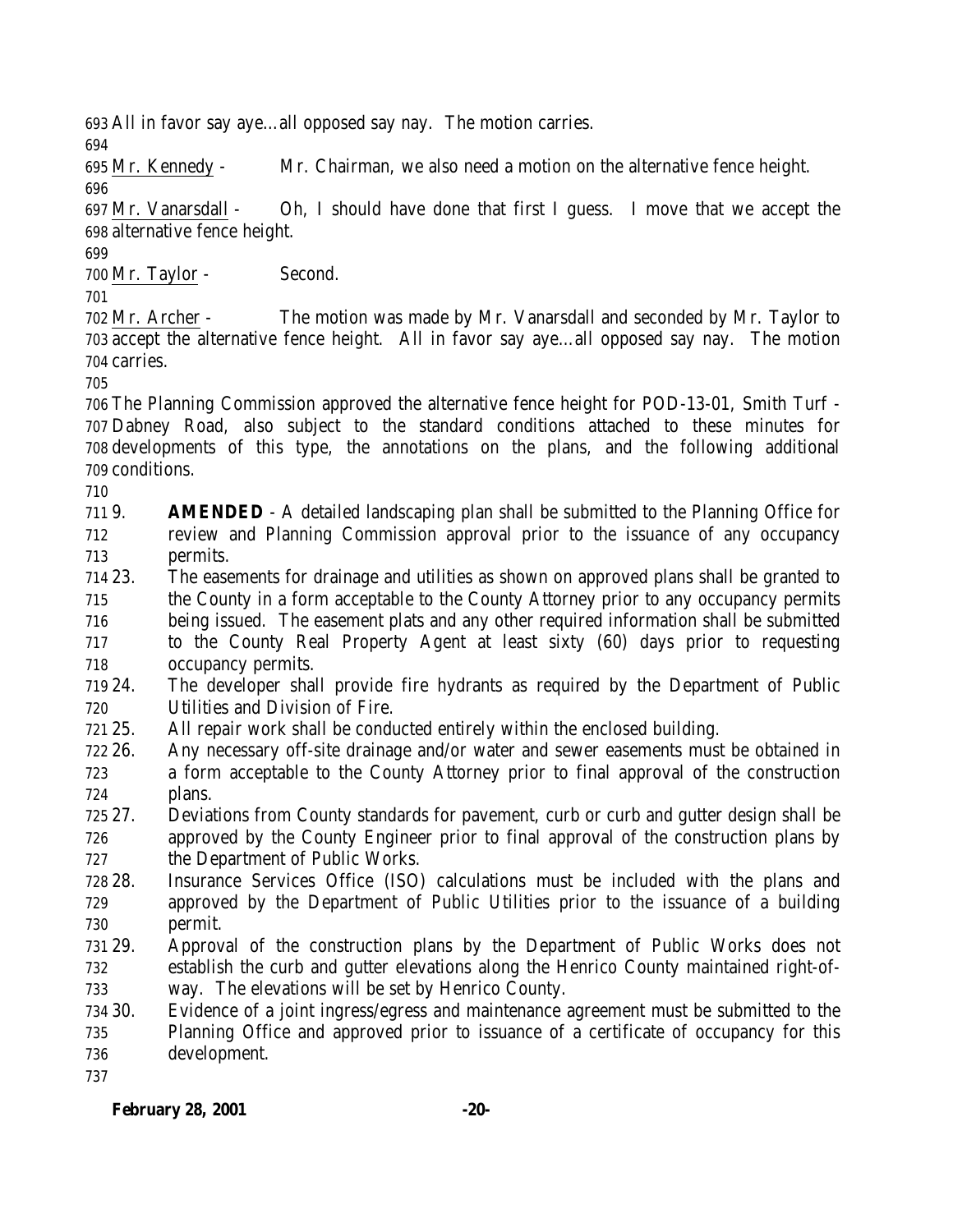# **PLAN OF DEVELOPMENT**

| 739<br>POD-12-01<br>Pruitt/Porter Office Park -<br><b>Emerywood Parkway</b><br>(POD-113-98 Revised)                                                                                                                                                                                       |                     | <b>TIMMONS for Pruitt Properties, Inc.:</b> Request for approval<br>of a revised plan of development, as required by Chapter 24,<br>Section 24-106 of the Henrico County Code to construct two,<br>two-story office buildings totaling 49,511 square feet. The<br>4.148 acre site is located on the east side of Emerywood<br>Parkway between Grenoble and Galion Roads on parcels 81-8- |  |
|-------------------------------------------------------------------------------------------------------------------------------------------------------------------------------------------------------------------------------------------------------------------------------------------|---------------------|------------------------------------------------------------------------------------------------------------------------------------------------------------------------------------------------------------------------------------------------------------------------------------------------------------------------------------------------------------------------------------------|--|
|                                                                                                                                                                                                                                                                                           |                     | D-1, 81-A-17, 18, 20, 24, 25, 26 and 27. The zoning is M-1,<br>Light Industrial District. County water and sewer.<br>(Three Chopt)                                                                                                                                                                                                                                                       |  |
| 740<br>741 Mr. Archer -<br>742                                                                                                                                                                                                                                                            |                     | Is there opposition to POD-12-01? No opposition. Mr. McGarry.                                                                                                                                                                                                                                                                                                                            |  |
| 743 Mr. McGarry -                                                                                                                                                                                                                                                                         |                     | Good morning, Mr. Chairman. The staff review of the revised plan is<br>744 complete. Traffic Engineering, Public Utilities, and Fire can all recommend approval. The<br>745 staff is now in a position to recommend approval of the plan that's in your packet. In addition,<br>746 the standard conditions for developments of this type, plus conditions Nos. 23 through 30.           |  |
| 747<br>748 Mr. Archer -                                                                                                                                                                                                                                                                   |                     | All right. Are there any questions of Mr. McGarry?                                                                                                                                                                                                                                                                                                                                       |  |
| 749<br>750 Mr. Taylor -<br>751                                                                                                                                                                                                                                                            |                     | Is Mr. Walker here?                                                                                                                                                                                                                                                                                                                                                                      |  |
| 752 Mr. McGarry -<br>753                                                                                                                                                                                                                                                                  | No, he is not here. |                                                                                                                                                                                                                                                                                                                                                                                          |  |
| 754 Mr. Taylor -<br>755                                                                                                                                                                                                                                                                   |                     | Have we heard from Mr. Walker?                                                                                                                                                                                                                                                                                                                                                           |  |
| 756 Mr. McGarry -<br>757                                                                                                                                                                                                                                                                  |                     | Not since I talked with you yesterday.                                                                                                                                                                                                                                                                                                                                                   |  |
| Okay. Mr. Chairman, I will move approval of POD-12-01, Pruitt/Porter<br>$758$ Mr. Taylor -<br>759 Office Park - Emerywood Parkway, subject to the standard conditions for developments of this<br>760 type, and additional conditions Nos. 23 through 30 and the annotations on the plan. |                     |                                                                                                                                                                                                                                                                                                                                                                                          |  |
| 761<br>762 Mr. Vanarsdall - Second.                                                                                                                                                                                                                                                       |                     |                                                                                                                                                                                                                                                                                                                                                                                          |  |
| 763<br>764 Mr. Archer -                                                                                                                                                                                                                                                                   |                     | The motion was made by Mr. Taylor and seconded by Mr. Vanarsdall.<br>765 All in favor say ayeall opposed say nay. The motion carries.                                                                                                                                                                                                                                                    |  |
| 766                                                                                                                                                                                                                                                                                       |                     | 767 THERE WAS AN ADDITIONAL CONDITION NO. 31 ON THE ADDENDUM THAT<br>768 WAS LEFT OUT DURING THE MOTION AND WAS INCLUDED LATER WITH THE<br>769 AMENDED MOTION ON PAGES 24 and 25 OF THESE MINUTES.                                                                                                                                                                                       |  |
| 770<br>771                                                                                                                                                                                                                                                                                |                     |                                                                                                                                                                                                                                                                                                                                                                                          |  |
|                                                                                                                                                                                                                                                                                           |                     | 772 The Planning Commission approved POD-12-01, Pruitt/Porter Office Park - Emerywood<br>773 Parkway (POD-113-98 Revised), subject to the standard conditions attached to these minutes,                                                                                                                                                                                                 |  |

# **February 28, 2001 -21-**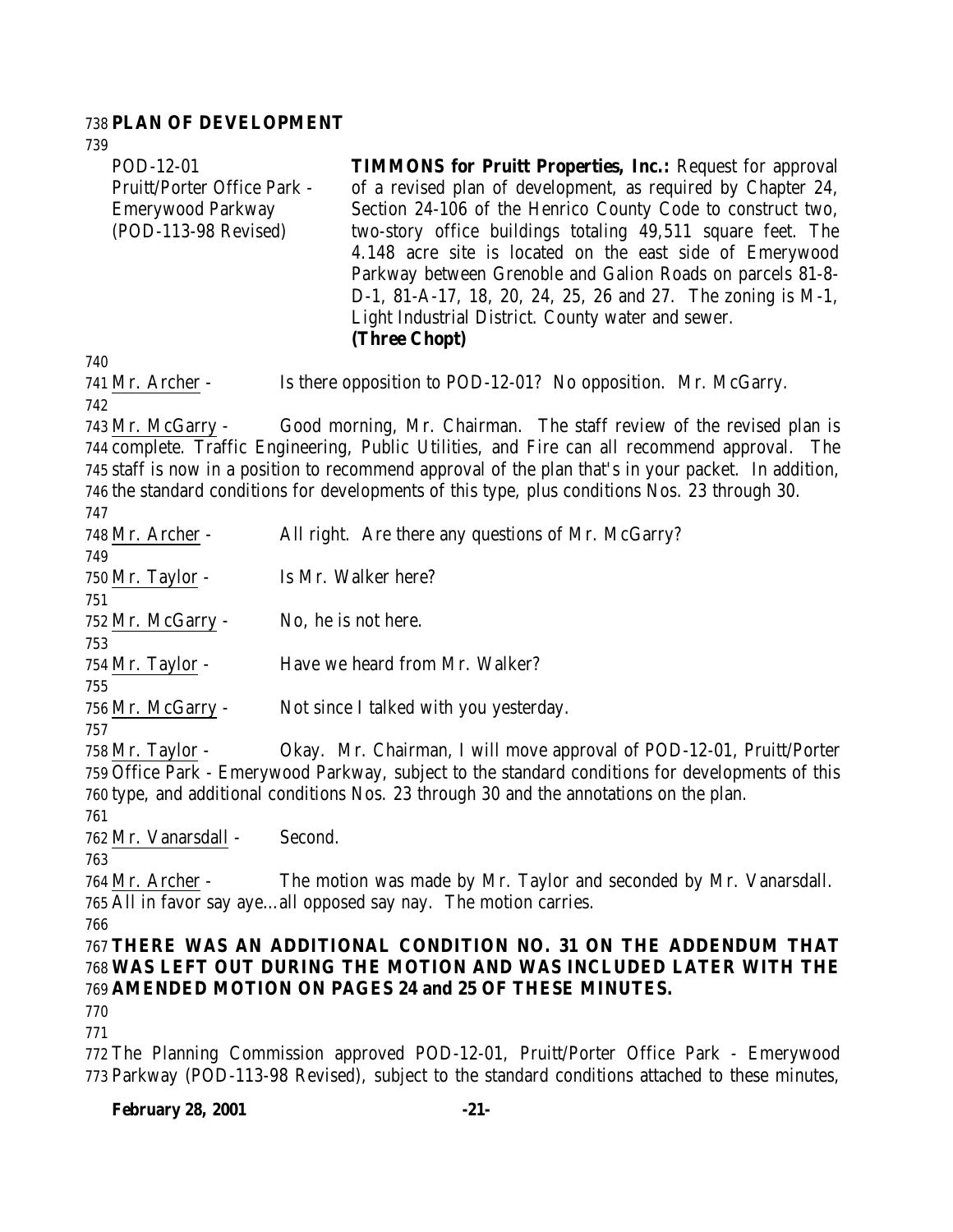the annotations on the plan and the following additional conditions.

 23. The developer shall provide fire hydrants as required by the Department of Public Utilities and Division of Fire.

 24. Any necessary off-site drainage and/or water and sewer easements must be obtained in a form acceptable to the County Attorney prior to final approval of the construction plans.

 25. Deviations from County standards for pavement, curb or curb and gutter design shall be approved by the County Engineer prior to final approval of the construction plans by the Department of Public Works.

 26. Insurance Services Office (ISO) calculations must be included with the plans and approved by the Department of Public Utilities prior to the issuance of a building permit.

 27. Approval of the construction plans by the Department of Public Works does not establish the curb and gutter elevations along the Henrico County maintained right-of-way. The elevations will be set by Henrico County.

 28. The limits and elevations of the 100-year frequency flood shall be conspicuously noted on the plan "Limits of 100 Year Floodplain." In addition, the delineated 100-year floodplain must be labeled "Variable Width Drainage and Utility Easement." The easement shall be granted to the County prior to the issuance of any occupancy permits.

 29. Storm water retention, based on the 50-10 concept, shall be incorporated into the drainage plans.

 30. The drainage facilities along I-64 shall be approved by the Virginia Department of Transportation.

 31. Planting of trees, shrubs, or woody vegetation along Emerywood Parkway must respect the required 400-feet sight distance easement.

# **PLAN OF DEVELOPMENT**

POD-18-01 Dental Office - Westgate @ Wellesley - Three Chopt Road

**TIMMONS for Wellesley Centre, L.C. and W. Baxter Perkinson & Associates, Ltd.:** Request for approval of a plan of development, as required by Chapter 24, Section 24-106 of the Henrico County Code to construct a one-story, 6,200 square foot medical office building. The 1.53 acre site is located along the north line of Three Chopt Road, approximately 600 feet east of Lauderdale Drive on part of parcel 36-A-49A. The zoning is O-3C, Office District (Conditional) and WBSO (West Broad Street Overlay) District. County water and sewer. **(Three Chopt)**

 Mr. Archer - Is there any opposition to POD-18-01, Dental Office - Westagate @ Wellesley - Three Chopt Road? No opposition. Mr. Wilhite.

 Mr. Wilhite - Thank you. All issues with the site plan have been worked out at this time. There is one remaining issue that staff has that deals with the type of brick being used

#### **February 28, 2001 -22-**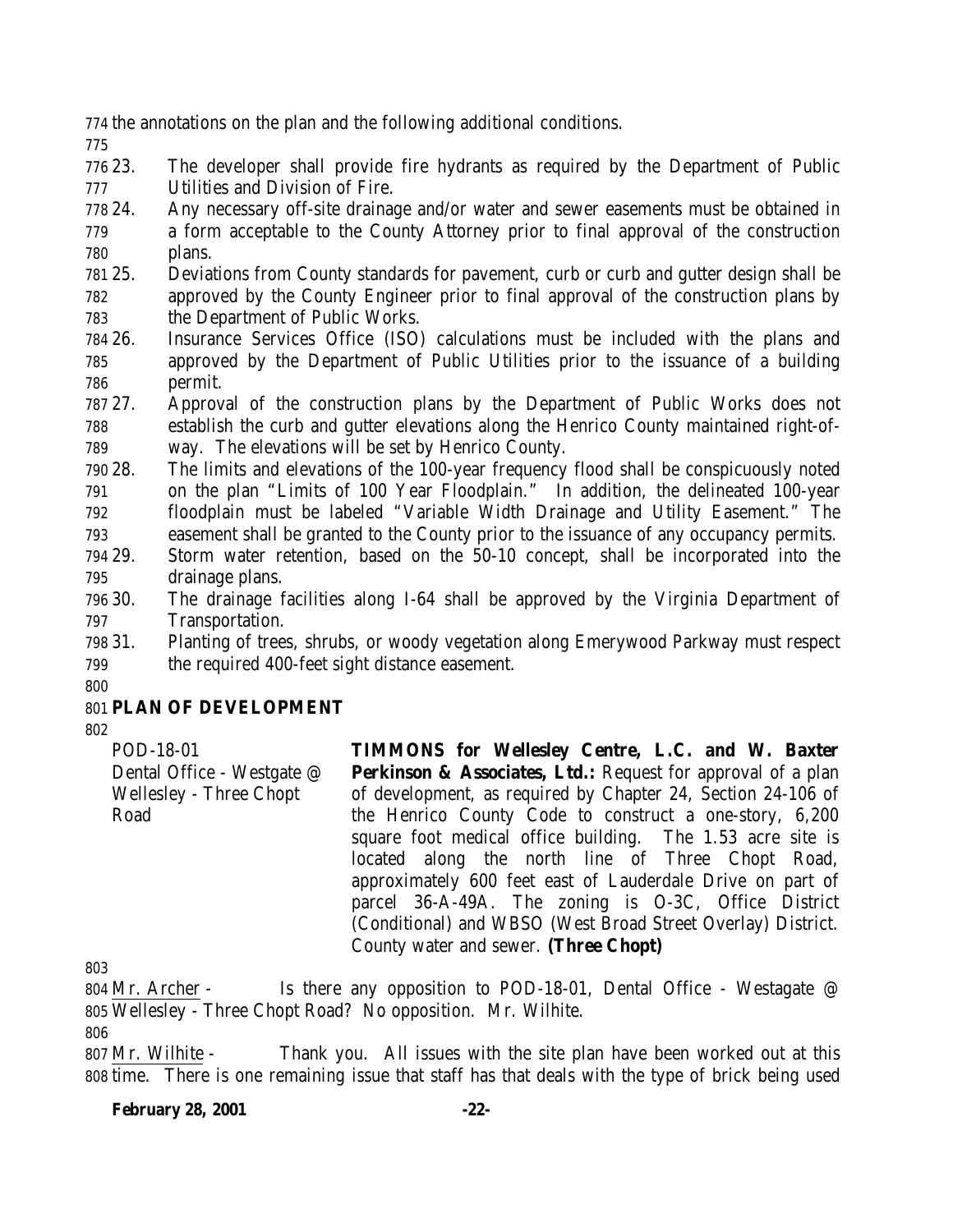on this building. Currently we already have four buildings approved out in this complex. One, Virginia Credit Union has been completed. Goddard School has been completed, and that is directly behind this site. The two office buildings are currently under construction. All of these buildings that were in this complex were approved with one style of brick as the main brick being used in here. It has come to our attention that the Goddard School; a field change was done without the approval of the Planning Office and the County, and they used a different type of brick color, which is what the Dental Office was proposing to use. The applicant has indicated to me that they are willing to work with staff on getting the color approved. They would be willing to either defer the architecturals or allow staff to work it out administratively, if the Planning Commission so wishes. Other than that, staff can recommend approval of the site plan with the annotations currently on it, the standard conditions, and additional conditions Nos. 23 through 30.

 Mr. Archer - All right. Are there any questions of Mr. Wilhite? Would you like to hear from the applicant, Mr. Taylor?

825 Mr. Taylor - Is the applicant available?

- Mr. Wilhite The applicant is present, yes.
- 

 Mr. Taylor - Would the applicant appreciate the opportunity to make a few comments? 

 Mr. Saunders - My name is Sam Saunders with TIMMONS, representing the applicant. We agree with what Mr. Wilhite said. Our client indicated that he is willing to pretty much work with whatever brick color that the staff wants to use out there, in light of the fact that we have a difference on the other building. It would be our desire to have any other architectural issues worked out with staff after this meeting or at a later time. We can come back and work with them on that. I really don't have any thing else to say. I think we have worked all of the other issues out.

 Mr. Taylor - Is the current architectural configuration consistent with the changing brick, the same dimensionally?

 Mr. Wilhite - At this time there is no change in building design, it's now just a matter of what shade of brick is going to be used out there. And staff is trying to get everything coordinated and matching with what's approved out there already.

 Mr. Taylor - And I think that's a good concept. Thank you, sir. Mr. Chairman, I'll move approval of POD-18-01, Dental Office - Westgate @ Wellesley on Three Chopt Road, subject to the standard conditions for developments of this type, and condition No. 9 amended, added conditions Nos. 23 through 30 and the annotations on the plans.

Mr. Vanarsdall - Second.

Mr. Archer - The motion was made by Mr. Taylor and seconded by Mr. Vanarsdall.

**February 28, 2001 -23-**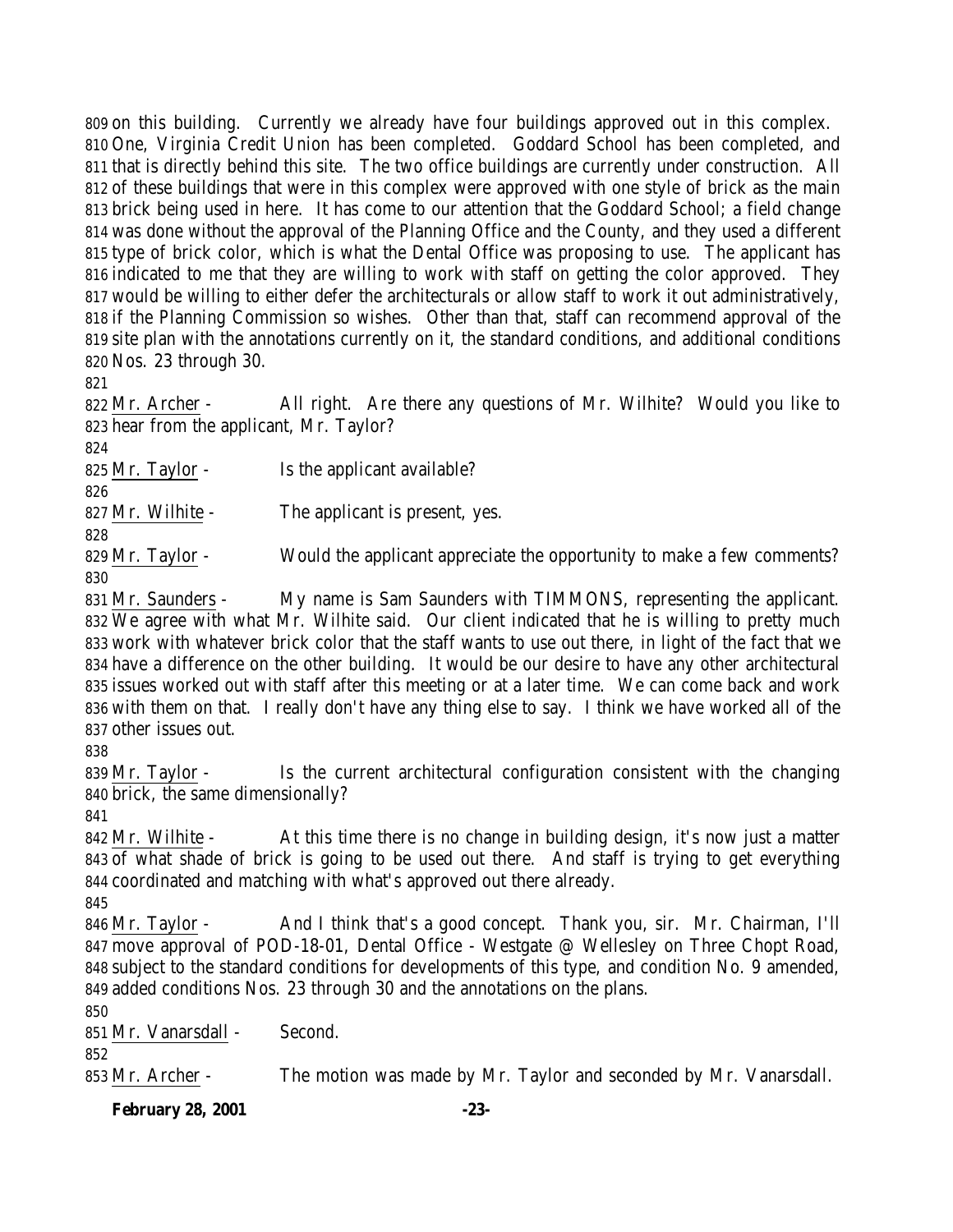All in favor say aye…all opposed say nay. The motion carries.

 The Planning Commission approved POD-18-01, Dental Office - Westgate @ Wellesley - Three Chopt Road, subject to the standard conditions attached to these minutes, the annotations on the plan and the following additional conditions.

 9. **AMENDED** - A detailed landscaping plan shall be submitted to the Planning Office for review and Planning Commission approval prior to the issuance of any occupancy permits.

 23. The easements for drainage and utilities as shown on approved plans shall be granted to the County in a form acceptable to the County Attorney prior to any occupancy permits being issued. The easement plats and any other required information shall be submitted to the County Real Property Agent at least sixty (60) days prior to requesting occupancy permits.

 24. The developer shall provide fire hydrants as required by the Department of Public Utilities and Division of Fire.

- 25. Outside storage shall not be permitted.
- 26. The proffers approved as a part of zoning case C-69C-95 shall be incorporated in this approval.
- 27. Deviations from County standards for pavement, curb or curb and gutter design shall be approved by the County Engineer prior to final approval of the construction plans by the Department of Public Works.
- 28. Insurance Services Office (ISO) calculations must be included with the plans and approved by the Department of Public Utilities prior to the issuance of a building permit.
- 29. Evidence of a joint ingress/egress and maintenance agreement must be submitted to the Planning Office and approved prior to issuance of a certificate of occupancy for this development.
- 30. The conceptual master plan, as submitted with this application, is for planning and information purposes only.
- 

 Mr. McGarry - Mr. Chairman, it has been pointed out that I fail to include an addendum item to my case on the Pruitt/Porter Office Park, POD-12-01.

Mr. Archer - Okay.

 Mr. McGarry - It's on your page 2 of your addendum, it's condition No. 31 regarding keeping a sight distance easement clear of vegetation.

 Mr. Archer - All right. That was on the prior case. Is it necessary to include that in a motion, Mr. Secretary?

 Mr. McGarry - I would ask that a revised motion from you, Mr. Taylor, to include condition No. 31.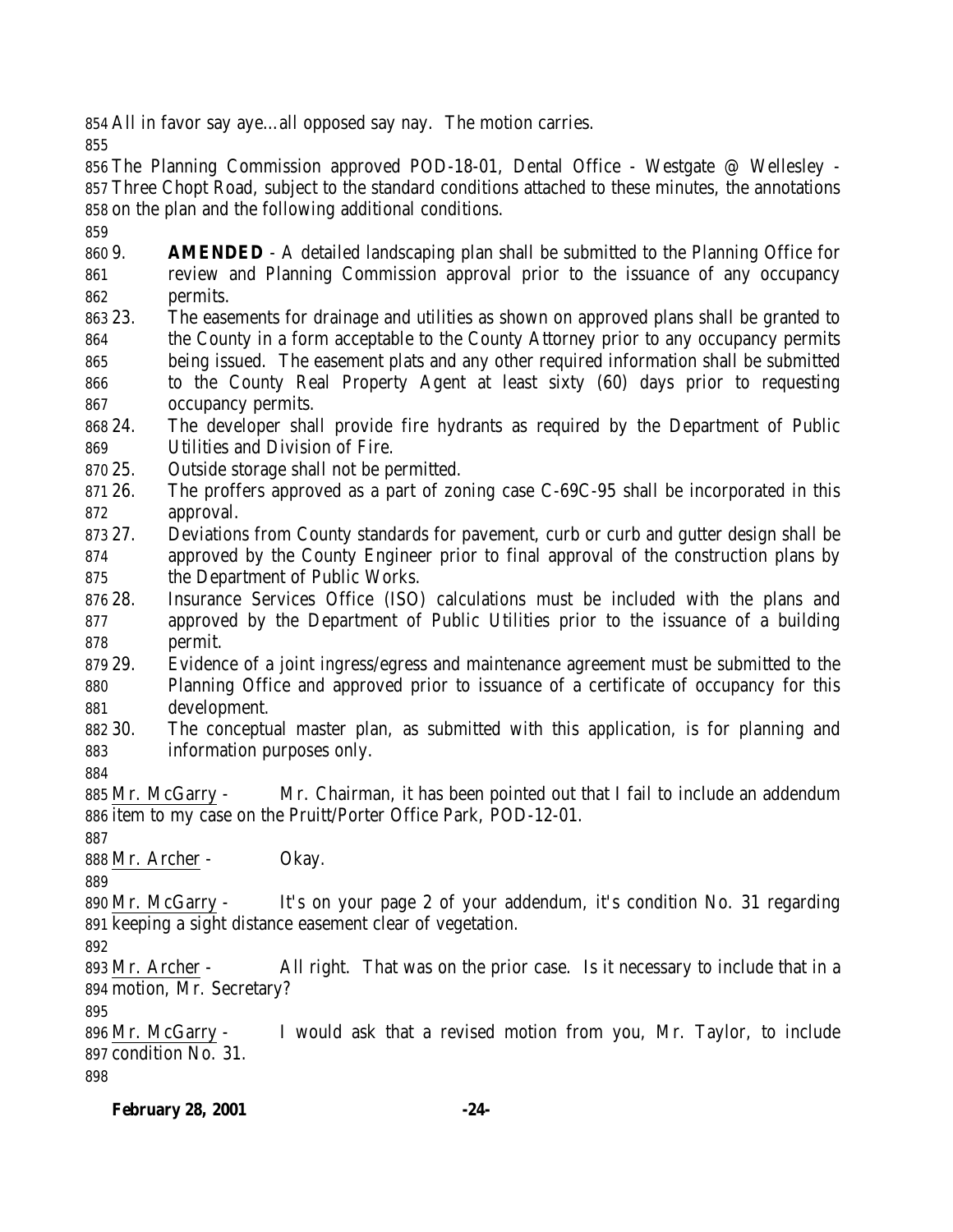Mr. Taylor - All right. Mr. Chairman, I'll move to amend my previous motion with the addition of item No. 31.

Mr. Vanarsdall - I'll second.

 Mr. Archer - Okay. A motion by Mr. Taylor and seconded by Mr. Vanarsdall. All in favor say aye…all opposed say nay. The motion carries.

Mr. Kaechele - What is item No. 31? Would you read that.

 Mr. McGarry - I'll be happy to. On the addendum item the condition No. 31 says, "Planting of trees, shrubs, or woody vegetation along Emerywood Parkway must respect the required 400-feet sight distance easement."

Mr. Kaechele - Thank you.

Mr. Archer - All right. Thank you, Mr. McGarry.

 The Planning Commission amended the motion for POD-12-01, Pruitt/Porter Office Park, to include added condition No. 31 that was listed on the addendum.

 31. Planting of trees, shrubs, or woody vegetation along Emerywood Parkway must respect the required 400-feet sight distance easement.

# **PLAN OF DEVELOPMENT**

| POD-14-01                 | <b>TIMMONS</b> for Mayland Investors, L.C. and Maypar         |
|---------------------------|---------------------------------------------------------------|
| Mayland and Parham Office | <b>Associates, L.P.:</b> Request for approval of a plan of    |
| Building - Parham Road    | development, as required by Chapter 24, Section 24-106 of the |
|                           | Henrico County Code to construct a one-story, 103,000 square  |
|                           | foot office building. The 12.15 acre site is located          |
|                           | approximately 60 feet from the northeast corner of the        |
|                           | intersection of Parham Road and Mayland Road on parcel 69-    |
|                           | A-78A. The zoning is O-2, Office District. County water and   |
|                           | sewer. (Three Chopt)                                          |
|                           |                                                               |

 Mr. Archer - Is there anyone in the audience in opposition to POD-14-01, Mayland and Parham Office Building? We have opposition. Ma'am, we will get to you in a minute. All right, Ms. Goggin.

 Ms. Goggin - At this time staff can not recommend approval of the plan of development, POD-14-01, as submitted. The plan still has some issues to resolve with the Department of Public Works design division for water quality and quantity. And the revised plan that was handed out to you this morning was brought in yesterday and staff has not had time to review it. There are letters from concerned neighborhood property owners that are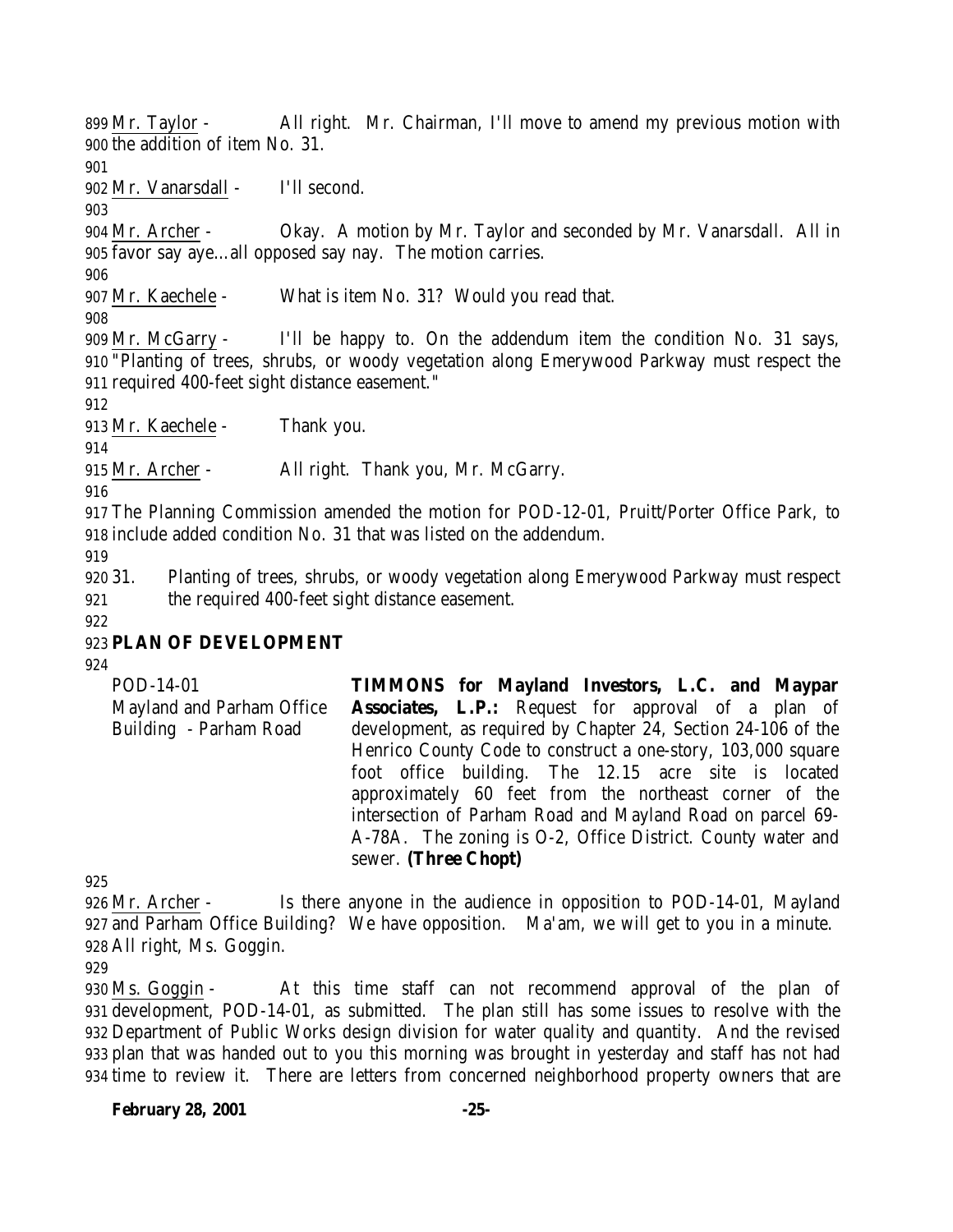attached to the revised plan and staff would like a chance to address the issues raised by the neighborhood prior to recommending approval. Staff also believes that there are two main issues concerning this plan of development. The first is relocating the originally proposed entrance from Parham Road onto Mayland Drive, near Upham Brook. The second issue is requiring the installation of a sidewalk on Mayland Drive. I do have a request from one person that mentioned that she would like to speak in front of the Planning Commission. And I will be glad to answer any questions.

 Mr. Archer - Thank you, Ms. Goggin. Are there any questions of Ms. Goggin from the Commission?

 Mr. Taylor - I have one question, Mr. Chairman, and that's with regard to the configuration of the plan from the standpoint of highways. Active, currently, is an entrance from Parham versus an entrance from Mayland, and on Mayland the issue is whether to have one entrance or the back entrance adjacent to Lawland Drive, is that correct?

 Ms. Goggin - Yes, sir. The plan that was submitted yesterday showed the removal of an access off of Parham Road and that access being put down right across from Lawland Drive by Upham Brook closer to the neighborhood.

 Mr. Taylor - Mr. Chairman, these changes, we have been working hard at trying to get this resolved and as of yesterday, we weren't able to get the comments from the neighborhood assembled and get the design with an entrance on Parham resolved as contracted to the entrances on Mayland. So, I believe it is appropriate to defer this. But I would like to hear from the engineer for the applicant.

 Mr. Pike - Mr. Chairman and members of the Commission, my name is Charlie Pike and I'm with TIMMONS and I'm here to represent the applicant. As Mr. Taylor spoke, we have been diligently trying to pursue the resolution of the issues associated with the access and looking for an opportunity to meet with the people in the neighborhood. In that light, we will be willing to accept a deferral that the staff has been recommending. And, if the Commission would like, I could certainly go into the details of why we want our entrances configured the way you have in this latest drawing, if the Commission would like to hear that at this point in time.

 Mr. Archer - Mr. Taylor, would you like to hear that now or wait until the deferred case is heard?

 Mr. Taylor - Mr. Chairman, I think in the interest of time and brevity and fairness to everybody, including the staff and the residents, I would prefer we not discuss this at all. That will give us lots of different options and the opportunity to express what we really want with the people who live in the community with the staff. And on the staff there are two components and we would like to hear from Roads as well as from Planning. So, if I might, I would just forgo any further discussion on this and defer it and then we will just meet again at the next meeting.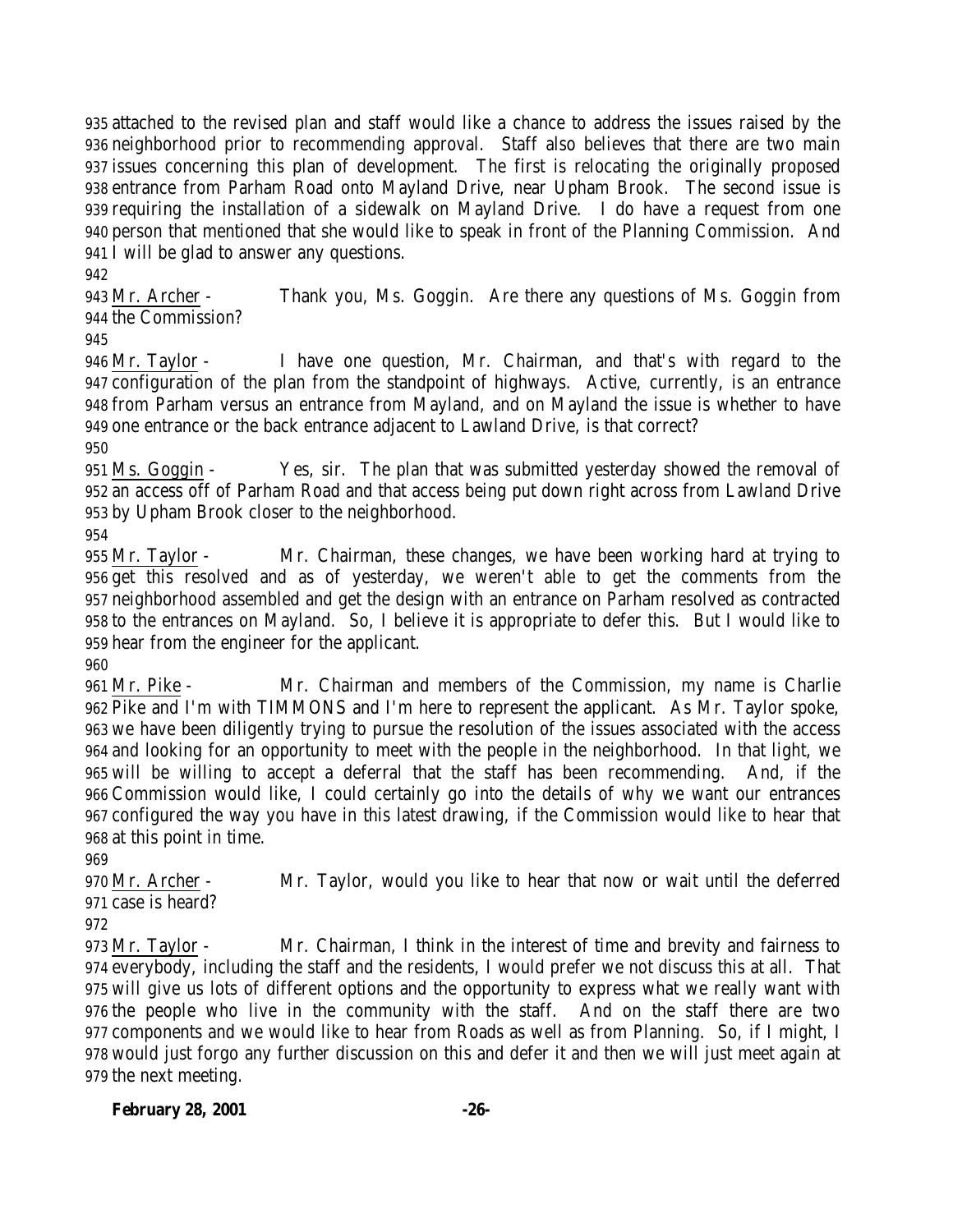| 980                  |                                             |
|----------------------|---------------------------------------------|
| 981 Mr. Vanarsdall - | Charlie, are you going to defer it?         |
| 982                  |                                             |
| 983 Mr. Pike -       | I would prefer Mr. Taylor doing so.         |
| 984                  |                                             |
| 985 Mr. Vanarsdall - | You don't want us to collect that \$100.00. |
| 986                  |                                             |
| 987 Mr. Pike -       | Mr. Taylor and I discussed this so          |
| 988                  |                                             |
|                      |                                             |

 Mr. Taylor - Mr. Ex-Chairman, we had discussed this and in fairness to the staff we were discussing this with Mr. Pike yesterday and we were on the verge of a solution and then we just simply got thrown back. And I think it would be fair if we defer this at the request of the Commissioner because I made that request late yesterday afternoon and I think it would be fair to everybody if we just waited and talked to the community and talked to the staff and get a compromise solution. So, with that, Mr. Pike, thank you very much.

 Mr. Pike - Thank you. 998 Mr. Taylor - And, Mr. Chairman, I move..... 

 Mr. Archer - Mr. Taylor, before you make your motion we did have a citizen that's here in opposition and maybe if we hear what she has to say, and it may not be necessary for her to make a return trip.

 Mr. Taylor - Correct, Mr. Chairman. If she would like to make some comments, we would be delighted to hear them.

 Mrs. Vithoulkas - Good morning. My name is Kristen Vithoulkas and I thank you in advance for listening to my concerns. My husband and two young children and I live at 3010 Comet Road, which is just behind the proposed development. In addition, my mother-in-law and father-in-law who cares for my two young nieces and nephews live right at 8207 Mayland Drive, so this proposal hits home for us. My foremost concern with the proposed development is the increased traffic at an already congested area. And the resulting rest to all the younger and older children in the neighborhood, as well as the adults and elderly who walk our neighborhood regularly. In addition, the congestion at Parham and Mayland, which most of us know is pretty horrendous now and the back up onto Mayland Drive a residential road would get even worse. Almost equally important is the environmental impact of this proposed development. Additional runoff from the parking lot and developing that area, will certainly worsen the flooding that we experience that we experience in our backyards with each rainstorm. And finally we are, of course, sadden by the idea that our peaceful view of the woods will be taking away. However, economic considerations require that this land must be developed, we hope that you will accept some concessions to protect the well being of the neighborhood residents. First, we do strongly oppose the additional access road off of Mayland Drive just because of the backup that is already evident on Mayland and the fact that children live right on that road, and we often, everyday, see high school students walking

**February 28, 2001 -27-**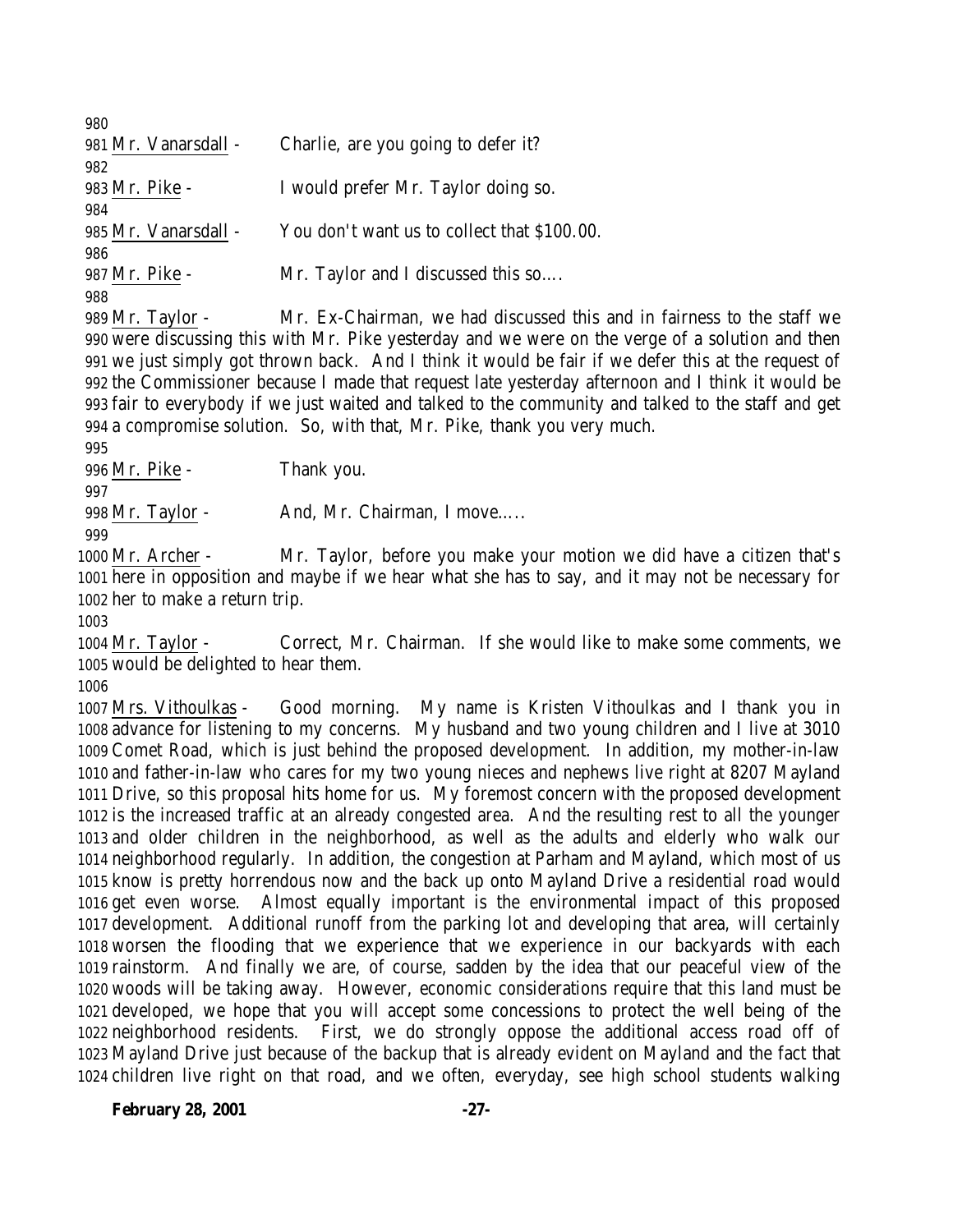home along Mayland. We also think that a sidewalk along Mayland Drive, as well as resolution to the flooding from the runoff water to the homes along Comet is critical. Aesthetically, we think that tall trees and shrubbery around the perimeter of the property, perhaps a privacy fence along the creek area and low level lighting, if any, that perhaps will turn off at some point in the evening are necessary. I also urge the County and the developer to make the propose office building either smaller, if that is at all possible, or perhaps two levels to preserve some of the woods and leave more of the floodplain and agree never to place a cellular tower on the property. I thank you for your time and your consideration. 

| 1099.                                                                                      |                                                                                                     |  |
|--------------------------------------------------------------------------------------------|-----------------------------------------------------------------------------------------------------|--|
| 1034 Mr. Archer -                                                                          | Thank you, ma'am.                                                                                   |  |
| 1035                                                                                       |                                                                                                     |  |
| 1036 Ms. Dwyer -                                                                           | Mrs. Vithoulkas, we have in our file a letter, is that from your husband?                           |  |
| 1037                                                                                       |                                                                                                     |  |
| 1038 Mrs. Vithoulkas -                                                                     | That is correct. He could not be here today.                                                        |  |
| 1039                                                                                       |                                                                                                     |  |
| 1040 Ms. Dwyer -                                                                           | He has outlined in writing some of the concerns you stated today.                                   |  |
| 1041                                                                                       |                                                                                                     |  |
| 1042 Mrs. Vithoulkas -                                                                     | Yes, that is correct.                                                                               |  |
| 1043                                                                                       |                                                                                                     |  |
| 1044 Mr. Archer -                                                                          | Are there any other questions? Thank you very much, ma'am.                                          |  |
| 1045                                                                                       |                                                                                                     |  |
| 1046 Mr. Taylor -                                                                          | Thank you very much, Mrs. Vithoulkas.                                                               |  |
| 1047                                                                                       |                                                                                                     |  |
| 1048 Mr. Archer -                                                                          | All right, Mr. Taylor, we can entertain a motion.                                                   |  |
| 1049                                                                                       |                                                                                                     |  |
| 1050 Mr. Taylor -                                                                          | Mr. Chairman, those are some of the concerns that came up and I think                               |  |
|                                                                                            | 1051 you will see for that reason it would be wise that we defer this. So, with that, I'll move     |  |
|                                                                                            | 1052 deferral, at the request of the Commissioner, to defer POD-14-01, Mayland and Parham Office    |  |
|                                                                                            | 1053 Building on Parham Road until the next week, which will be our zoning meeting, which is        |  |
| 1054 March 8.                                                                              |                                                                                                     |  |
| 1055                                                                                       |                                                                                                     |  |
| 1056 Mr. Archer -                                                                          | Do you think that will give us enough time?                                                         |  |
| 1057                                                                                       |                                                                                                     |  |
| 1058 Mr. Taylor -                                                                          | I think that will give us enough time. I think we are close enough. We                              |  |
|                                                                                            | 1059 just need one or two meetings to discuss this and I particularly want to talk to neighbors and |  |
| 1060 Mrs. Vithoulakas.                                                                     |                                                                                                     |  |
| 1061                                                                                       |                                                                                                     |  |
| 1062 Mr. Vanarsdall -                                                                      | I'll second it, if that's what you want.                                                            |  |
| 1063                                                                                       |                                                                                                     |  |
| 1064 Mr. Archer -                                                                          | The motion was made by Mr. Taylor and seconded by Mr. Vanarsdall.                                   |  |
|                                                                                            | 1065 All in favor say ayeall opposed say nay. The motion carries.                                   |  |
| 1066                                                                                       |                                                                                                     |  |
| 1067 At the request of the Commission, the Planning Commission deferred POD-14-01, Mayland |                                                                                                     |  |
| 1068 and Parham Office Building - Parham Road, to its rezoning meeting on March 8, 2001.   |                                                                                                     |  |
| 1069                                                                                       |                                                                                                     |  |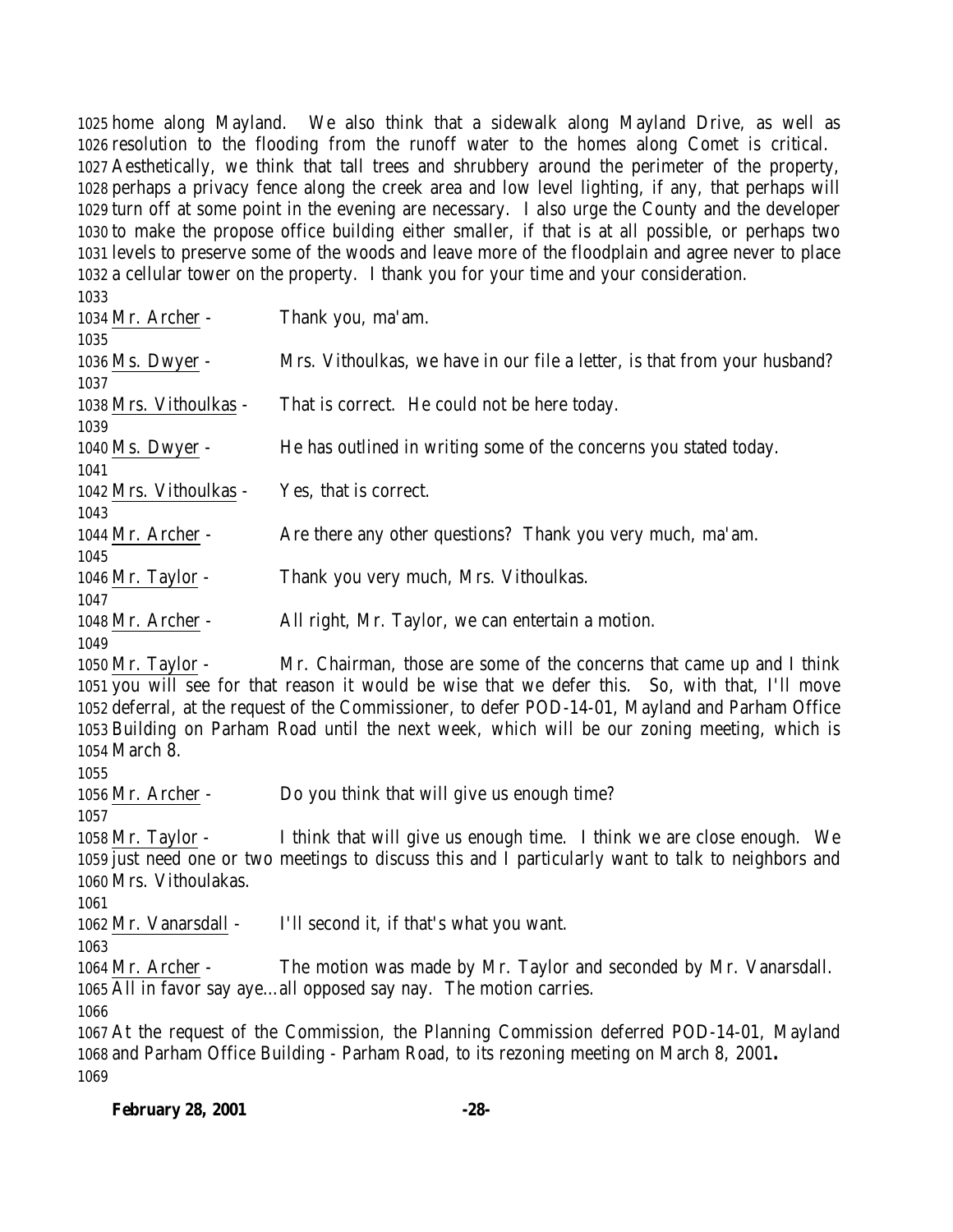# **SEE PAGES 34 and 35 OF THESE MINTUES FOR THE REVISED MOTION TO DEFER THIS CASE TO THE MARCH 28, 2001, MEETING.**

#### **PLAN OF DEVELOPMENT**

POD-8-01

Lauderdale Drive

Bon Secours - Wellesley - W. Broad Street and **TIMMONS for Bon Secours Richmond Health System:** Request for approval of a plan of development, as required by Chapter 24, Section 24-106 of the Henrico County Code to construct an access drive. The 41.066 acre site is located at the southwest corner of W. Broad Street (U.S. Route 250) and Lauderdale Drive on part of parcel 36-A-49. The zoning is B-2C, Business District (Conditional), O-3C, Office District (Conditional), R-6C, General Residence District (Conditional) and WBSO (West Broad Street Overlay) District. County water and sewer. **(Three Chopt)**

 Mr. Archer - Is there anyone in the audience in opposition to POD-8-01, Bon Secours? No opposition. Mr. Wilhite.

 Mr. Wilhite - The applicant is requesting an exception from the entrance location requirements for the entrance off W. Broad Street. The Code requires at least a 12 and a half foot setback from the property line. But, because of the location and the need to intersect with W. Broad Street at a 90 degree angle, they have requested an exception and Planning, Public Works and Police are okay with this exception. In addition, the comment that staff had made about requesting the turn lane be constructed at this entrance onto W. Broad Street, the applicant has produced documentation from VDOT where VDOT is not making a request for this to be constructed at this time. They would reexamine this issue with further development of this site. The traffic engineer for the County has looked at this and he is in agreement with that letter. Also we received the requested utility information that we needed at this point, and that is acceptable to us. So, staff is in a position to recommend approval of this plan with the annotations on the plan, the additional comments as annotations as well, plus the conditions listed on your agenda.

 Mr. Archer - All right. Thank you, Mr. Wilhite. There was no opposition, are there any questions from the Commission? Be it not, all right, Mr. Taylor.

 Mr. Taylor - Mr. Chairman, I move approval of POD-8-01, Bon Secours - Wellesley at W. Broad Street and Lauderdale Drive, subject to the standard conditions for developments of this type, additional conditions Nos. 23 through 32 and the annotations on the plan.

1100 Mr. Vanarsdall - Second.

 Mr. Archer - The motion was made by Mr. Taylor and seconded by Mr. Vanarsdall. All in favor say aye…all opposed say nay. The motion carries.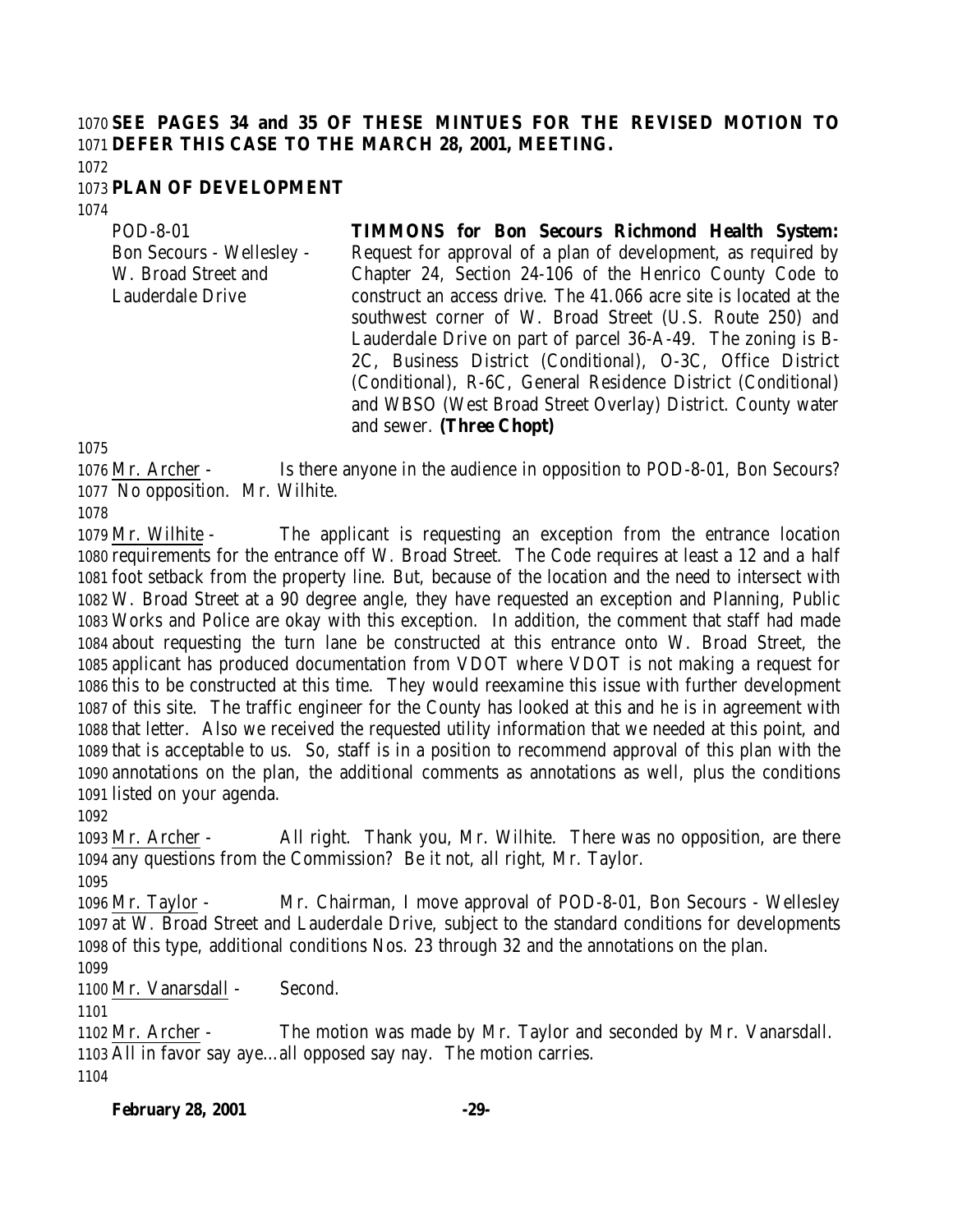The Planning Commission approved POD-8-01, Bon Secours - Wellesley - W. Broad Street and Lauderdale Drive, subject to the standard conditions attached to these minutes for developments of this type, the annotations on the plan and the following additional conditions. 

 23. The easements for drainage and utilities as shown on approved plans shall be granted to the County in a form acceptable to the County Attorney prior to any occupancy permits being issued. The easement plats and any other required information shall be submitted to the County Real Property Agent at least sixty (60) days prior to requesting occupancy permits.

 24. The entrances and drainage facilities on W. Broad Street (U.S. Route 250) shall be approved by the Virginia Department of Transportation and the County.

 25. A notice of completion form, certifying that the requirements of the Virginia Department of Transportation entrances permit have been completed, shall be submitted to the Planning Office prior to any occupancy permits being issued.

 26. The developer shall provide fire hydrants as required by the Department of Public Utilities and Division of Fire.

 27. A standard concrete sidewalk shall be provided along the west side of Lauderdale Drive. Construction of said sidewalk shall occur prior to the issuance of a certificate of occupancy for any portion of the development abutting Lauderdale Drive.

 28. The proffers approved as a part of zoning case C-68C-95 shall be incorporated in this approval.

 29. Any necessary off-site drainage and/or water and sewer easements must be obtained in a form acceptable to the County Attorney prior to final approval of the construction plans.

 30. Deviations from County standards for pavement, curb or curb and gutter design shall be approved by the County Engineer prior to final approval of the construction plans by the Department of Public Works.

 31. Approval of the construction plans by the Department of Public Works does not establish the curb and gutter elevations along the Virginia Department of Transportation maintained right-of-way. The elevations will be set by the contractor and approved by the Virginia Department of Transportation.

 32. The conceptual master plan, as submitted with this application, is for planning and information purposes only.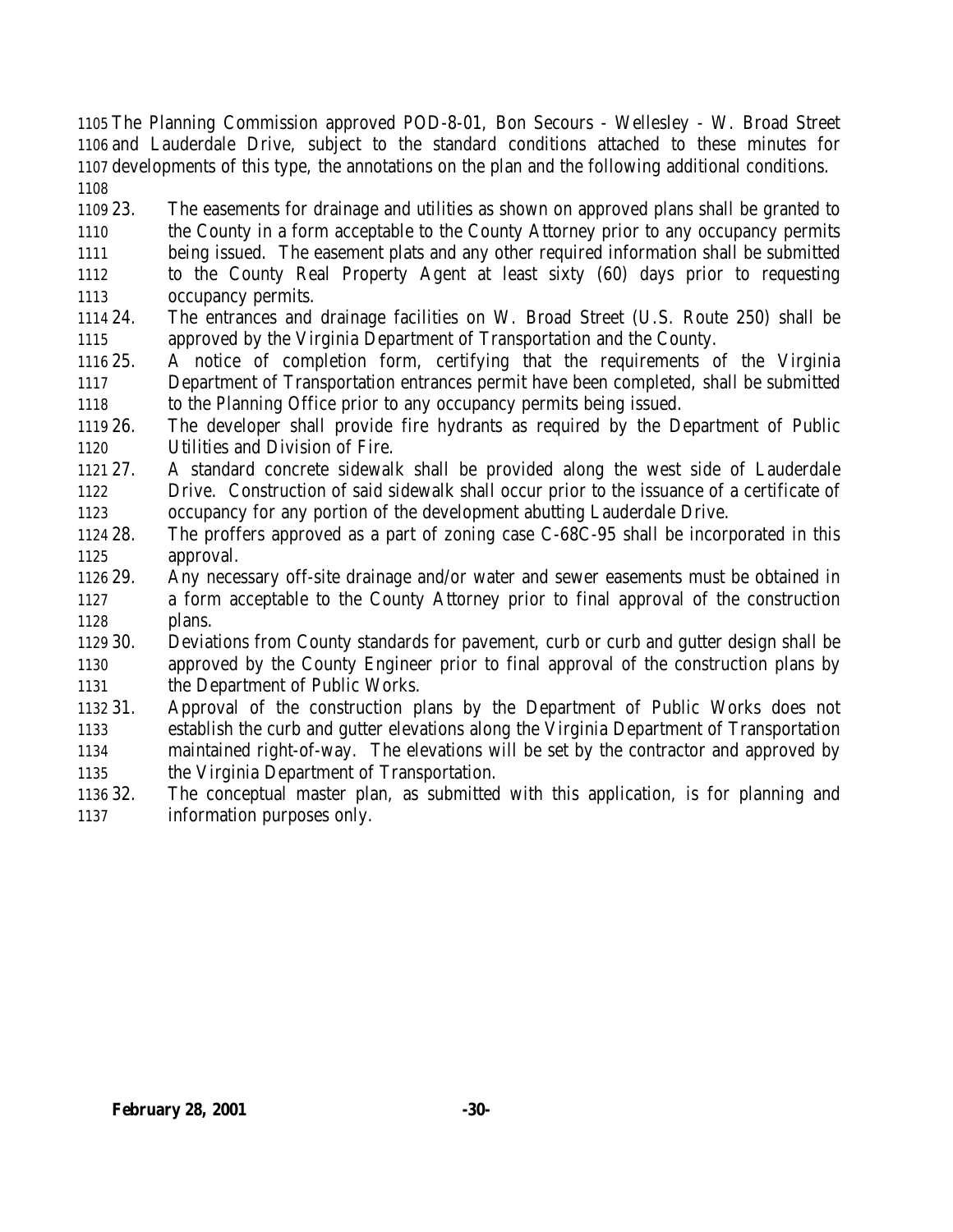#### **PLAN OF DEVELOPMENT**

POD-15-01 Henrico Senior Living/Reflections - Gay Avenue

**Horton & Dodd, P.C. for H. C. One, L.P.:** Request for approval of a plan of development, as required by Chapter 24, Section 24-106 of the Henrico County Code to construct 26 one-story, 4-unit, senior living apartment buildings totaling 104 units; a one-story, 900 square foot maintenance building; and a  $2,158$  2,518 square foot clubhouse. The 14.061 acre site is located on the south line of Gay Avenue approximately 750 feet west of Laburnum Avenue on parcels 162-A-31, and 38. The zoning is R-5C, General Residence District (Conditional) and ASO (Airport Safety Overlay) District. County water and sewer. **(Varina)**

 Mr. Archer - Is there anyone in the audience in opposition to POD-15-01, Henrico Seniors? No opposition. Ms. News.

 Ms. News - Revised plans are being distributed to you which address staff's original annotations. The rezoning case for this site include many proffers, all of which have been addressed with this plan. The plan also meets almost all of the new multi-family guidelines, many of which were incorporated into the proffers during the rezoning process. Substantial revisions were required to be made to the layout including relocation of the BMP out of the RPA, relocation of utility lines which conflicted with buffers and landscaped areas, provision of recreational vehicle parking, and layout adjustments to the community garden area. All of these changes have been incorporated into the revised plans to staff's satisfaction. Additional detailed grading submitted with the revision revealed that it would be necessary to construct ramps to many of the units to provide handicap accessibility. The applicant has agreed to provide brick facing on any ramps which must have side walls above grade so the ramps will be compatible with the building, and finished annodized white railings will be used. The principal buildings proposed all exceed the proffered requirement of minimum 30% brick and will have brick foundations. The revised elevation, just distributed, reflects a change in the location of the brick. Brick is incorporated into the patio walls in lieu of extending the brick to the roof on one wall, which is in keeping with the elevations presented at the time of rezoning. All of the amenities required by the proffers, including the clubhouse, tot lot, shuffleboard courts, exercise trails and garden areas have been incorporated into the plans. The proffers require retention of existing large mature trees where possible, but extensive grading of the site has limited retention of most of the internal trees. Any tree save areas are limited to the perimeter. Proffered landscape buffers exist around the entire perimeter of the site and the applicant has proffered extensive landscaping planting of the entrances, recreational areas, parking areas, and areas surrounding building spaces and open spaces. No. 9 amended has been recommended in your agenda to allow the final landscape plan to be reviewed by the Commission. Due to the extent of the changes required, and the applicant's attention to every detail, detail revisions were submitted past the Friday deadline so it will be necessary for the Commission to waive the time limits. Staff recommends approval of the revised annotated plans subject to the standard conditions and the additional conditions on the agenda. Staff will

**February 28, 2001 -31-**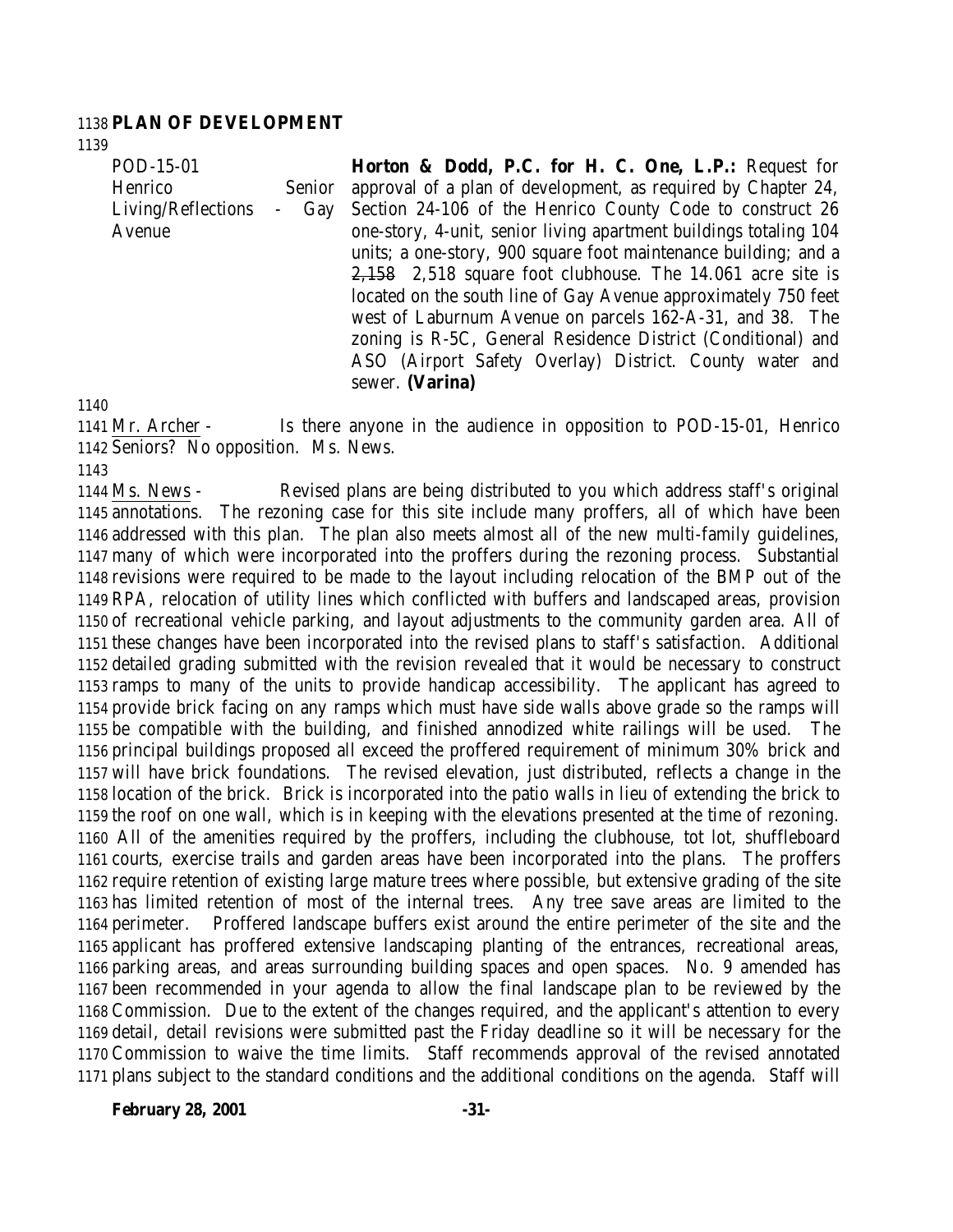be happy to answer any questions. Mr. Archer - Thank you, Ms. News. Are there any questions of Ms. News by the Commission? Mr. Vanarsdall - I have a question. Ms. News, I notice we have No. 9 amended on here but we don't have No. 11 for lighting. Has the lighting been taking care of? Ms. News - The lighting is covered by the proffers. There are requirements restricting the height and the type of lighting in the proffers so, staff didn't feel that was absolutely necessary to come back to the Commission unless the Commission wishes to see it. Mr. Vanarsdall - Mr. Jernigan, sometimes when we bring them back for No. 9 amended for landscaping, sometimes we like to do the lighting the same way, No. 11, and that's the reason why I asked the question. Mr. Jernigan - She had told me earlier this morning that the lighting packet would come later. Thank you, Mr. Vanarsdall. Mr. Archer - Thank you, Mr. Vanarsdall. Are there any further questions of Ms. News? Ms. Dwyer - On these new elevations that have been handed out, I see that there is a brick base to the fence that will surround the patio. Ms. News - That's correct. Ms. Dwyer - So, that will essentially hide the brick on the building, but just for that part of the building, is that right? I guess my question is will the brick that's associated with the fence, be the only brick on that part of the building? Ms. News - No. It is my understanding that brick is around the entire base of the building. Ms. Dwyer - Okay. In addition to that there is brick at the base of the fence. Ms. News - That's correct. And because of the handicap ramps and the elevation changes, there is going to be some foundation exposed on many of these buildings so the brick could extend down a couple feet in some cases. Mr. Archer - Okay. Are there any further questions? No further questions, would you like to hear from the applicant, Mr. Jernigan? Mr. Jernigan - I don't think it is necessary. I think everything is okay. I would like to commend Mr. Dicks, though, in getting this package together because when I spoke to Mr.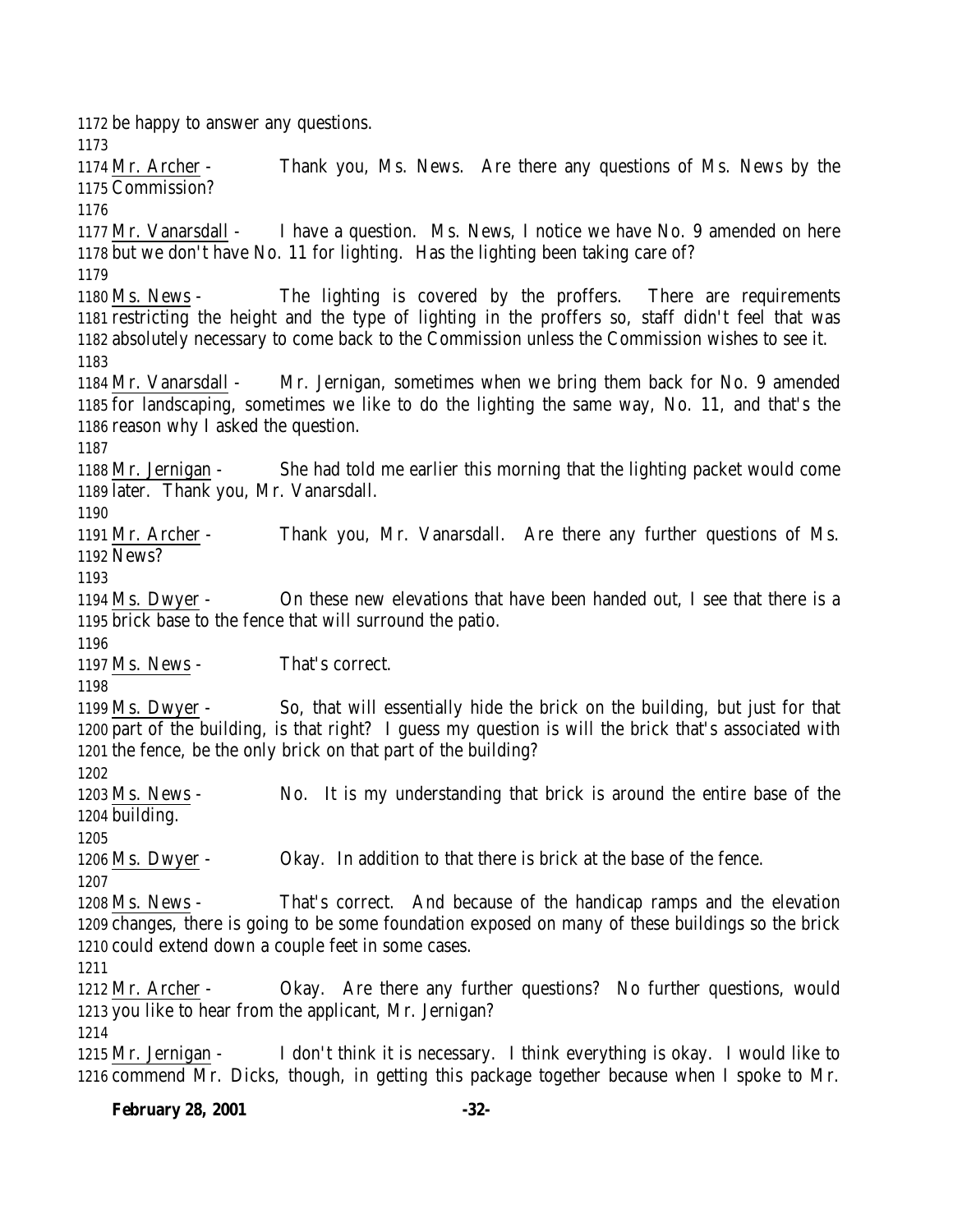O'Kelly on Friday we had some serious problems. And it wasn't looking too good, but there was a lot of work done on the weekend by your people and Ms. News reviewing it and if it's all right with her, it's all right with me, so at this time I would like to recommend approval of POD-15-01, Henrico Senior Living at Gay Avenue, with the standard conditions for developments of this type, and the following additional conditions are recommended No. 9 amended through No. 34.

 Mr. Vanarsdall - I'll second it, but I would like to suggest to you to make sure that the right plans are approved. It looks like both of them were dated with today's date.

 Ms. News - It would be the revised staff plan that you were handed this morning that we are approving, not the original staff plan.

 Mr. Archer - Thank you, Mr. Vanarsdall. The motion was made by Mr. Jernigan and seconded by Mr. Vanarsdall. All in favor say aye…all opposed say nay. The motion carries. 

# **SEE PAGE 35 OF THESE MINUTES FOR THE MOTION TO WAIVE THE TIME LIMIT ON THIS CASE.**

 The Planning Commission approved POD-15-01, Henrico Senior Living/Reflections - Gay Avenue, subject to the standard conditions attached to these minutes for developments of this type, the annotations on the plan and the following additional conditions.

 9. **AMENDED** - A detailed landscaping plan shall be submitted to the Planning Office for review and Planning Commission approval prior to the issuance of any occupancy permits.

 23. The right-of-way for widening of Gay Avenue as shown on approved plans shall be dedicated to the County prior to any occupancy permits being issued. The right-of-way dedication plat and any other required information shall be submitted to the County Real Property Agent at least sixty (60) days prior to requesting occupancy permits.

- 24. The easements for drainage and utilities as shown on approved plans shall be granted to the County in a form acceptable to the County Attorney prior to any occupancy permits being issued. The easement plats and any other required information shall be submitted to the County Real Property Agent at least sixty (60) days prior to requesting occupancy permits.
- 25. The limits and elevations of the 100-year frequency flood shall be conspicuously noted on the plan "Limits of 100 Year Floodplain." In addition, the delineated 100-year floodplain must be labeled "Variable Width Drainage and Utility Easement." The easement shall be granted to the County prior to the issuance of any occupancy permits.
- 26. The developer shall provide fire hydrants as required by the Department of Public Utilities and Division of Fire.
- 27. The proffers approved as a part of zoning case C-67C-00 shall be incorporated in this approval.
- 28. Any necessary off-site drainage and/or water and sewer easements must be obtained in a form acceptable to the County Attorney prior to final approval of the construction

**February 28, 2001 -33-**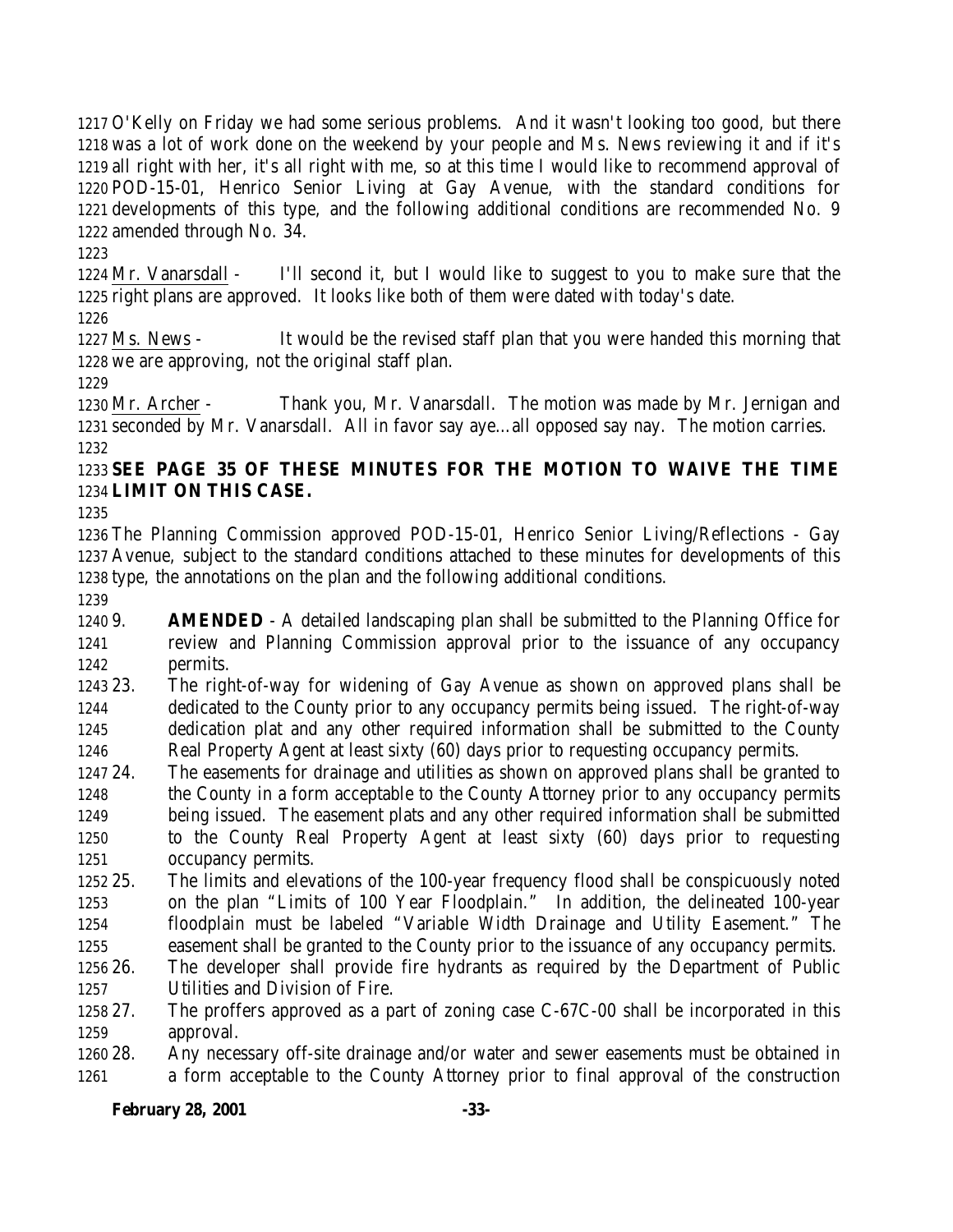plans.

 29. Deviations from County standards for pavement, curb or curb and gutter design shall be approved by the County Engineer prior to final approval of the construction plans by the Department of Public Works.

 30. Insurance Services Office (ISO) calculations must be included with the plans and approved by the Department of Public Utilities prior to the issuance of a building permit.

 31. Approval of the construction plans by the Department of Public Works does not establish the curb and gutter elevations along the Henrico County maintained right-of-way. The elevations will be set by Henrico County.

 32. The owners shall not begin clearing of the site until the following conditions have been met:

- 
- (a) The site engineer shall conspicuously illustrate on the plan of development or subdivision construction plan and the Erosion and Sediment Control Plan, the limits
- 
- 

 of the areas to be cleared and the methods of protecting the required buffer areas. The location of utility lines, drainage structures and easements shall be shown.

- (b) After the Erosion and Sediment Control Plan has been approved but prior to any clearing or grading operations of the site, the owner shall have the limits of clearing delineated with approved methods such as flagging, silt fencing or temporary fencing.
- (c) The site engineer shall certify in writing to the owner that the limits of clearing have been staked in accordance with the approved plans. A copy of this letter shall be sent to the Planning Office and the Department of Public Works.

 (d) The owner shall be responsible for the protection of the buffer areas and for replanting and/or supplemental planting and other necessary improvements to the buffer as may be appropriate or required to correct problems. The details shall be included on the landscape plans for approval.

33. The unit house numbers shall be visible from the parking areas and drives.

 34. The names of streets, drives, courts and parking areas shall be approved by the Richmond Regional Planning District Commission and such names shall be included on the construction plans prior to their approval. The standard street name signs shall be ordered from the County and installed prior to any occupancy permit approval.

 Mr. Marlles - Mr. Chairman, before we move on to the next case, staff has advised me that for POD-14-01, this is the Office Building, Mr. Taylor's case on Mayland and Parham. There isn't sufficient time before the zoning hearing to provide adequate notice to the neighborhood so it would be necessary to defer that, Mr. Taylor, to the March 28, 2001, meeting.

 Ms. Dwyer - So, we might want to make some special effort to make sure that the neighbor who came today is aware of that new date.

 Mr. Marlles - We have, the applicant, as well as the resident.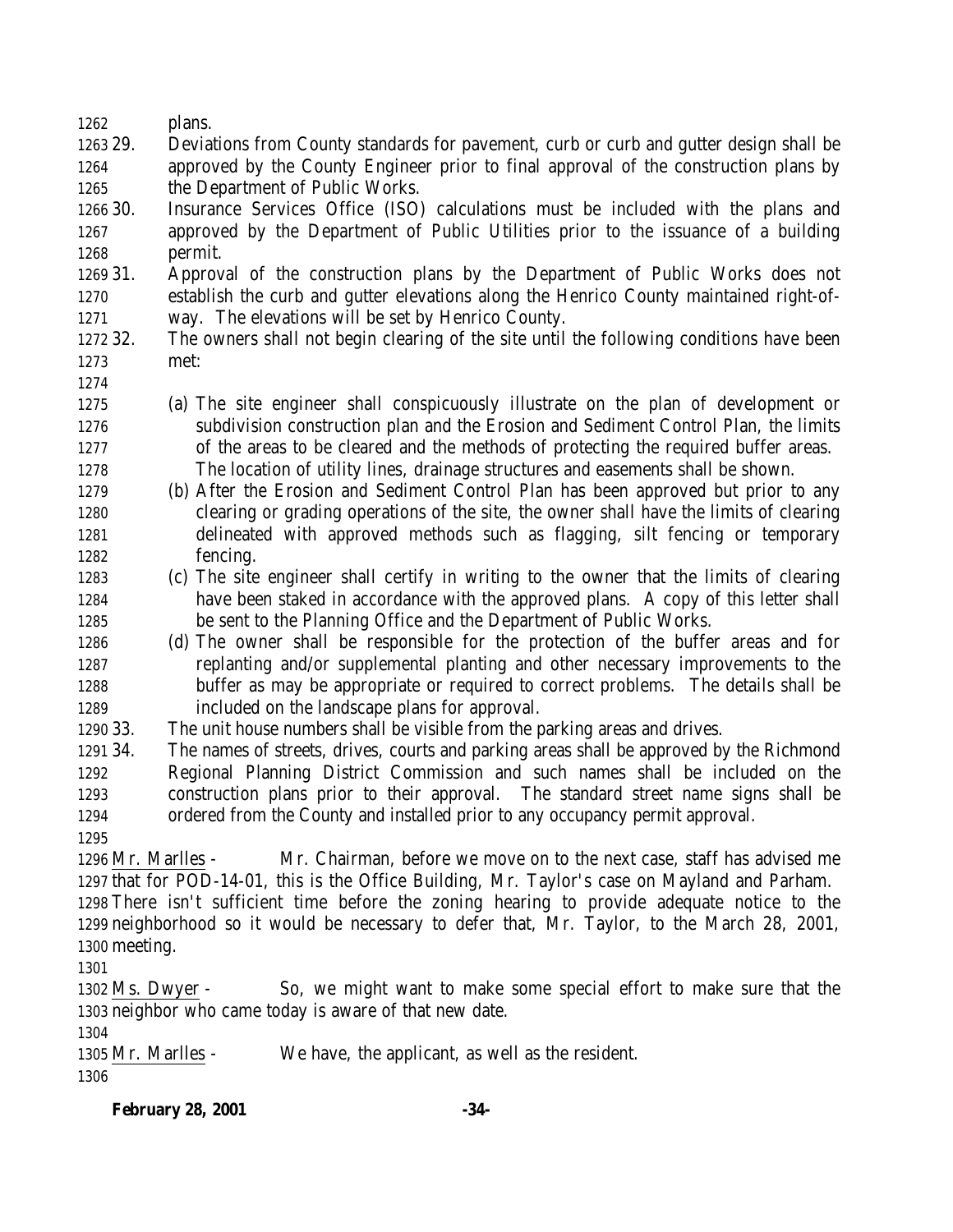1307 Mr. Archer - I guess that would require an amended motion also. Mr. Marlles - Yes, sir. Mr. Taylor - I think it will, Mr. Chairman, and I will move to amend my previous motion on case POD-14-01, Mayland and Parham Office Building on Parham Road, to defer 1313 this case until our next POD meeting, which is the  $28<sup>th</sup>$  of March. Mr. Vanarsdall - I'll second that. Mr. Archer - The motion was made by Mr. Taylor and seconded by Mr. Vanarsdall. All in favor say aye…all opposed say nay. The motion carries. The Planning Commission amended the motion for POD-14-01, Mayland and Parham Office Building - Parham Road, to defer it to the March 28, 2001, meeting, instead of the March 8, 2001 Rezoning meeting as previously stated. Ms. News - Mr. Chairman, may I point out one other thing? Mr. Archer - Sure, go ahead. Ms. News - On the previous case POD-15-01, we needed to waive the time limit on that. Mr. Archer - Yes we do. You mentioned that, didn't' you? All right. Mr. Jernigan. Mr. Jernigan - Mr. Chairman, I make a motion that we waive the time limit for POD- 15-01, Henrico Senior Living/Reflections - Gay Avenue. Mr. Vanarsdall - Second. Mr. Archer - The motion was made by Mr. Jernigan and seconded by Mr. Vanarsdall to waive the time limit for POD-15-01, Henrico Senior Living/Reflections. All in favor say aye…all opposed say nay. The motion carries. The Planning Commission approved to waive the time limit for POD-15-01, Henrico Senior Living/Reflections. Mr. Marlles - Mr. Chairman, I have one other item to take care of. Mr. Archer - All right, one more thing. Mr. Marlles - I stand corrected on the motion dealing with Oak Hill Manor on page 34. When items are withdrawn from the Commission it does require a motion to withdraw items on PODs and subdivisions, as stated in the Rules and Regulations. So, if we could make a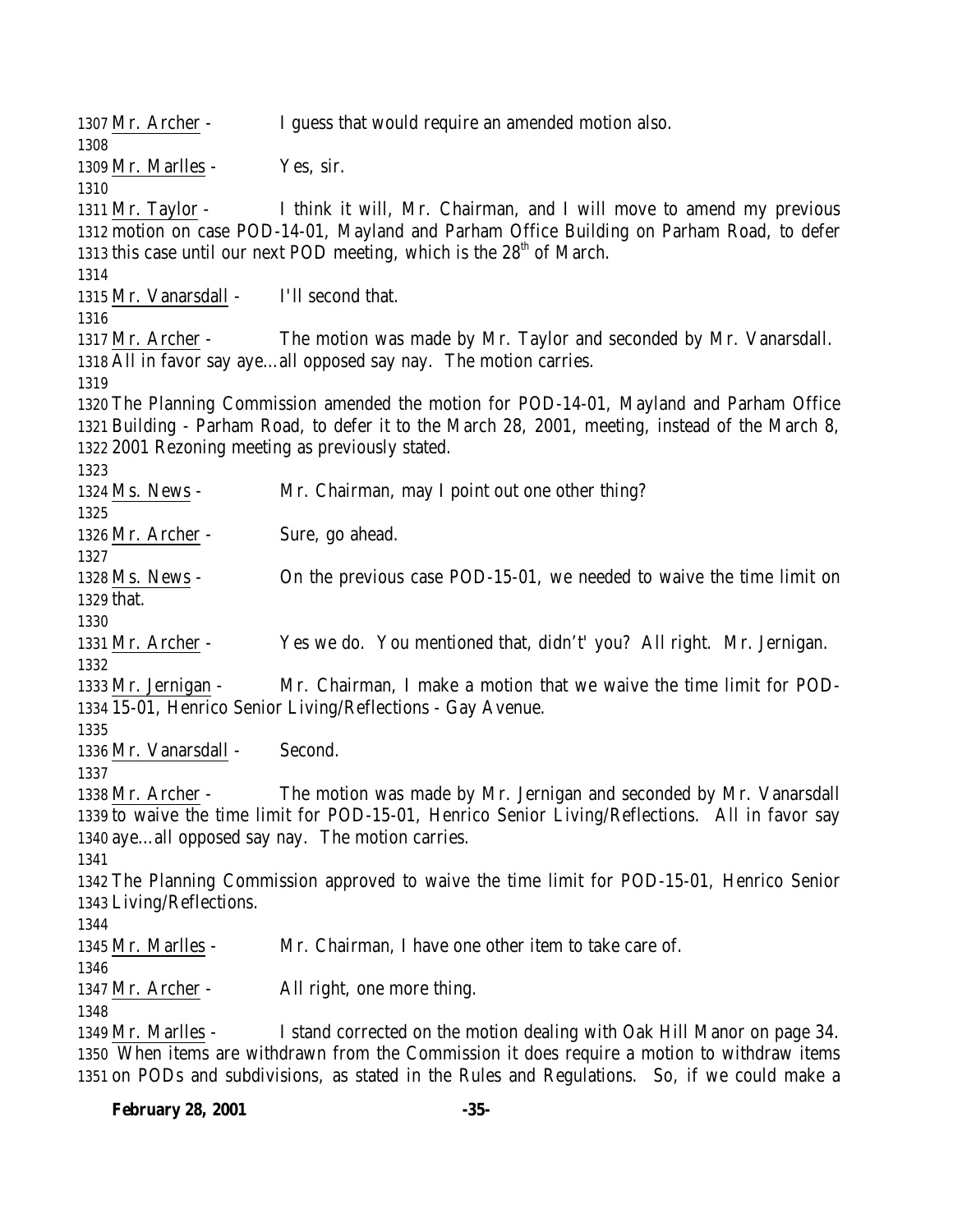Mr. Archer - I'll be happy to. I move to withdraw Oak Hill Manor (June 2000 Plan). Mr. Vanarsdall - Second. Mr. Archer - The motion was made by Mr. Archer and seconded by Mr. Vanarsdall. All in favor way aye…all opposed say nay. The motion carries. The Planning Commission withdrew subdivision Oak Hill Manor (June 2000 Plan) from any further consideration. Mr. Vanarsdall - Mr. Secretary or Mr. Chairman, I think where the confusion comes in, we have to do these on PODs and subdivisions but we don't have to do it on zoning cases. Mr. Marlles - That's correct. Mr. Archer - Thank you, Mr. Vanarsdall. You are a fountain of wisdom today. We took care of a lot of business in a short period of time. All right, Mr. Secretary, our next item. Mr. Marlles - Mr. Chairman, our last case is on page 36 of your agenda. **REVISED PLAN OF DEVELOPMENT AND LANDSCAPE & LIGHTING PLAN** POD-21-98 (Revised) and **Bertozzi Family Limited Partnership:** Request for approval

motion to withdraw that item.

LP/POD-21-98 Ranco Road Office/Warehouse Phase II of a revised plan of development and a landscape and lighting plan as required by Chapter 24, Sections 24-106-106.2 of the Henrico County Code to construct a one-story, 62,869 square foot office/warehouse and related improvements, including landscaping and lighting. The 17.6 acre site is located on the northern terminus of Ranco Road on part of parcel 71-A-91F. The zoning is M-1, Light Industrial District. County water and sewer. **(Brookland)**

 Mr. Archer - Is there anyone in the audience in opposition to this case? No opposition. Mr. Strauss.

 Mr. Strauss - Thank you, Mr. Chairman. This is an application for both a landscape/lighting plan and a revised POD. The landscape/lighting plan requires Planning Commission approval in accordance with conditions of approval of the original POD, which was approved in February 1998. The POD is also being revised at this time to account for changes in loading door locations. There are still 17 loading doors for this project as originally approved - it's the locations that have changed since the original POD approval. This is due to the terms of recent lease agreements that the applicant has entered into since the

**February 28, 2001 -36-**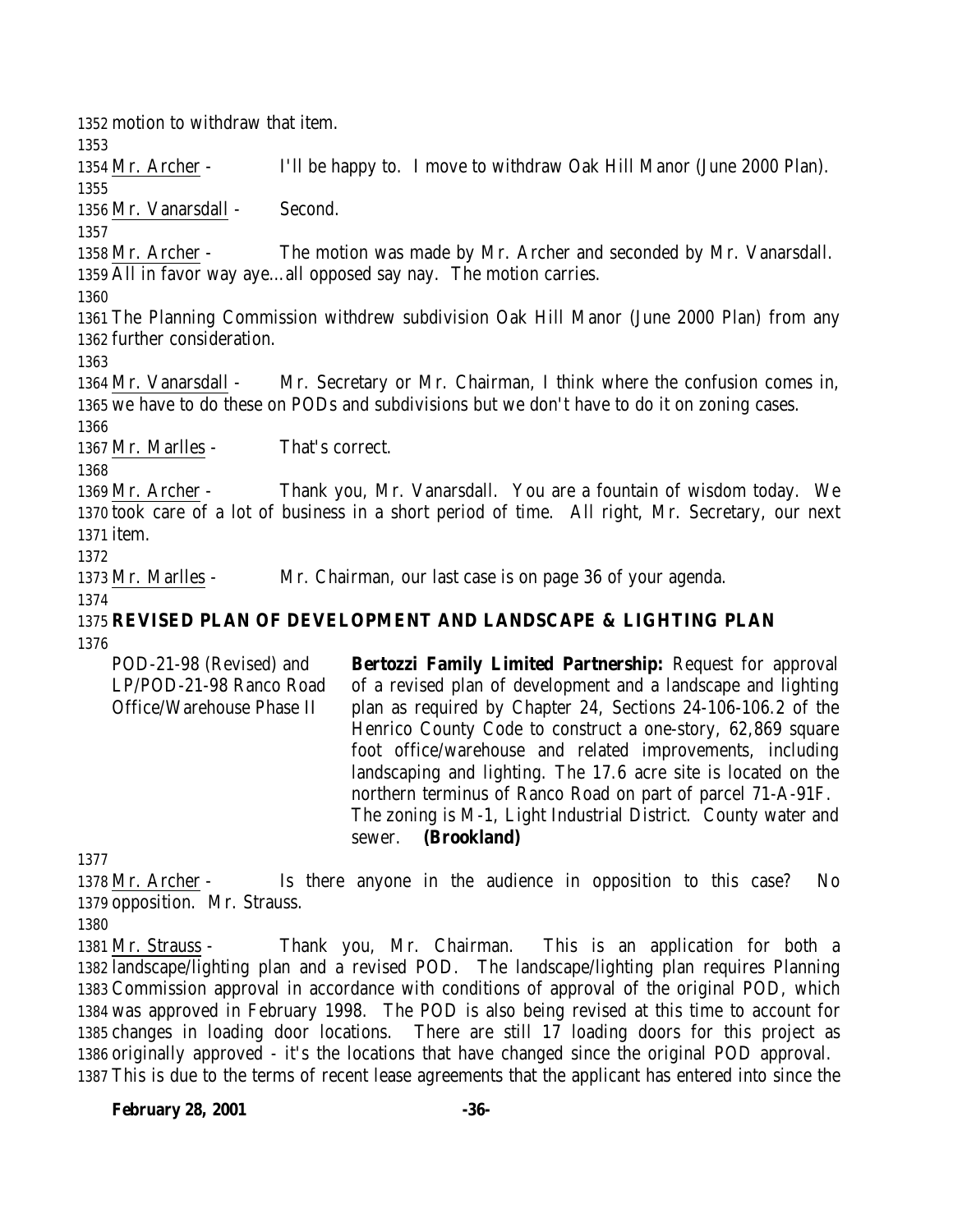time of the original POD approval. The revised POD also shows pedestrian door locations and the addition of a ramp in front of one building.

 The landscape plan shows the final location of the 10-foot screen fence, which was "field- located" with the neighbor's assistance since POD approval. The landscape plan also shows a staggered row of six-foot Leyland Cypress trees, which have been installed as a supplemental screen method to the fence. The lighting plan show proposed wall fixtures on the side of the building opposite the adjacent neighborhood. While the light levels are a bit low, due to the fact that neighbors in the area have complained in the past about glare from lights, staff is willing to concede the level of illumination needed to the applicant's judgement, in this case. We would rather err on the side of the neighborhood, in this case, than request additional higher illumination levels.

 In conclusion, staff can recommend approval of both the revised POD and the landscape/lighting plan in accordance with the annotations made on the revised staff plan in this morning's addendum, and with the additional conditions proposed on the addendum Nos. 38 through 44.

 I would note that the applicant Mr. Sonny Bertozzi is here. He's in agreement with these conditions with the exception of No. 42. That is the condition which has to do with the loading doors. Staff recommended that the loading doors, and this is how condition No. 42 reads: The loading doors shall remain closed at all times except while loading or unloading.

 The origin for this recommendation is due to the fact that in the past, for a warehouse facility of this type, when the doors are left open, there are noise problems with the residential neighborhood nearby. They find noise from those operations inside objectionable, so staff felt that it would be wise to have this condition to keep the door closes, except while loading and unloading to help buffer the noise of activities inside the building. I guess Mr. Bertozzi could address, why he would prefer not to have this condition. Staff feels that it is a good condition and we can avoid problems in the future by having this condition with respect to the loading doors. With respect to enforcing or policing this, we do have Zoning Enforcement who can go out there and observe, on a compliant basis, if these doors are not left closed, as the condition would indicate. I'll be happy to answer any additional questions you may have. And, of course, as I have said, Mr. Bertozzi is here also.

 Mr. Archer - Thank you, Mr. Strauss. Are there any questions for Mr. Strauss by the Commission? No question. All right, Mr. Vanarsdall, do you need to hear from the applicant? Mr. Vanarsdall - I would like to hear from the applicant. Mr. Archer - Mr. Bertozzi. Mr. Bertozzi - Good morning, Mr. Chairman, members of the Commission. My name is A. G. Bertozzi. 

| <b>February 28, 2001</b> | $-37-$ |
|--------------------------|--------|
|                          |        |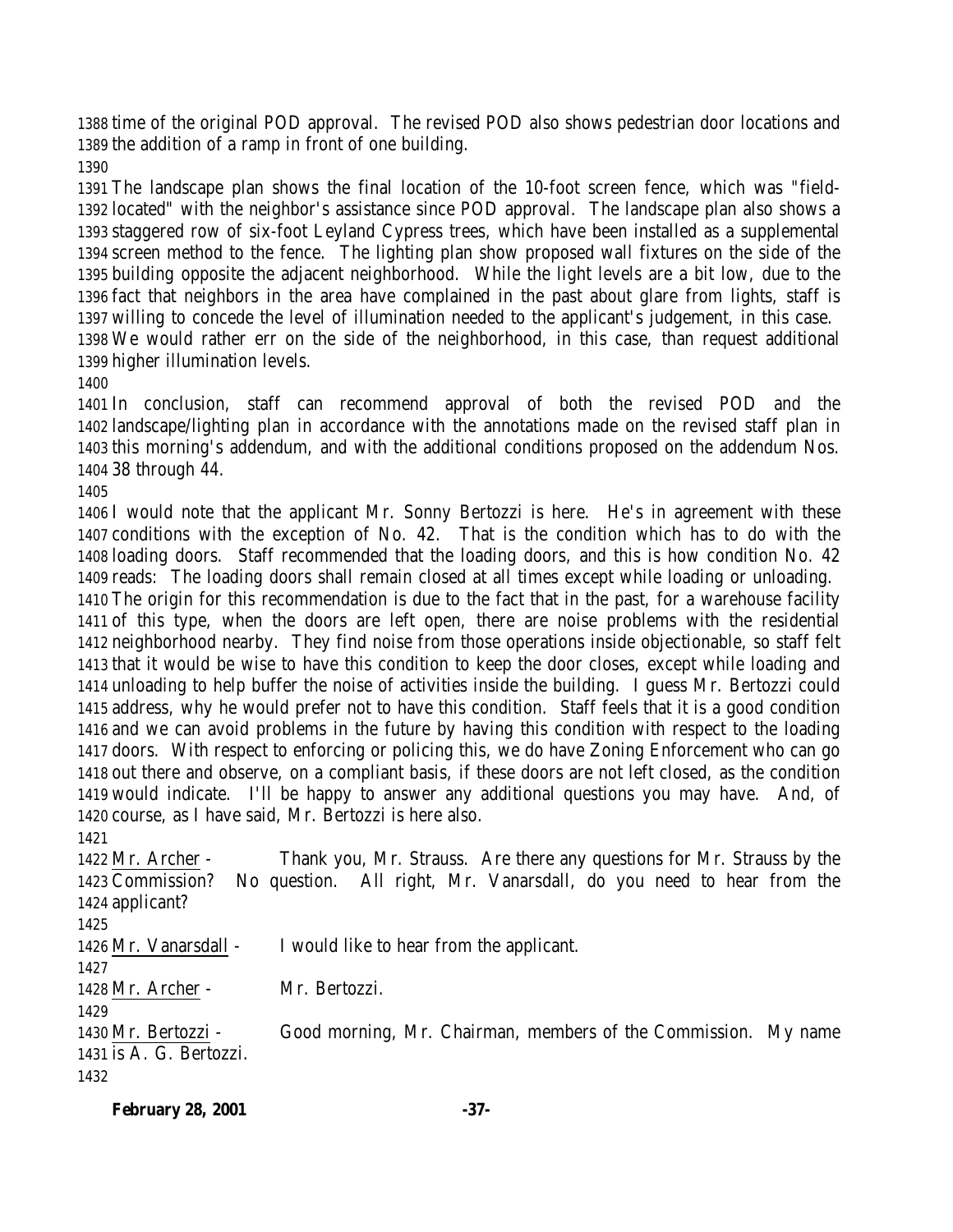Mr. Vanarsdall - Mr. Bertozzi, I know this has been a long drawn out affair and everybody has worked diligently on it. I believe that you are in agreement with everything except No. 42.

 Mr. Bertozzi - Yes. I would like to see that removed. In these little, small, warehouses, that's your air conditioning. It just wouldn't work. 

1440 Mr. Vanarsdall - But, you are in agreement with the rest of it?

Mr. Bertozzi - Oh, yes.

 Mr. Vanarsdall - Let me tell you why this is. There is an old saying in Planning that "if you can't police it, don't pass it." But, there is also another way to look at it. If we don't have it here as a condition or in writing, see you won't be at the building, so, we can't rely on you to close the door. We need someone to keep those doors close because, as Mr. Strauss said, because of the neighborhood and the noise. I understand your position, you probably don't have it air conditioned, but probably sooner or later the tenants are going to put a hurting on you for air conditioning. But, the problem we have is if one of our conformance inspectors go out there, and the neighborhood is going to call, they are going to call all the time. They are going to call them and me and Mr. Glover and Mr. Marlles, and if we don't have something in writing when that conformance officer goes out there, your tenant is going to say, we don't know anything about that. So the conformance officers will say you shouldn't do it and so the tenant will call his attorney and the attorney will say show me in writing where it states that. So, I would like to leave it on there, if you don't mind. It's not that big of a problem, it's just who is ever going to go in there, it will be your job to tell them to keep those, whatever kind of doors you want to call them, close. I don't want to hear from the neighborhood and neither does the County. It's as simple as that, and I appreciate the rest of it.

 Mr. Bertozzi - Yes, sir. Mr. Vanarsdall - Thank you. 

Mr. Bertozzi - Thank you.

 Mr. Vanarsdall - Mr. Chairman, before I make my motion, I want to congratulate, I guess is the word, compliment, Mr. Strauss and Mr. Marlles and who else?

Mr. Strauss - Dave O'Kelly.

 Mr. Vanarsdall - And, Dave O'Kelly, of course, and Pat raised his hand, oh, and Sonny. Put this has been a long, long, drawn out affair. Between Mr. Marlles and Mr. Strauss, Mr. O'Kelly, some people in the community thought they lived over there. So, I want to thank all of you for working on it and I appreciate Mr. Bertozzi so graciously accepting these things.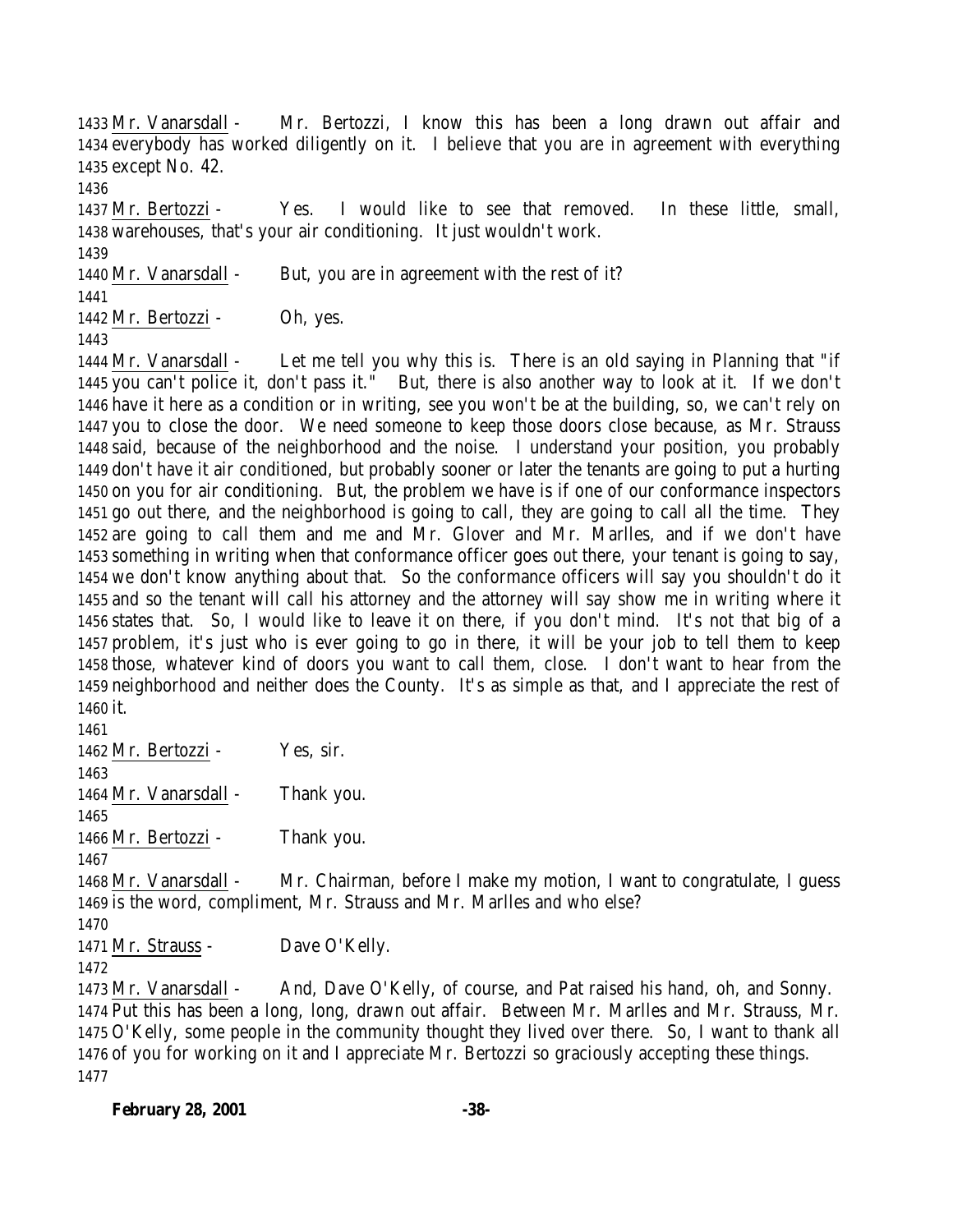Mr. Marlles - Mr. Vanarsdall, I would like to ask one question before you make your motion. Mr. Vanarsdall - Go ahead. Mr. Marlles - Mr. Bertozzi, can I ask you one question before Mr. Vanarsdall makes his motion? Mr. Bertozzi - Yes. Mr. Marlles - There was a lot of discussions about phasing of this project, which I think was a miscommunication problem during the discussions over the past several months on this project. I think we have that resolved, but I would just like to ask you, for the record, to clarify that it is not your intent to phase the project. Mr. Bertozzi - It never was, and I have written numerous letters in the past stating that and I think it has come out in these points and it's not to be phased. Mr. Marlles - Thank you, sir. Mr. Vanarsdall - Is there anything else? I move that POD-21-98, Ranco Road Office/Warehouse be approved with the annotations on the plan and the standard conditions for 1500 developments of this type and on the addendum dated today the  $28<sup>th</sup>$  of February, we have standard condition No. 7 revised, and additional conditions Nos. 38 through 44. Mr. Strauss - I think we would need motions on the revised POD and the landscape/lighting plans. There are two components of this application. Perhaps we can approve them all in one motion, but we are referring to the revised staff plan and additional conditions Nos. 38 through 44. Mr. Vanarsdall - Okay. That's good. And we approve the staff plan dated February 28, 2001 and the original conditions on POD approved on February 24, 1998. Did I get it? Mr. Strauss - I believe so. Mr. Vanarsdall - I believe that's about it. Ms. Dwyer - Second. Mr. Archer - The motion was made by Mr. Vanarsdall and seconded by Ms. Dwyer. All in favor say aye…all opposed say nay. The motion carries. The Planning Commission approved the revised plans and the landscape and lighting plan for POD-21-98, Ranco Road Office/Warehouse Phase II, subject to the original standard

conditions and added conditions approved February 24, 1998, and the following new additional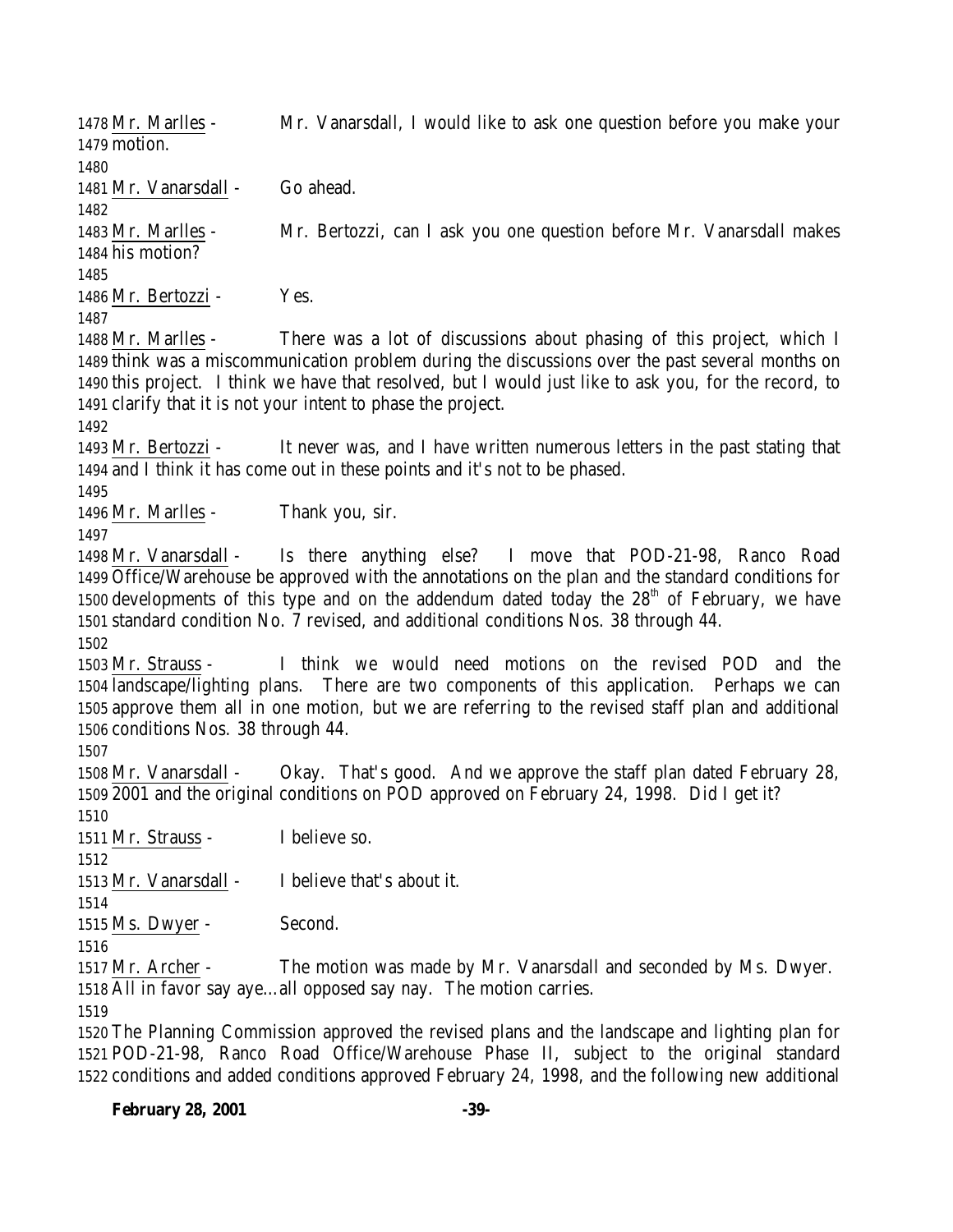conditions approved February 28, 2001.

 7. **REVISED** - The plan of development plan shall be revised as annotated on the revised plan dated **February 28, 2001**, which shall be as much as a part of this approval as if details were fully described herein. Then (10) sets of the revised plans including the detailed drainage and erosion control plan shall be submitted by the design engineer who prepared the plans to the Department of Public Works for approval stamps and distribution and one copy with all required information shall be simultaneously submitted to the Planning Office for review. Two (2) sets of the approved plan shall be attached to the building permit application.

- 38. Adequate parking shall be provided for the uses in accordance with the approved tenant up-fit plans. The certification of building permits, occupancy permits and change of occupancy permits for individual units shall be based on the number of parking spaces required for the proposed uses and the amount of parking available according to approved plans.
- 39. Construction of the second building of Phase II shall not be phased, and the building shall be completed within 18 months of the date of this approval, unless the Director of Planning approves an extension. If the building is not completely constructed, the screen fence along the existing buffer with Old Hermitage subdivision shall be constructed in its entirety, and completed prior to the issuance of any additional building permits.
- 40. Prior to the issuance of any Certificate of Occupancy, the applicant shall revise and resubmit for approval all existing building permits or applications for building permits in order to comply with the approved revised POD.
- 41. Any deviation to this approved revised plan of development that is pursuant to a future tenant up-fit plan will be submitted for administrative review and approval, prior to the issuance of the tenant up-fit permit.
- 42. Loading doors shall remain closed at all times except while loading or unloading.
- 43. All outdoor storage shall be screened in accordance with approved plan.
- 44. There shall be no mechanical equipment placed in the rear of building two, in the area between the rear of the building and the property line of the Old Hermitage subdivision.

 Mr. Marlles - Mr. Chairman, our next item is a short work session on a draft zoning ordinance amendment.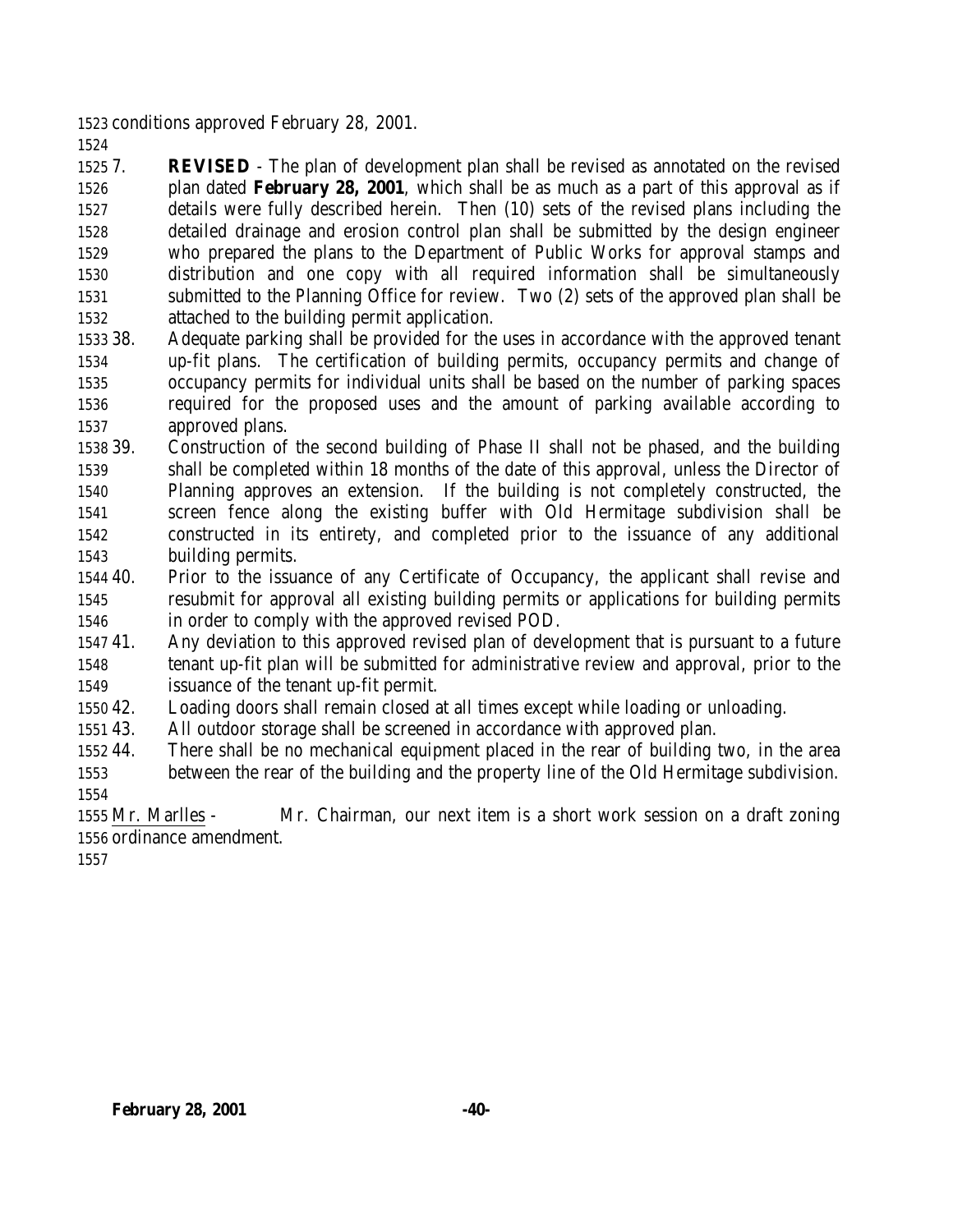**WORK SESSION:** To Review Draft Zoning Ordinance Amendment to Allow by Provisional Use Permit an Increase in Certain Building Heights in the B-3 Business District.

Mr. Archer - Good morning, Mr. O'Kelly.

 Mr. O'Kelly - Good morning, Mr. Chairman, members of the Commission. Staff had sent to you in your packet last week the latest draft of the proposed zoning ordinance amendment. Ms. News is handing out a new draft, which is not substantially different. There are changes in form recommended by the County Attorney. This really is a very simple ordinance to authorize by provisional use permit an increase in height for entertainment facilities in the B-3 Business District. The ordinance has been advertised for public hearing by the Planning Commission at your next meeting on March 8, 2001. I'll be happy to answer any questions.

1572 Mr. Archer - Are there any questions for Mr. O'Kelly by the Planning Commission? Mr. Kaechele - Where are the differences in the revised draft? Mr. O'Kelly - There are just a few minor changes in the form of the ordinance recommended by the County Attorney, Mr. Kaechele. There were a couple of changes to the Code sections, section numbers and… Mr. Kaechele - I don't see them yet. Mr. O'Kelly - Number 3 was modified by the County Attorney, if you would refer to the version dated February 19. And also No. 4 was eliminated. Mr. Kaechele - All right. I see it. 1587 Mr. O'Kelly - But there were no substantive changes to the wording. Mr. Vanarsdall - What did you say about No. 4? Mr. O'Kelly - The County Attorney recommended…. Mr. Vanarsdall - Oh, I see it. Ms. Dwyer - It's still in there it's just not separately numbered. Mr. O'Kelly - That's right. Ms. Dwyer - So, in effect, there is no limit to height in the ordinance. Mr. O'Kelly - The height limitation would be reviewed by the Board of Supervisors on

a case by case basis and that's correct they could approve any height for those types of

**February 28, 2001 -41-**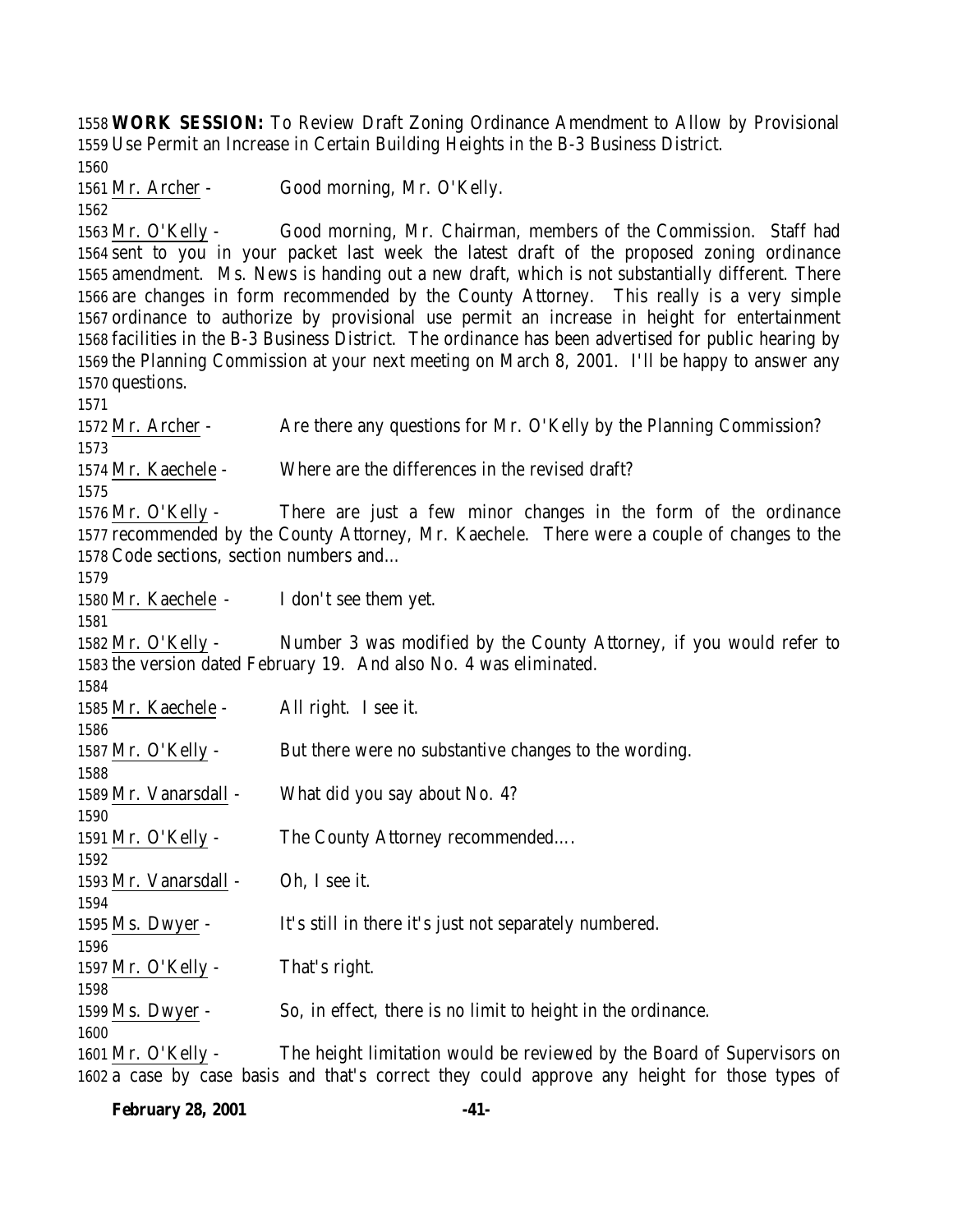entertainment facilities.

**February 28, 2001 -42-** exception of 24-94.1. Mr. O'Kelly - That's correct. 1611 Mr. Vanarsdall - And that would be with a PUP? Mr. O'Kelly - Correct. Ms. Dwyer - And this could also apply to, it says to the State Fair, Race Tract or something, if that were to come up. Mr. O'Kelly - The way the ordinance is currently drafted, it would be for coliseums, stadiums and race tracts, it would not include the State Fair. Ms. Dwyer - But if the State Fair had a race tract or a stadium. Mr. O'Kelly - Well, yes, if the State Fair remained at its current location, which is zoned B-3 and M-1, that would be the case. But at the new location zoned A-1 the Board would not be able to consider provisional use to increase the height at that location, not until it is rezoned to B-3. Mr. Archer - But in any instance, there is no free hand it all has to be done at the approval of the Board. Mr. O'Kelly - Yes, sir. After a recommendation by the Planning Commission. 1633 Mr. Taylor - And it only applies, as written, in the B-3 district. Mr. O'Kelly - Correct. 1637 Mr. Archer - Are there any further questions? All right I guess we are ready for a motion and the motion would be to recommend this to the Board, I believe. Mr. O'Kelly - Mr. Archer, this was only a work session, the public hearing will be next Thursday night, March 8, 2001. No motion is necessary at this time. 1643 Mr. Archer - There is no motion necessary? Mr. O'Kelly - Right. Mr. Archer - Is there anybody here who would like to speak to this? Okay then, no

 Ms. Dwyer - So, they could also, for instance, increase set back requirements, rear yard requirements as part of the PUP, but none is specified in the ordinance itself with the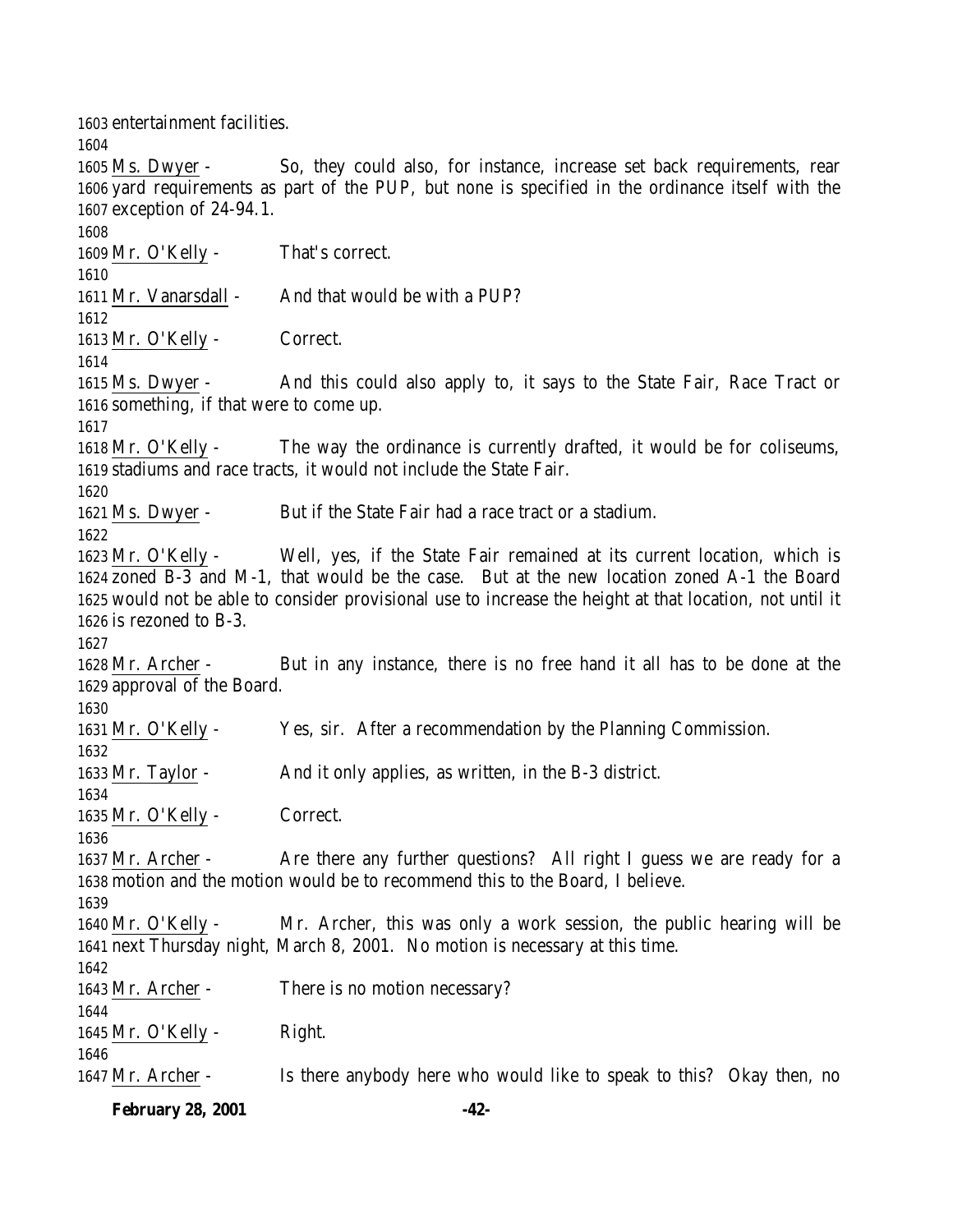| 1648 further discussion, and no motion is necessary. |                                          |
|------------------------------------------------------|------------------------------------------|
| 1649                                                 |                                          |
| 1650 Mr. Marlles -                                   | No, sir.                                 |
| 1651                                                 |                                          |
| 1652 Mr. Archer -                                    | Thank you, Mr. O'Kelly.                  |
| 1653                                                 |                                          |
| 1654 Mr. O'Kelly -                                   | Thank you, Mr. Chairman.                 |
| 1655                                                 |                                          |
| 1656 Mr. Archer -                                    | All right, Mr. Secretary, our next item. |
| 1657                                                 |                                          |
|                                                      |                                          |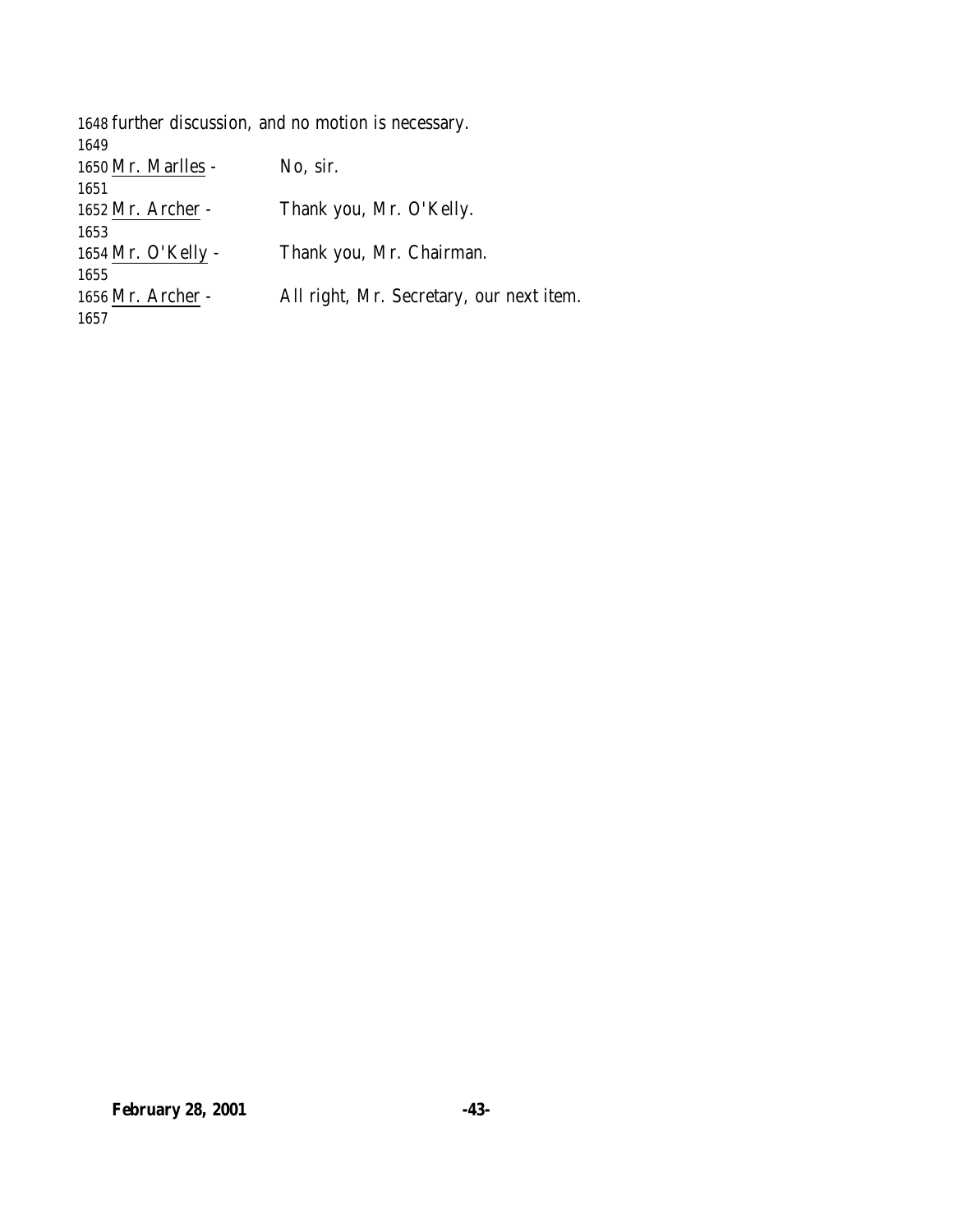#### **PRESENTATION: Watershed Management Program**

 Mr. Marlles - Mr. Chairman, the next item is a presentation by Jeff Perry of the Department of Public Works on a new Watershed management Program that DPW has been working on.

1664 Mr. Archer - Good morning, Mr. Perry.

1666 Mr. Perry - I was hoping that I would get to make a few comments. This is the same presentation that was made to the Board of Supervisors last night at a Work Session and it is a program that we felt like we needed to come to the Planning Commission with because it is going to affect some changes on the plans that you see. There will be some areas where we will not have as many BMPs as we have had in the past, certain types of development. You will see streams that didn't have buffers before that now have buffers, as a result of the watershed program that I am going to present to you today. So, it really will affect the Planning Commission and this will give you a little reason why, in some developments, you will no longer see BMPs and in some developments you will see buffers where there had not been buffers in the past, so, hopefully, this will, when we are done, will make sense to you. OK. About three years ago at the request of the Manager's Office we were asked to reexamine our approach to storm water quality and basically for three years we have been working with three agencies, environmental agencies, The Department of Environmental Quality, The Department of Conservation and Recreation, DCR, and The Chesapeake Bay Local Assistance Department. At the same time, we have also been working with the development community. The local Homebuilders set up a committee that we worked with. Really, as a result of all of these meetings, we think we have come up with a win-win situation for both the development community and the environment with regards to water quality, and this win-win is basically this watershed approach that I am going to go over with you now. 

 Currently, the existing storm water quality program. On-site BMPs are required for most developments and where we would not have a BMP would be in a development that would have enough open space, enough common area, or there were enough yards where there was enough open area where no BMP would be required, and that is usually where impervious area are less than 16%. When I say impervious areas, I am talking about rooftops and roads and so forth. Currently, there are approximately 400 on-site BMPs in Henrico County and a 100-foot buffer is required along perennial in accordance with the Chesapeake Bay Act. Now, some of the positive aspects of our existing approach: it does meet both the Chesapeake Bay and the MPDS requirements. It has provided for needed 100-foot buffers along perennial streams in the County in accordance with the Chesapeake Bay Act. It has provided added protection to the valuable wetland system, and it has produced effective BMPs for large development sites, and this (pointing to screen) is behind the Wal-Mart out on Route 1, and these BMPs can be very effective. Unfortunately, some of the negative aspects of the existing program. It has resulted in numerous small, often ineffective, BMPs and subdivisions are a special area that this can hurt, (pointing to screen) and that is a riser pipe in the background, and I think anybody would question how effective this BMP is during a storm event. This is another example, (pointing to screen), there is St. James. I think what is important to note when you are dealing with

**February 28, 2001 -44-**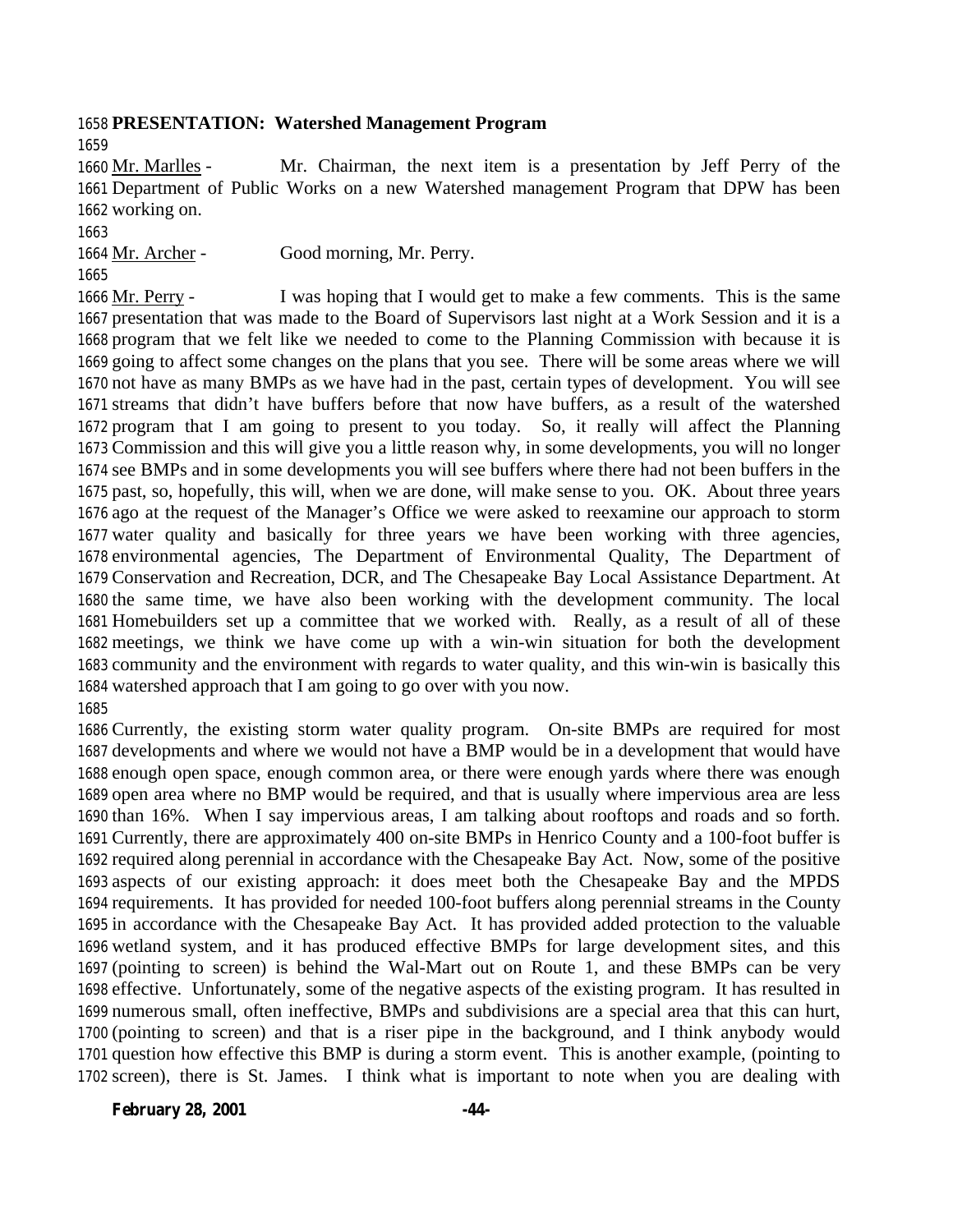subdivisions, people think of subdivisions BMPs as a BMP serving the entire subdivision, where actually that rarely, if ever, occurs, and what I mean by that is, usually a subdivision has a relatively low amount of impervious cover. Houses, roofs, roadways, driveways, when you compare it, let's say to a commercial establishment that has large parking areas, large buildings, so when you are dealing with low impervious cover, as you are in subdivisions, your removal requirement, the amount of pollution that you actually have to remove is also quite small when you compare it to, let's say, a commercial development. What that means is, for a subdivision you can actually, in some cases, just capture the runoff from a cul-de-sac in six or seven homes, treat the pollutants coming from that area, and meet your removal requirement for the entire subdivision, because the requirement is so low. What that brings about it, it brings about small, often ineffective BMPs, like the type you saw in the previous picture. And, as you can see in red, this is the drainage area (pointing to screen) to a BMP, and you can see in this case, probably three-quarters of the BMP actually, I mean three-quarters of the subdivision excuse me, actually bypasses the BMP. It doesn't even drain to it. It does not need to drain to it, because it is not needed for that removal requirement. All they need is the drainage in red (pointing to screen) to go to a BMP to meet the removal requirement. So, when you hear of subdivision BMPs, it is a little bit of a misnomer. It is really not the entire subdivision that gets served by a BMP, and that is what keeps them small and often ineffective.

 Mr. Vanarsdall - Are you saying, Jeff, that another one we are looking at is not needed? 

Mr. Perry - Excuse me?

1726 Mr. Vanarsdall - The three-quarters of the subdivision doesn't go to the BMP. That means that no more is needed.

 Mr. Perry - Right. To meet the removal requirement, all they needed is what drained to that BMP, what was in red. (Pointing to screen) That drainage area right there would have had enough roadway, you can see that it is a cul-de-sac there. There are several homes that would have drained that way to the BMP, and just by serving that area, that would have met their removal requirements for that subdivision and that tends to keep the BMPs very small.

 Ms. Dwyer - The BMP in this case may have been effective insofar as the water that was drained to it, but the problem is that most of the subdivision is not draining to this BMP and so all of the pollutants generated in that part of the subdivision are not being captured. Is that the case?

 Mr. Perry - Yes, that is true, but even for the water that does drain to the BMP, since it is such a small amount, these dry BMPs, there is a question of how effective they are, even for the removal of the water that is with them. They are not, let's say, if we went back to that picture of the BMP behind the Wal-Mart, we had that large water area, that big pond area, we had a lot of wetland plans, they tend to be a lot more effective. As those pollutants come in, they hit the water. The pollutants start to settle out. The plants seem to uptake them, take the pollutants, and when you get into these little small, dry-type BMPs, like the one you saw between the two houses, there is really a real question of even the water getting there how effective that really is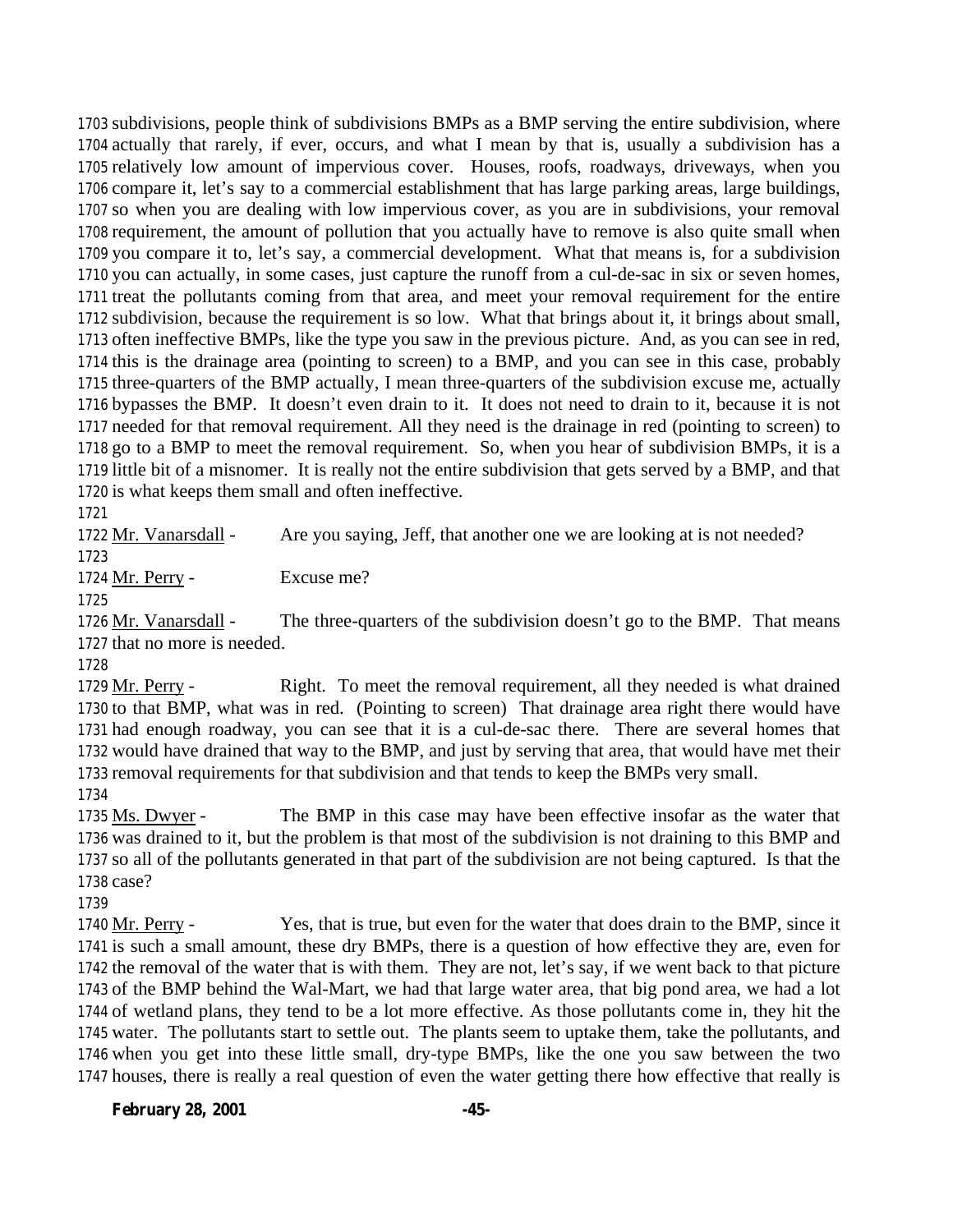reducing pollutants.

1749 Ms. Dwyer - In subdivisions the people tend to alter the landscaping and the...

 Mr. Perry - And I will ask you this, going back to the previous slide, the one right between the two homes, I would tend to think that those people probably fertilized that area right there, since it is a part of their yard, and obviously fertilizing the BMP, it is probably not doing quite the job it is intended to do, so there is a real question as to how effective they really are in those types of situations.

 Mr. Vanarsdall - Are you thinking that you are going to do away with the requirement? Is that right?

 Mr. Perry - We are looking at coming up with an alternative to BMPs for those ineffective BMPs and I am going to get to that.

 Mr. Vanarsdall - Well, in the beginning, you all had some reservations when it first surfaced.

 Mr. Perry - You are absolutely right, Mr. Vanarsdall. And we also have a negative aspect with our existing approach when it comes to redevelopment areas. This particular location is Broad Street and Skipwith, and what tends to happen with redevelopment areas is, since the site, and what we had here, we had a Golden Skillet, even though that says Golden Skateworld, that is a different site, and that is an adjacent business. It used to be a Golden Skillet where that autoplex is. Now what happens in a redevelopment situation is, especially, let's say along the corridor along Broad Street, you already have a development out there that is basically impervious. Everything is a parking lot or buildings, pretty tight constraints. Someone comes along and redevelops the site. They are really not adding much to this area, because it is already all paved. They might be changing the building layout a little bit, they might be adding one or two parking areas, but the requirements are that they still do have a storm water requirement. Now, what happens, they might be changing the building layout a little bit. They might be adding one or two parking areas, but the requirements are that they still do have a storm water requirement. Now what happens is that storm water requirement is usually extremely low. For this particular site, it was .36 pounds of phosphorus, not even a half a pound of phosphorus in a watershed that is probably producing thousands of pounds along the Broad Street Corridor. However, you still have the requirement. So, since it is a built out area, it is all parking and buildings, he really can't build a basin. You can't tear up your parking and go out and put a basin out there, so what they have to do, is what you see in red is a sand filter. You have to go underground, under the pavement, to go ahead and build one of these vaults filled with sand that storm water goes into and, excuse me, what happens is they build these. And they are very expensive. This sand filter is probably \$40 to \$60 thousand dollars to remove .36 pounds of phosphorus. Now, if you are trying to encourage redevelopment, certainly the person that is looking to purchase this property and redevelop it, and finds out that the first thing he has got to do is lay out \$60,000, that is not encouraging redevelopment, that is discouraging redevelopment. And we talked to the agencies. They understand that. So, what is equally troublesome is that this is the receiving channel to that site. When that site drains, this is where it goes. If you look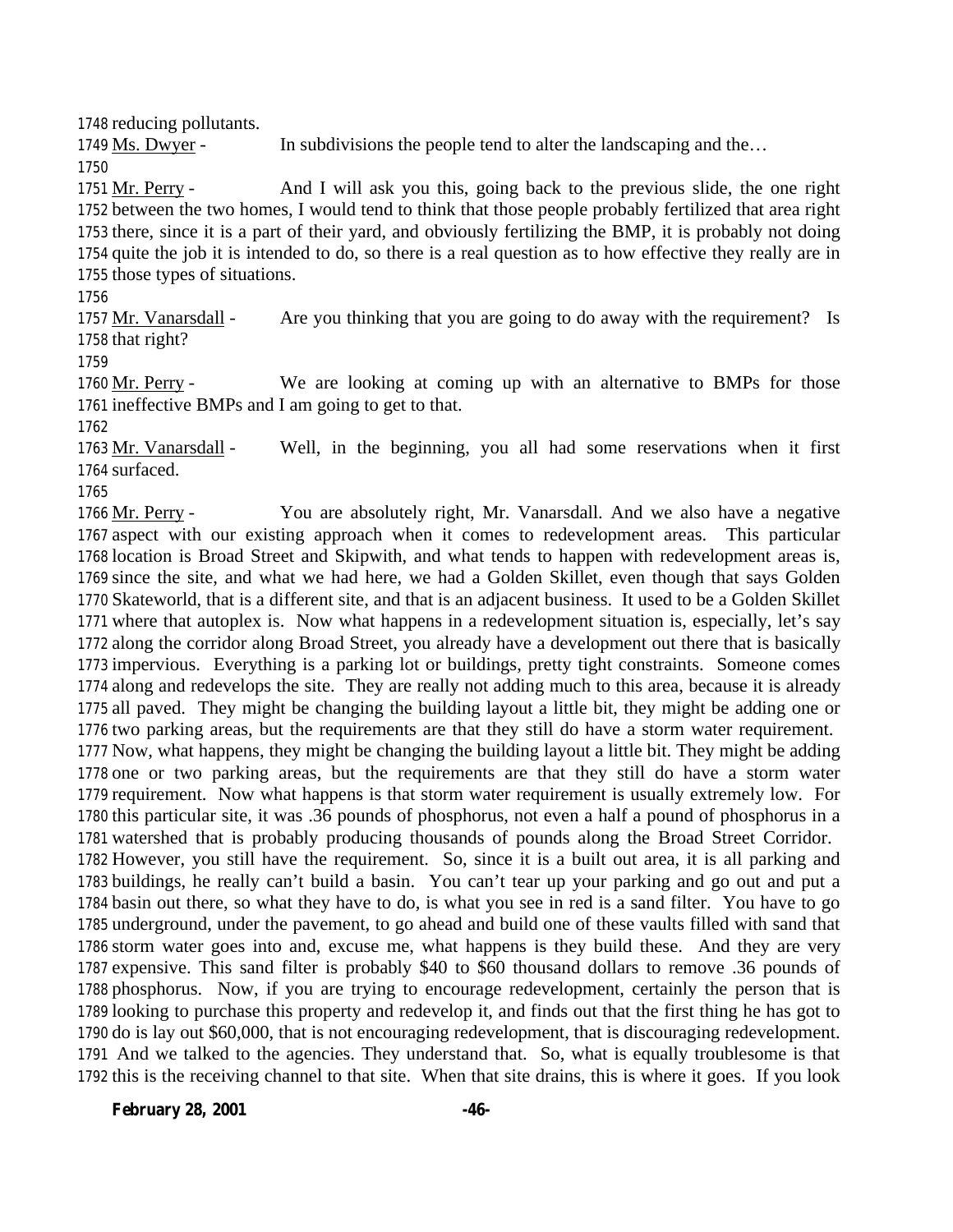at that stream channel, that stream channel is just eroding. Every year. That does not self heal. Every year tons of sediment falls out of that bank. A tree falls and that sediment just rolls on down into the James River. So, our question was: Let me see. Would I rather be spending my money removing .36 pounds, or would I rather be down here fixing this channel, keeping the sediment from moving on down to the James River. In addition to that, should a person redeveloping this site; shouldn't he just pay his fare share? Why should we have that redevelopment site paying \$60,000, if all he is contributing is .36 pounds? Why don't we, if we really want to encourage redevelopment, let's not let them off Scot-free? Let's just make them pay a fair share. Now, when you look at the sediment situation, that's a problem, but equally look at other negative aspects of the program. The program also doesn't address previously developed areas that experience no new development. The way our existing program is set up, everything is geared toward new development. A proposed development comes in. We ask them to treat the storm water runoff. Well, we have areas out there in the County, for instance, this example right here (pointing to screen) that will never be fixed with that approach. I mean, if all you are doing is focusing your program on new development, how do you solve old problems that are continually degrading your streams? I mean, every year, again in this situation, you are going to have sediment rolling down into that stream that is never going to self heal unless someone comes in and corrects the problem. Now, when you look at what the State did, the Department of Conservation and Recreation, they did a tributary strategy for the James River, and what they found out was that the James does have wide spread impacts from poor water clarity as a result of high suspected sediment level. Logically, the James strategy must address the issue of sediment control in concert with a nutrient reduction effort. So, what they are saying is, "Look, maybe we just shouldn't be focusing on the James River Water Shed. Maybe we shouldn't be focusing all on nutrients. We need to start thinking about sediment levels." We are saying, "Hey, we agree." Take that redevelopment site, for example, maybe we shouldn't be worrying about .36 pounds of phosphorus. Maybe we should begin fixing our down stream corridor and start balancing the sediment problem that is going in the James River, and not just focusing just strictly on nutrients. All right.

#### 

 Another negative aspect of the program is the opportunity to establish buffers, and we do have some streams within the County where a buffer along the stream, that stream would clearly identify with it, would be improved with the buffer. Now the problem we have under our current system, we really have no way to go back and let's say, reestablish a forested buffer along that stream. Under the existing program again, we are dealing with just new development, proposed development. Also, regional BMPs: Right now all regional BMPs – this is Wellesley Lake – are pretty much development driven. The County really doesn't get involved in regional BMPs as well as off-line wetland systems, and this is one out at Wyndham. OK. 

 What our goals are: We want to maintain a positive aspect of the existing program. We want the 100-foot Chesapeake Bay buffer for perennial streams to stay in place. The large BMPs, Keith White is here today. He did a study for us, and went back and looked at annual loads in the County and found that 65% of the BMPs, the large BMPs handle 89% of the pollution loads. So, the big BMPs are clearly effective. Now, we want to correct the deficiencies of the existing program and we want to reduce the number of ineffective BMPs by providing more effective alternatives, and likewise we found out that 35% of the BMPs, some of these small ineffective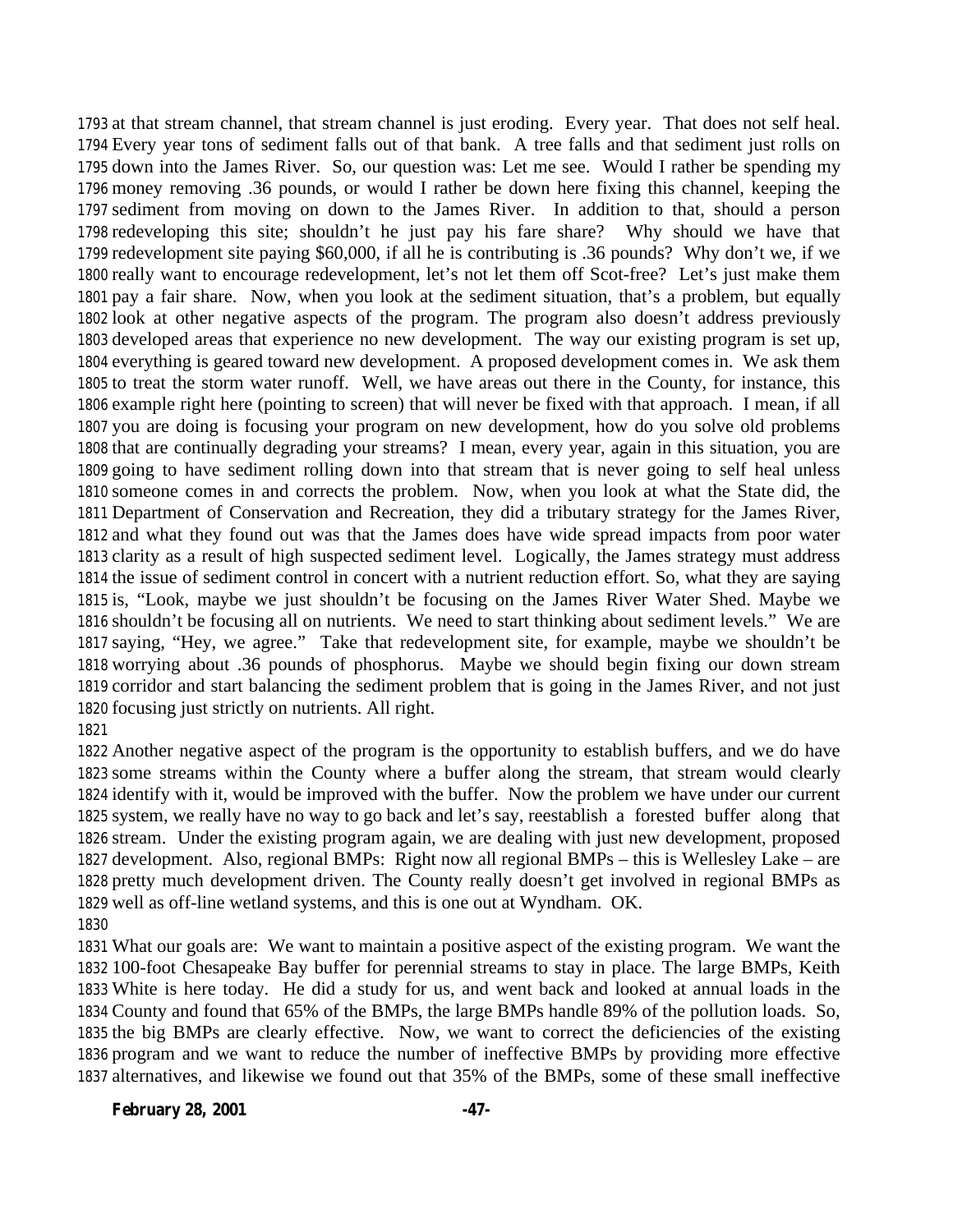BMPs, are only removing 11% of the load in the County. So, we are spending an awful lot of money, 35% of the BMPs, to tackle just 11% of the problem. What we would like to do is, we want to come up with more effective alternatives. We just want to be smarter with our money. Instead of building those ineffective BMPs, we want to go out and take care of some of those existing problems that are creating these large sediment loads that are problems for the James River.

#### 

 We want to go out and do stream restoration project. We want to go out and restore buffers. We want to go out and remove stream obstructions from channels. We want to remove illegal discharges into the creeks. What we need to do is we need to set up this environmental fund, this mechanism, where instead of building these ineffective BMPs in these redevelopment areas and some of these subdivision areas, that people can contribute to an environmental fund and money can go out and really take care of some of the more serious problems that exist out there. We are actually going to increase the amount of stream buffers in the County. We feel like buffers along streams are extremely important and so do many of the agencies. We are going to provide a mechanism to improve water quality in areas where no development is occurring. We can go back and fix problems. We want to base everything we do; we want to base it on sound watershed management based, on stream assessment, the actual quality of the watershed. We want to prioritize these projects, whether they be removal of stream obstructions or going in and doing stream bank stabilization projects. We want to come up with a real hierarchy, if you will, and we also want to be able to monitor our improvement. We want to be able to go back and show that what we have done not only is equal to the 11% that we are no longer doing, but, in fact, it is actually better that our approach is actually going to be more successful. So, that is very important to us.

 The first thing we needed to do, we had to identify and map our watersheds. There are about 70 watersheds, if you will, these sub-watersheds in the County. Then we went out and we actually assessed the streams. We walked 440 miles of stream in Henrico County. While we were out there, we looked at physical indicators, the biological indicators and we even looked at some of the historical matter on which streams were impaired, and what we came up with is something like this. This is just an example. (He is pointing to screen). This is a watershed flat branch, the yellow area would be considered fair. There were scores, a certain range that indicated a fair segment of stream, the green good, and the purple poor. What we would do is we would take those scores and actually weight them and kind of give an overall habitat assessment score for that watershed.

 Now while we were out there we also wanted to identify all of the problems. So, while we were out there we picked up things like exposed sanitation, sewer lines; we picked up things like pipe outfalls that were possibly having illegal connections tied to them. Not only did we pick up exposure problems associated with the stream bank, we also looked things like culverts and pipes. We picked up things like dump sites. We also identified stream obstruction areas, and when we were done, we had something that looked like this. These are all inventory points. We have areas, the first one is identified as buffers, and that is where we could go back and score buffers where no buffers no longer were along the side of the stream where opportunities existed for us to go back and plant trees and reestablish buffers right along the edge of the stream that is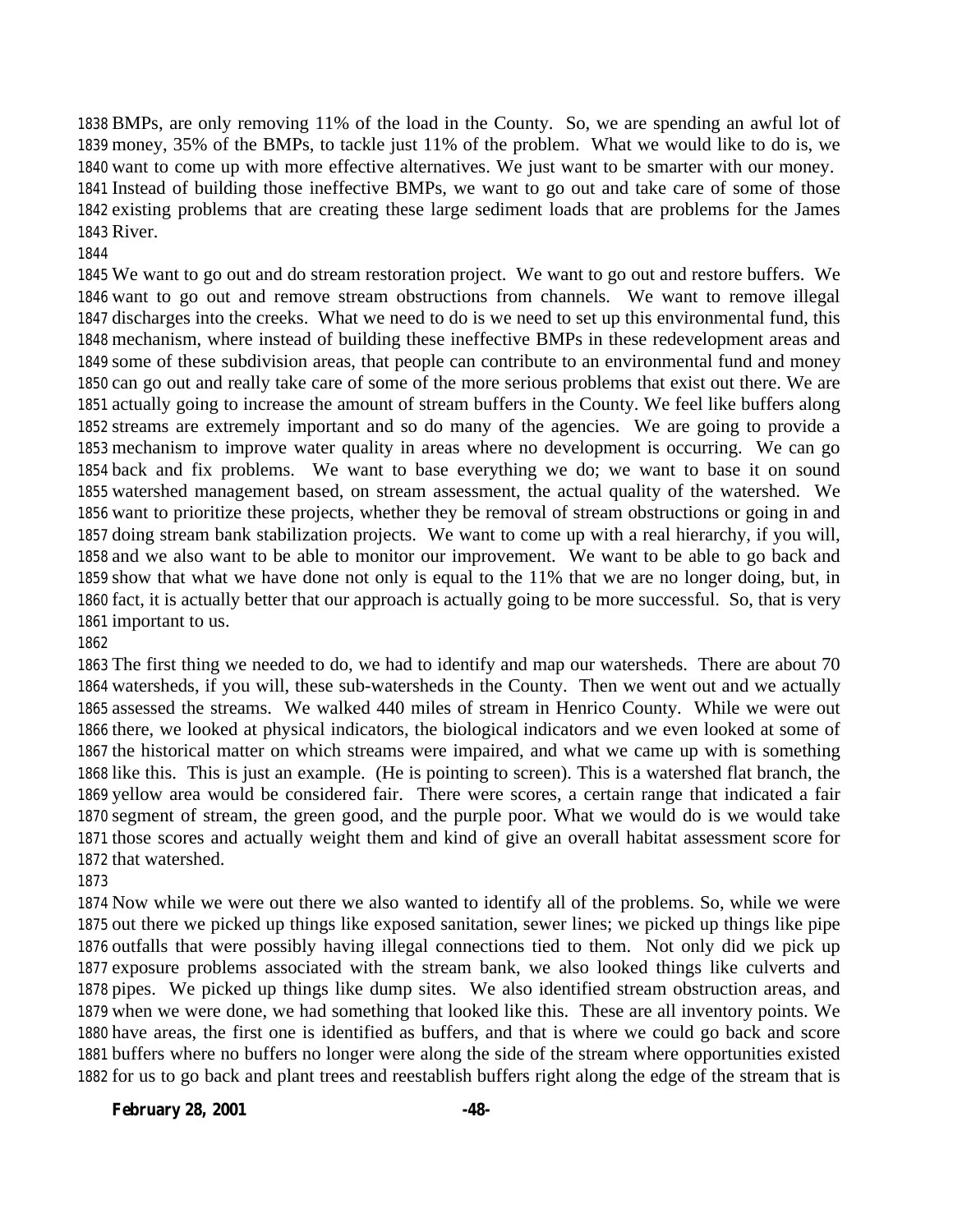so important to the quality of the stream.

 We also picked up things like dump sites where erosion were, where stream obstructions occurred. All of this information was compiled while we were out there assessing the stream. Here is a really good example of what the GIS tool that we used for the program and it is really a phenomenal tool. Those half-moons that you see are all erosion problems that were found along flat branch, and what we can do is, we can click on any one of those points and a picture will come up, as you see there, of the erosion problem. 

 We took over 4000 pictures while we were out doing the assessment, and with this GIS tool we can sit down and we can say, "Show me all the streams that have an erosion problem of –8 or greater, which might be the more significant ones. And they all come up and show us and we can click on every single picture, which is going to be great when it comes to prioritizing projects and trying to identify where we need to spend the money, what effects we are going to have. Lets say you have a poor stream that is above a fair stream, and you know that the fair segment that the reason why it was only fair was it had heavy silt on the bottom of it. Well, if you look up and you can see some real erosion problems within the stream above it, you can kind of hypothesize that "Hey, if we fix that, not only are we going to help that segment out but we might affect the segment below it, and turn that fair section into a good section." And we can click on the pictures right there and see what the problem is, kind of estimate how much money that would cost, and start to prioritize how we are going to go about improving our water shed. 

 OK, what we ended up doing was taking the inventory scores, all the points, all the problem areas, and we combined them with that habitat assessment score, where we actually went out and determined whether the actual quality of the stream was good, fair or poor, and then we came up with an overall score. So, eventually, all of the watersheds in the County are going to be rated as good, fair or poor, and we put them into a category, and the good streams are called Watershed Preservation Areas and the fair are Enhancement Areas, and then the one on the bottom, Urban Management Areas, those are the redevelopment corridors. I will go over those in just a second. Now, this is just an idea. We do not have the final tabulation right now. The computer is dealing with a lot of numbers. Each one of those segments is weighted. For instance, if you had a score of 20 on a segment that was a mile long and then you had a score of 180 on a stream that was six miles long, well, obviously, you just can't average those numbers. They just have to be weighted over the distance, so those scores are all being put together, but I can tell you what we are estimating right now, we are projecting that probably 10 to 15% of the streams will be good and likewise probably 10 to 15% of the streams will be in the poor range, and 70 to 80% will be in the fair range. Now, I will say that some of the watersheds out in the East End, we needed to further subdivide them. For instance, let's take the White Oak. This is the White Oak Swamp (pointing to screen) Watershed, and what you have here is, you had a watershed, after we looked at some of the numbers it was apparent that we probably needed to divide it between the upper and the lower. As you look to the west, you can see the watersheds are so much smaller, and what you have here, for instance, in White Oak, in the upper portion you have a lot of commercial development. You have the airport up in that watershed, so the streams themselves were quite different as far as the scores and the amount of inventory points than, let's say, the lower portion that has a lot more swamp, has the Elko Tract out there that has very good water

**February 28, 2001 -49-**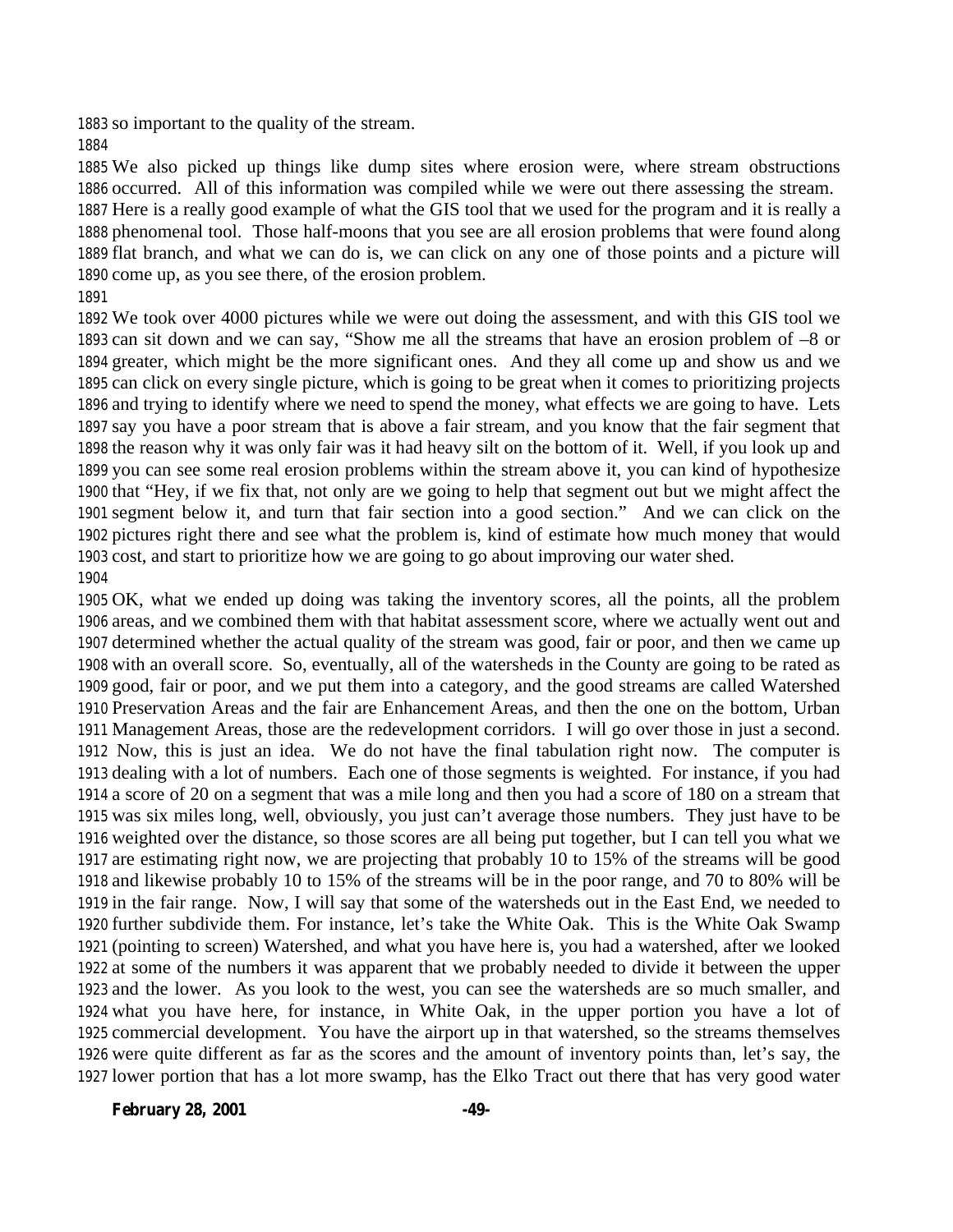quality with all of the buffers that are out in that area, and when we go to manage these watersheds, we don't want to manage them all as one big watershed that is fair, we wanted to manage them as separate watersheds with one having better water quality then the other.

 We also have this urban management area and these were the redevelopment areas, and these are areas that are so built out and, again, you saw the pictures of the streams below them where if someone were to come in they could automatically contribute to the environmental fund and they would not build a BMP. That would be the prudent thing to do. We know that the requirements are going to be very low in these areas and we know what the streams look like, and they will be able to contribute into the environmental fund rather than build a BMP. Now, what is this going to look like as far as our watersheds? What are we really going to take on? Well, first off, as far as the stream buffers. Right now, the way this works, the Chesapeake Bay buffer, the Chesapeake Bay streams, there are approximately 220 miles of streams that have buffers under the Chesapeake Bay Act, and that is that brighter green right here. Now where that stops all the way to where 100 acres of drainage begins we will be adding a 50 foot stream buffer to those streams, and that is approximately 220 miles of streams in the County. So, what we will actually be doing is doubling the amount of streams in the County that have buffers associated with them, and this will be a 50-foot buffer. This won't be the 100-foot buffer of the Chesapeake Bay Act, and this will be measured from the stream bank.

1947 Ms. Dwyer - What do we call this?

 Mr. Perry - It is going to be Stream Protection Area Buffer. It won't be an RPA. It will be a SPA. But we will pretty much treat it the same as we do an RPA, where it has to remain undisturbed and people basically have to stay out of it.

1953 Ms. Dwyer - What kind of stream is this? How is the stream identified? A perennial stream?

 Mr. Perry - Actually it is by acreage. If it has got at least 100 acres of drainage, then it will have a buffer associated with it.

1959 Mr. Taylor - What type of activity would be appropriate within that buffer area? Would you have trails or…

 Mr. Perry - Exactly what is allowed in the Chesapeake Bay Act, passive recreation, trails, things like that. The idea, too, behind this buffer is it is a 50-foot buffer, not a 100-foot, but in the past I think people who built homes along some of these streams cleared their yards right up to the bank of the creek. That is not unusual, and once you remove all of those trees and all of the shrubs and all that vegetation, well the banks start to fail and those same people who cleared right up to the edge of the stream are the same ones who call the County and say, "I have a drainage problem back here. My stream bank is eroding. My backyard is falling in and I am losing two or three feet of backyard every year. You need to come out here and correct the problem." Well, obviously, there is a real environmental benefit from having a buffer as well as preventing further drainage problems coming along that are associated with people being allowed to clear right to the edge of a stream. So, it is kind of a dual benefit, if you will. I mean the

**February 28, 2001 -50-**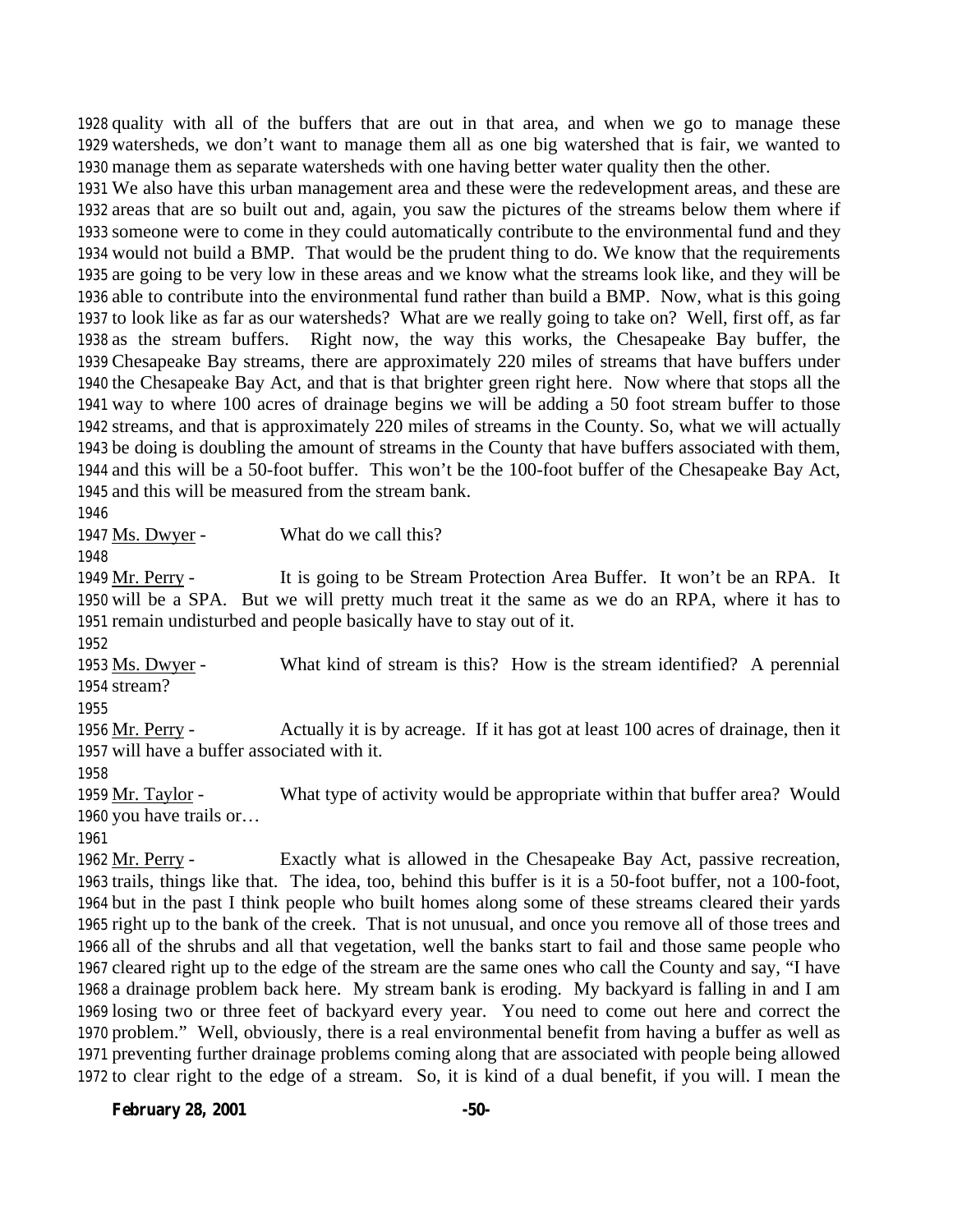importance of buffers is well known for streams.

Mr. Vanarsdall - Well, they will be well earmarked.

 Mr. Perry - We will treat them the same way we do, we will flag them and put signs up, just like we do Chesapeake Bay buffers?

1979 Mr. Kaechele - Those already developed areas back there in the subdivisions, there is not much you can do about that now?

 Mr. Perry - You are right, Mr. Kaechele. There will be proposed development coming in. Obviously, some of the money that we will be collecting with the fund, if we can get out in the watersheds and work with some of these Homeowners Associations and say, "Look, you know, your water quality back here is fair. You could really make this stream good if you go back and you let us go ahead and install a buffer back here." Let's say it is common area. We can go back and restore a buffer. We will go in and we will do some stream restoration projects, and we will get those homeowner down there or that farmer to go ahead and fence his cattle and keep out of the creek, and come up with kind of a game plan for these watersheds and work with some of these associations to go ahead and improve water quality. OK, and this is just an example of a stream (pointing to screen), that probably could be improved by having a forested buffer along it. Those streams, you know in the middle of summer get kind of hot without any kind of shade on them, and, obviously, effect the organisms that can live in these streams. 

 Mr. Taylor - The question I have is with regard to a stream like that, that could benefit from some reforestation, your program would actually replant that, either the Boy Scouts or some kind of a program that could buy some shrubs?

 Mr. Perry - We've actually have, I am glad you asked that question. We have two options. One, if the buffer is required for new development, someone comes in, they are going to develop it and they are required to put a buffer. They are required to actually put in a forested buffer if one does not exist. Now, we are talking about planting sprigs. Now, what will happen is, they will actually be given a credit against the amount that they have to contribute to the fund because they are actually going to, when you think about it, we are going to be using the fund money to go back and put buffers where they don't exist. Let's say in an old section. You said the Boy Scouts or something like that. We'd go back, we'd be using that money anyway, we'd go back and restore it and we feel it is only fair that the developer does it, to give him credit against the amount of contribution he would have to put into the fund. Does that make sense? 

 Mr. Taylor - Yes, it does. Putting in 50 feet of forested buffer on both sides of this little creek for any developer gets to be a significant financial undertaking.

 Mr. Perry - We have looked, we have run numbers and determined how much that would cost, and, again, we have it figured out where that amount of money, what he'd actually have to contribute for a – let's say an acre of trees – which would measure out 50 foot either side, that would actually be less the amount he'd have to contribute into the environmental fund.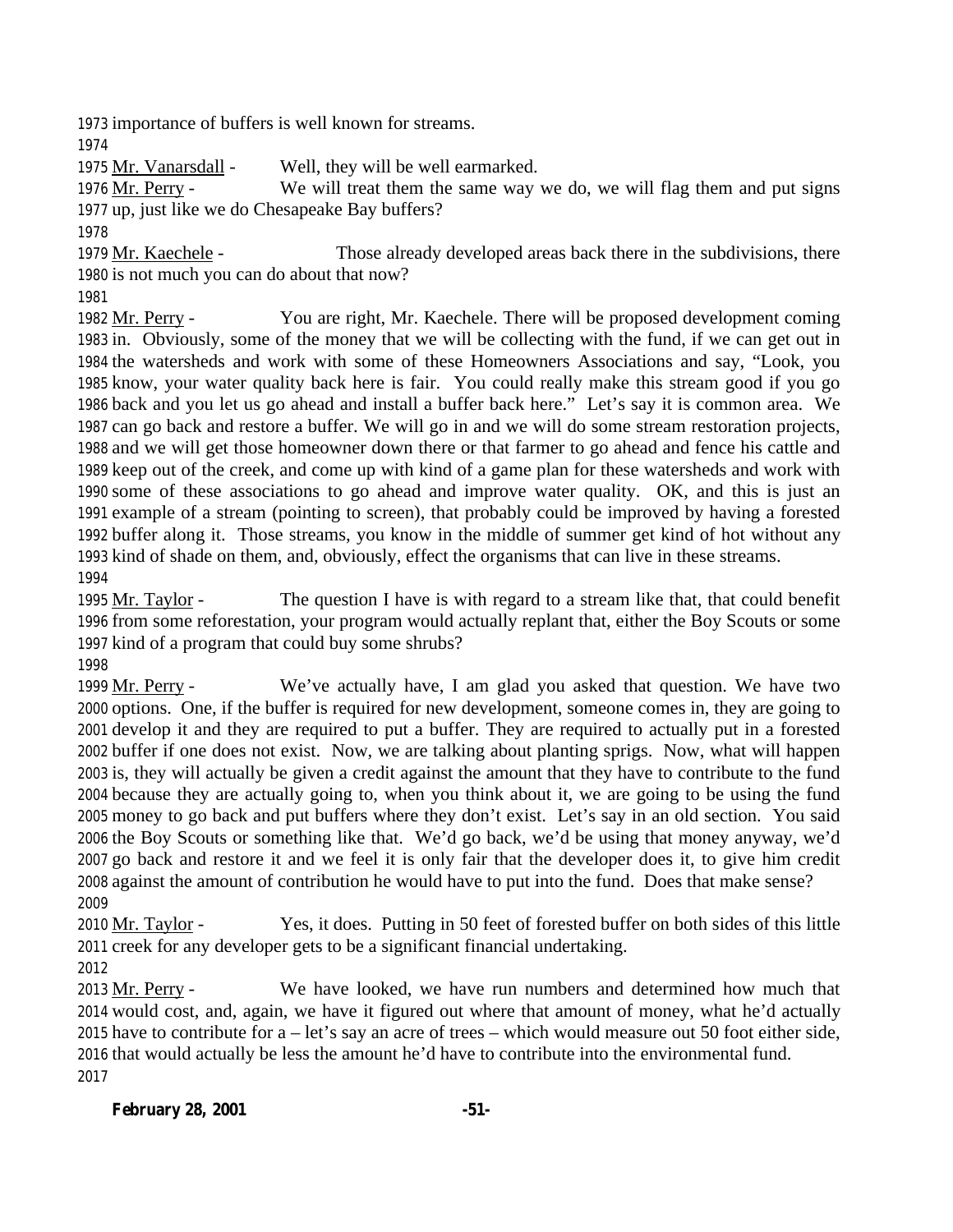2018 Mr. Taylor - Now, for instance, I'm going to take you back to one you and I are both intimately familiar with, the Care Matrx site. The question is, what is the definition of the word stream is, and then that particular site, as you remember, when we had our meetings and all of that, the question of what that really is in terms of a perennial stream, and what you can do as various understandings. To you and I it was a stream that could have been left with a vegetated buffer and then nature would do fine things, but the people who think it is of greater value than it perhaps is, the concept of doing something like forestalling development or doing some major project to renew the buffer of the stream gets to a point where the developer really can't do it, and in that particular case, the neighbors wanted to preclude development of that site because of what effect the water drainage would have. And, is there going to be a distinction now between, let's say, a perennial stream of some significant value that we want to maintain, and just through what channel?

#### 

2031 Mr. Perry - There will be a distinction as far as there is now where a perennial stream stops. We won't really associate a value with it. Where a perennial stream basically ends would be where the Chesapeake Bay 100-foot buffer is required, and it can't be disturbed, and where that ends we would pick up with this new program and a 50-foot buffer would go all the way to 100-acres of drainage, but I don't think that we are actually assessing a value of the stream to decide whether a buffer is required or not. I think that could come somewhat ambiguous and we just pretty much have to focus in, although I appreciate what you are saying. Certainly there are some streams that I have seen that could be considered questionable, but we have to come up with some type of threshold that is manageable, I guess.

2041 Mr. Taylor - Now, that threshold or the limit to the threshold beyond, you know, where the Chesapeake Bay provisions are effective, and then the County provisions, and that requires 100-foot of setback, then you would get to where the County requires 50-feet.

| 2044              |                                                                                  |
|-------------------|----------------------------------------------------------------------------------|
| 2045 Mr. Perry -  | Under this program, yes.                                                         |
| 2046              |                                                                                  |
| 2047 Mr. Taylor - | And then on further down where it is even a smaller stream?                      |
| 2048              |                                                                                  |
| 2049 Mr. Perry -  | Then it would just be standard, right.                                           |
| 2050              |                                                                                  |
| 2051 Mr. Taylor - | And we wouldn't worry about that? OK. Thank you.                                 |
| 2052              |                                                                                  |
| $0.00011$ m       | $\mathbf{r}$ and $\mathbf{r}$ and $\mathbf{r}$ and $\mathbf{r}$ and $\mathbf{r}$ |

 Mr. Perry - In addition, in watersheds now, you are going to start to see tree restoration projects, and Ms. Dwyer, this is one out in your area, Cabin Branch, that the County undertook, a stream restoration project, and, again, this is something that will be funded through the environmental fund now. Removal of stream obstruction. There are a lot of stream obstructions out there.

2059 Mr. Vanarsdall - I was wondering about that.

 Mr. Perry - We have a lot of kind of storms, we have tree falls on those cases where we saw those banks eroding. Eventually, they erode far enough where trees fall in.

#### **February 28, 2001 -52-**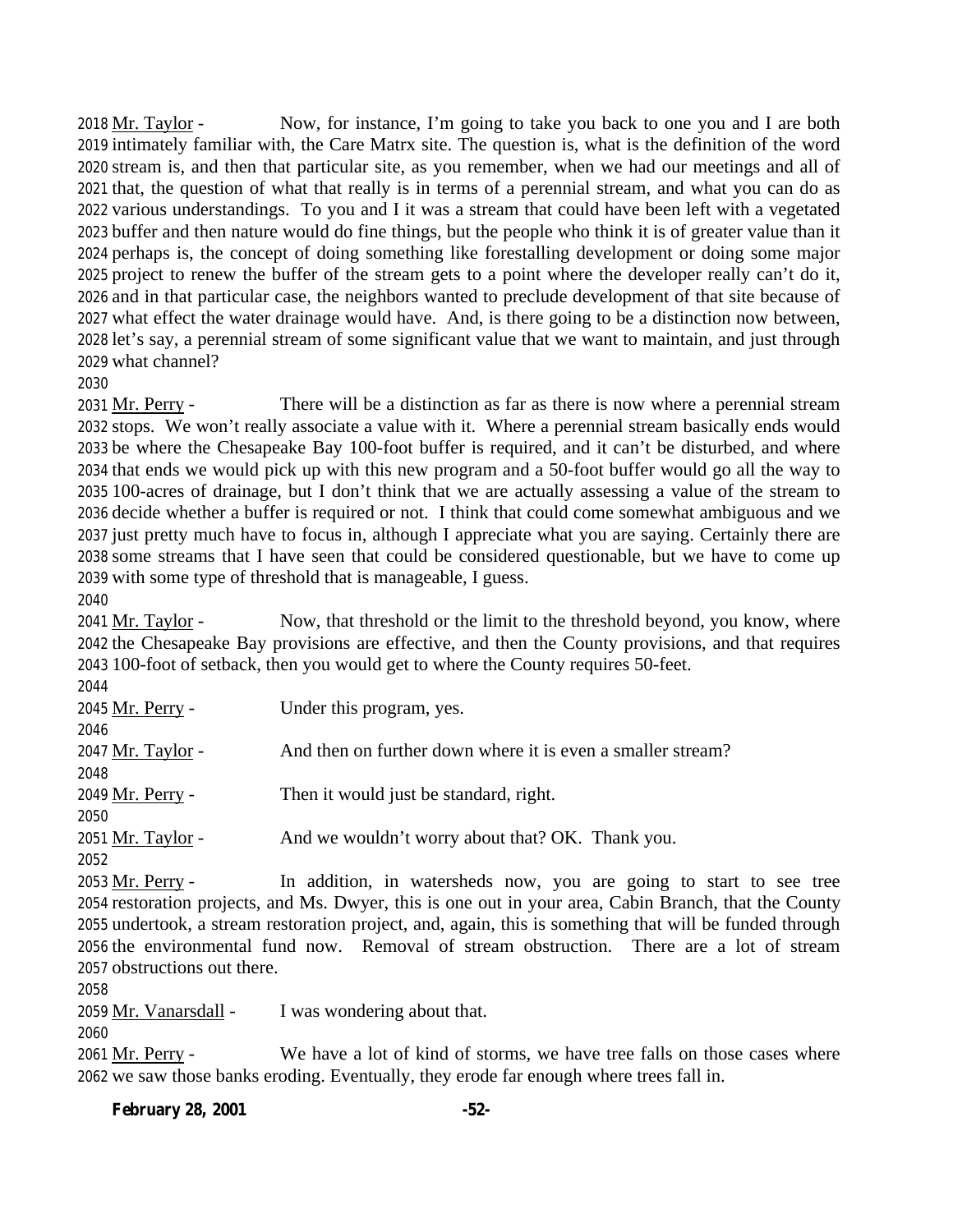Mr. Vanarsdall - You found that in the 440 miles? 

 Mr. Perry - We did that. We found plenty, and what happens is, the stream starts to work its way around those obstructions and starts to cause erosion problems, and so those are things we'd like to get in and start to move, to improve the quality of the watershed. On-site BMPs are still going to be a big part of the program in watersheds. But, again, they will be effective on-site BMPs. We still want to build the ones, the 65% that are handling 89% of the load; those are the ones we want. Those are the ones that are doing the job.

 Mr. Jernigan - Jeff, how will this program benefit redevelopment in our older commercial corridors. I know you had a number of them listed. What is the practical impact going to be? Will we not have to have, when a site is redeveloped or there is expansion on the site, you will not have to impose BMPs, on-site BMPs requirements on those sites?

2078 Mr. Perry - In the redevelopment corridor, again those 11 corridors, if you are redeveloping in there, you will contribute directly to the fund. And, the reason for that again, obviously, is that it is built out, and your removal requirement is always small and the stream that all of that water goes from is in really bad shape. I mean, unfortunately, they are the ones who get the, the Broad Street, and those are developments that were built many years ago before we had things like retention basins and things like that, so, obviously, those streams seem to have greater problems that need to be fixed.

 Mr. Marlles - A couple of questions, going back to the buffer again, will that be applied to the rear of a subdivision lot, a potential subdivision lot? How do you see that working? 

 Mr. Perry - Well, again, the 50-foot buffer will be based of the stream bank, and whether that buffer is included as part of the lot, I would assume it will be. It will be part of the lot and part of the lot that has to remain undisturbed, and what they'll do is, they'll probably come from that point with the rear yard setback, so that actual useable backyard and that will dictate where the actual buildable area begins. So…

 Mr. Taylor - So, within that 50-foot, the Planning Commission could specify trails or other features that would make it usable for the public but it wouldn't be private use?

 Mr. Perry - Right. And if they put that 50-foot in the common area rather than private development, you are exactly right. I think you'd see trails and things like that if they wanted to use the creek as an amenity, I guess, for their development.

 Mr. Vanarsdall - Jeff, I have a couple of questions and I think this would be a good time for me to find out. As you know, we don't have anything to do with BMPs in the Planning Commission. We don't have anything to do with them. I mean that is the way it is set up. I am not complaining, but who makes the decision about what kind of BMPs are put where, and why are some of them so nice looking and some are very ugly. They look like a bomb dropped and it rained, and I never have understood who makes the decision. We don't. We try to get in on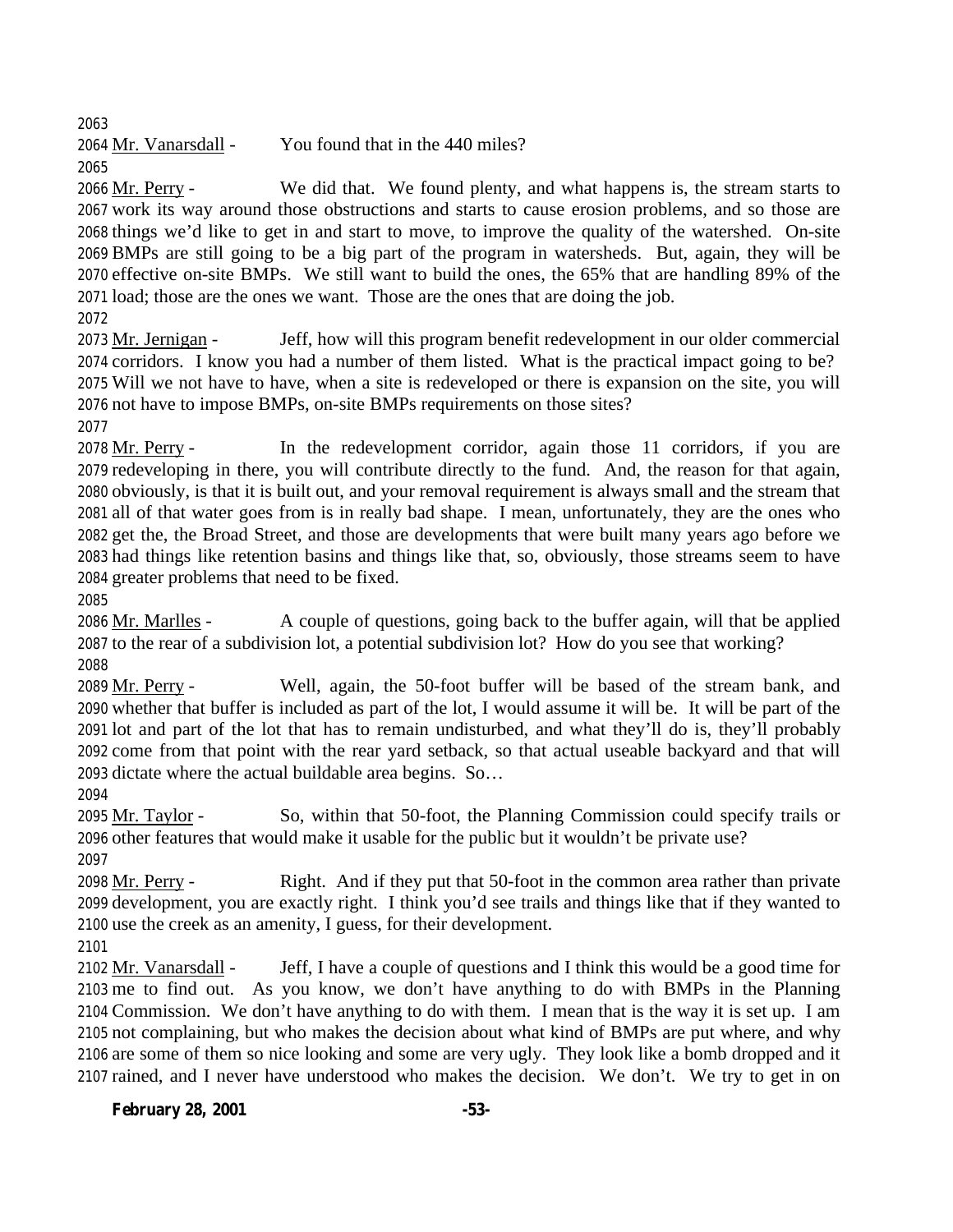landscaping and everything like that, and there are some, I suppose, that you've had requests for fences if it was near a child's daycare center. But I never have known that. I know there is one at Libbie and Broad Street in front of Walgreen's that is about as pretty as any I ever saw. I don't know how that happened. It has a berm in front of it, and it has plantings around it, so who makes that…

2114 Mr. Perry - I guess there are two separate questions there. The first being who makes the decision. I guess right now the County actually puts out guidelines, if you will, saying that, for instance, in a subdivision, BMP slopes should be 4 to 1 or flatter, which means the BMP is going to be in a steep hole, which tends to be very flat, and somewhat pleasing to the eye, for an example. And they need to be dry, where you don't have the complaints of water, standing two foot of water. My child is going to fall in. It is a mosquito problem. So, there are certain guidelines that the Department of Public Works puts out with those BMPs, with the understanding that we are trying to eliminate the complaint, the nuisance problem that you all hear and make them more pleasing. Now, from where it goes from there, I mean those are just the basics, how someone actually makes that, let's say attractive as far as plantings go, some of the other things, whether it is sodded or not, again, we require topsoil so you can get a good stand of grass along the BMP. We are very sensitive to that, but, again, really it is the actual private engineer that is working for the developer that can really make or break it. As many guidelines as we can give and as many requirements as we can put on, you really can't dictate whether that developer, let's say, finds a spot where it is really aesthetically pleasing. For instance, he might have two or three different places in a subdivision he can locate a BMP. Again, it just serves a cul-de-sac and some homes. Well, you could put one at this cul-de-sac and put one at this cul- de-sac, well, certainly, at the end of one cul-de-sac it might fit in and the topo of the land might look a little better, but that might not be the one that he chooses. He might choose the one, the cul-de-sac that is a little bit closer to the homes, doesn't have that natural leaf, and it might not be the same one we would like to pick, but to meet the requirement and still be built to a 4-1 slope and he has fulfilled some of these other things and he has really met the requirement. We do share some of the responsibility of putting in some of the basic requirements to try and make them as pleasing as possible, but ultimately it is the private engineer who really can make them attractive.

 Mr. Vanarsdall - Thank you, but I have a question to Mr. Marlles. Mr. Marlles, does Leslie or Jim get in on any of the landscaping of BMPs?

 Mr. Marlles - I think staff does have input at times, particularly where we have sensitive locations. 2146 Mr. Vanarsdall - We must not have much. We must not have much input.

 Mr. Taylor - Well, actually, BMPs came up this week with Mr. Kaechele and myself with Short Pump Town Center, and I had made some observations of the BMPs in and around Brookhollow. One of the problems that we have is that some of our engineers that put these in, I'm not sure what their basic motives are, but some turn out to be very nicely landscaped, particularly now that there are some along Broad Street in a climaxed area that are very nice, but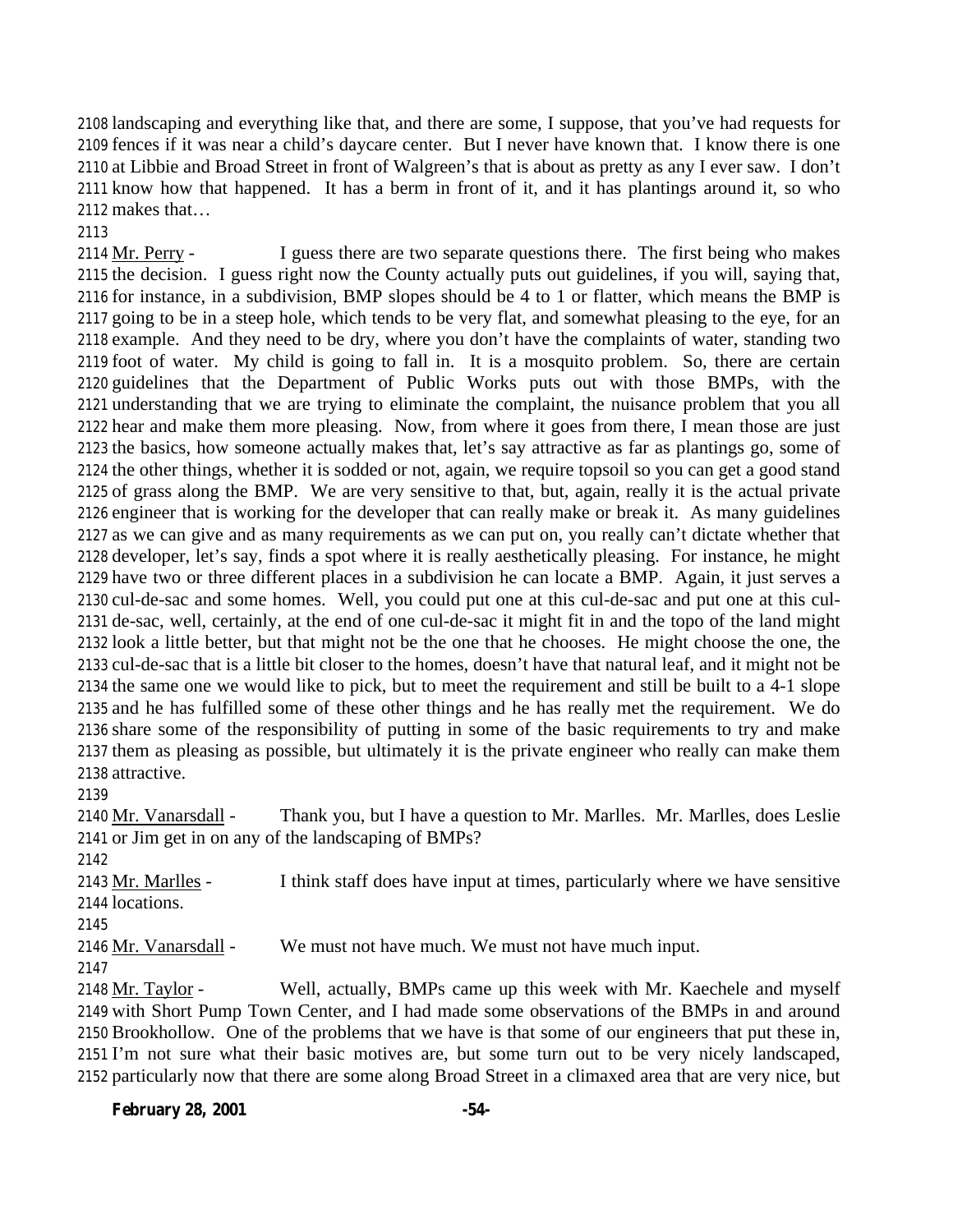there are some that are under designed but many, many of them are under maintained, and what originally starts out to be design effectively, as Mr. Vanarsdall so eloquently put it, looks like a bomb crater, and they stay that way, and they apparently my first question is, is there an after construction inspection program, so we could see what the less diligent engineers might be designing in terms of a BMP.

#### 

2159 Mr. Perry - We inspect BMPs after they are constructed as far as things like are the slopes actually 4 to 1. You know, if they are 2-1/2 to 1, then they have to go back and regrade the BMP. Are they actually dry? I think right now our standard is that if someone tries to build a dry BMP and, in fact, it is not dry, then they have to go back and regrade it and they hit springs and they still remain, then we actually contact the Planning Commission, and through the Planning Department have them go out and make sure they are comfortable with the fact this was originally designed as a dry BMP. It is not going to be because they hit a spring. How do you feel about this and does this need to come back to the Planning Commission or is this something that you all can live with, so, yes, there is a diligent inspection program on our part to insure that what is approved and what is on the plan is actually built in the field. Now as far as aesthetics go, is it the right trees, it is landscaped properly, things like that. That is not really something that is Public Works. We look at the actual physical construction to make sure it is functioning, that the water is getting out of the BMP like it should, it was built in accordance with the plan, items like that, and Mr. Whitten is here and Mr. Jackson both. They go out and they do that, and we won't even release them unless we have vegetation growing on them, even on the bottom. We get complaints all of the time. You are holding up our bond. We are just waiting for the grass to grow, and we say, well, we've got to see the grass growing. I mean we can't release it until we see it, so we inspect them, but, again, we don't inspect the aesthetics. 

 Mr. Kaechele - That is an area that is still evolving and needs further attention, because I think the areas where they are prominently exposed, most of the developers are conscious enough to want an attractive looking BMP as well. But, there are exceptions to that, and it is, I think it is an area that may need to be further revised as to who has that responsibility. But it is improving, but you can point to a lot of them that are very unattractive. 

2184 Mr. Perry - Again, and as far as who is responsible, possibly there could be a team effort, Mr. Kaechele, to develop them, but, again, we don't get into the actual planting. We don't require the planting and when I say we I mean Public Works. We don't actually come up with a landscape plan. We don't approve the landscape plan, so we can't go out and accept something for another department. I know that might not be what you want to hear, but we are not actually involved so much in that process, so it might be a good thing that we go out there jointly when it comes inspection time, but sometimes the plantings of BMPs might not come for a while after the rough grading is all in and after that work. Sometimes it is actually the last thing that is done. 

 Mr. Taylor - That is perhaps one of the questions that Mr. Kaechele and I had. After that is designed, after it is constructed, is there an inspection program to make sure they are in conformance with the plan, and then further on, is there some motivation to require or provide or enhance motivation of some of the builders to do something constructive to landscape, constructive along the lines of landscaping and putting some kind of plans in there that are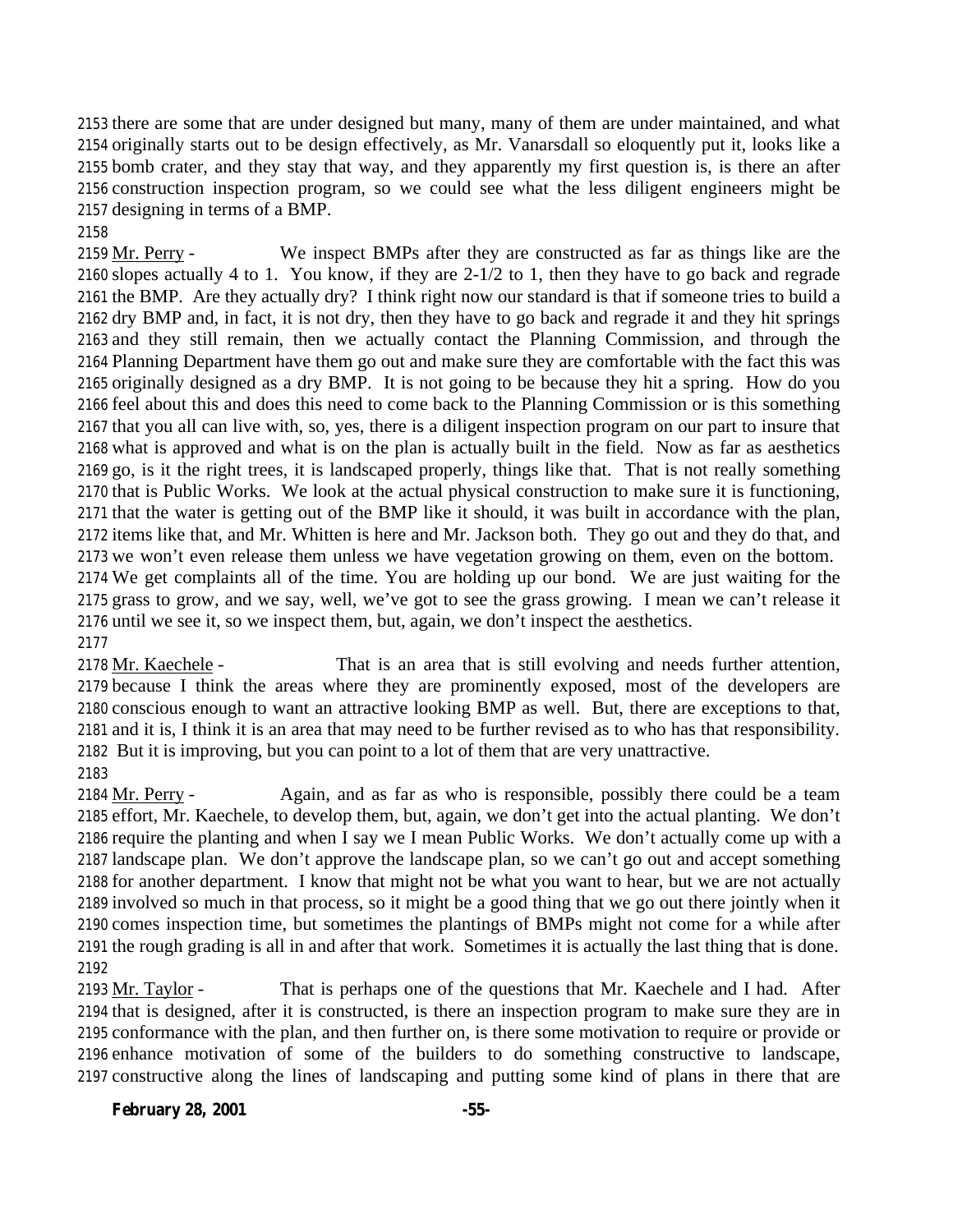hydrophilic and will grow and prosper, and make sure there is a periodic inspection just to maintain and make sure they are maintained in accordance with the design plan, because we talked about one case the other day, and we were informed that, "Well, we planted, I guess, marsh organisms or plants in there, but they died." That is OK, but it goes back to the bomb crater. If that is all you are left with is a bomb crater that has dead trees in it, it seems to me that increasing the standards would be a reasonable thing to do and require that kind of planting, and then having a periodic inspection program to make sure that it is maintained the way it was, let's say, we had a BMP landscaping plan. We could come back and take a look at the landscaping a couple of years later as we do for buildings and say, "Well, we specified a certain number of trees, and you have to replace them because the ones you have, have perished." 

 Mr. Perry - If you are suggesting that we should have a BMP inspector, if you will, there are over 500 BMPs in the County, that goes out and insures they are in good condition, and if they are not, they notify the owner whether they be in subdivisions, I am all for that. I just don't know who would do that, and I don't really know how to say this, but I guess, 

2214 Mr. Vanarsdall - Jeff, I didn't mean to get off on this, but the word is accountability, and to me, I gave an example of Walgreen's at Libbie and Broad. Walgreen's Drug Store Company took it on themselves to make that BMP as pretty as the rest of their building, and they maintain it. They just finished mulching it, I believe, so they have accepted that. So, it seems to me that it wouldn't be a problem, if a business put in one; they should be as responsible for that as they are their parking lot and their lighting and the landscaping of the rest of the place.

Mr. Perry - I agree 100%.

 Mr. Vanarsdall - So, the only thing that I wanted to know was how it ever got so unbalanced. I heard one time somebody said that they wished when they started the Chesapeake Bay Act they would have gone down to the Chesapeake Bay and had a huge hole or lake or something down there, and let it all run, and I know that couldn't be done.

2228 Mr. Taylor - In deference to Mr. Vanarsdall's comments, it would seem that if we put the requirement on the developer to landscape the BMP as a part of the design, they don't know who would inspect that, whether Planning would inspect it or Public Works would inspect it, but at least we could require some hydrophilic plants be provided as a part of the landscaping plan. 

 Mr. Vanarsdall - I will also say that I am not advocating changing what we are doing. The County Manager's Office handles BMPs and they let us know that and we know that and they are not trying to get back into the BMP business, but it is very obvious to anyone, whether you are on the Planning Commission or the Board or a citizen that somebody is not accountable for what they look like.

2239 Mr. Perry - Right, and the whole concept of having an inspection program for BMPs is a solid one. Who is committed to actually providing that type of personnel, the service or whether – I know just speaking from our department, that would be a very difficult thing to pick up with existing staff. I mean, you are talking 500 BMPs.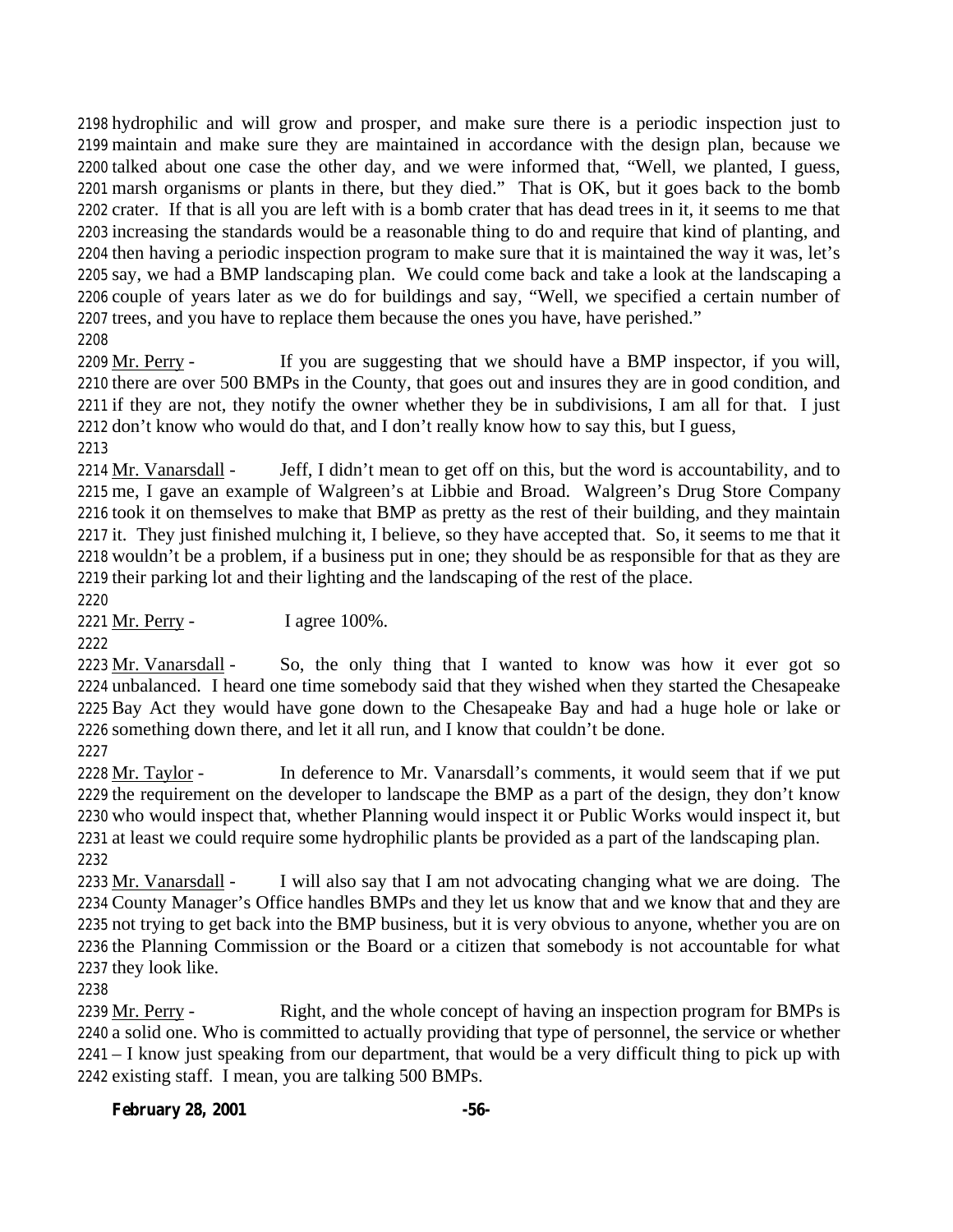2244 Mr. Taylor - Well, that is the existing, but it is in the application process or the design process if we were to specify standards for these BMPs.

2247 Mr. Marlles - Excuse me. Mr. Chairman, I think we've really gotten off track of the subject. It is obvious we could spend a lot of time talking about BMPs. I think Mr. Vanarsdall is correct. Some of these issues or most of these issues are primarily within the purview of the Department of Public Works, so there are certainly some questions regarding landscaping that are within the jurisdiction of the Planning Staff and Commission, but I do think we are getting off-track from what the purpose of the presentation is.

 Mr. Vanarsdall - And I apologize too, but we have never had an opportunity to get off track. And so that is the reason I derailed the engine.

2257 Mr. Taylor - So, if we are off track, please excuse us. Our thoughts here would be to get some kind of a mechanism that we could come up with as we do with our normal landscaping.

2261 Mr. O'Kelly - Mr. Taylor, could I take just a minute to comment on that, because I know that even Mr. Vanarsdall means well, but not steal any of Jeff's thunder, he is doing an excellent job, but I think most of the concerns that the Commission have with BMPs occurred prior to 1996 with the so-called craters that didn't get a lot of attention in terms of landscaping. Since 1996, Jeff and I and Jim Strauss were on a committee that came up with concept plans for landscaping BMPs. These concept plans are included in the water quality manual and our landscape architect since 1996 has looked at BMPs extensively and, in terms of those concept plans, and made recommendations for landscaping, that is also inspected by our inspectors in the Planning Office at the time they go out for Certificate of Occupancy. The concern, I think, that you gentlemen have is with those BMPs that were constructed prior to the current concepts in the water quality manual.

2273 Mr. Taylor - Some of those, Mr. O'Kelly, is there somebody that goes and maintains overview to insure that the conformance of the BMP with the required plans, is, in fact, maintained, because Mr. Cassady and I went over to a meeting the other day, and they said, "Well, when they built the BMP behind Brookhollow it had some vegetation and it all died." So, that is just…

2279 Mr. O'Kelly - To answer that question, your standard conditions for plans of development require the property to be maintained and we, like anything else, if we have got a complaint on that, then we would notify the owner that they had to replant it.

2283 Mr. Taylor - I think that the system is designed adequately now, but someplace in there, there is some slippage in terms of some of them not complying and not being brought into compliance, I guess is my point.

2287 Mr. Perry - I think the one at Brookhollow that you are referring to hasn't been

# **February 28, 2001 -57-**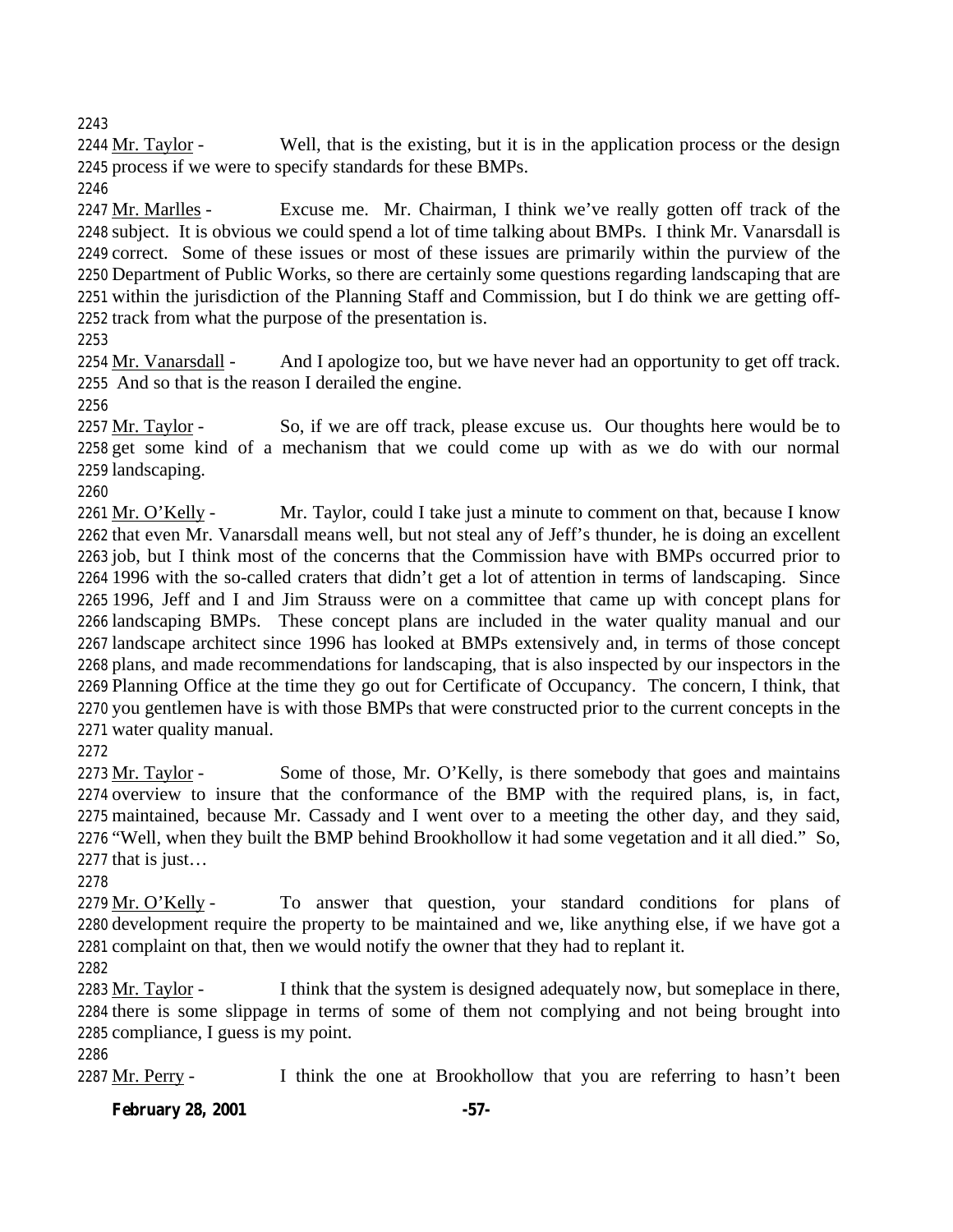accepted. There are problems and we won't accept it until it is fixed, just to let you know. One important part of the program, I think, is under this program I am presenting today is that subdivision BMPs, a lot of the subdivision BMPs will no longer be constructed, that people will be contributing into an environmental fund, and unless you are in a good watershed in the County, and unless your subdivision is greater than 25% impervious, which are most of them are less than 25% impervious, then you will be contributing to an environmental fund. Some of the concerns you have with subdivision BMPs and the problems you hear from homeowners associations, neighbors, a lot of that should go away, and hopefully that is one of our beauties of this program, if you will, and that is why I am here before you today. Now, I understand you have got some really valid concerns with, I mean, we would still be building some other BMPs and, naturally, I think Mr. Vanarsdall brings up a good case. A lot of cases that we, commercial development, tend to want to make them look good, because it is part of their building. It is part of their area, so, not all the time, granted, but often they tend to look good, whereas a BMP in a subdivision that is in a common area, let's say, sometimes tend to go unmaintained and they just don't look attractive. Especially if it is just next to two homes and people up at the other end of the subdivision might not be concerned about coming down and cutting the grass on something that is not immediately next to them, so with that, with your permission, I would like to move forward, unless you still want to…

Mr. Vanarsdall - I do apologize.

Mr. Perry - No, no. It was a helpful discussion and something I needed to hear.

2311 Mr. Jernigan - I do have a question for you, but I don't want to get long and drawn out on you. I know we are talking the residential side now, and we are going to have this fund. On the commercial side, what is going to dictate as to, what is going to be the guideline to require if you are going to have to have a BMP. At this point, right now, I believe if it is over 1500 square feet on commercial, you have to have it. What is going to be the guideline to say whether you can contribute the fund?

2318 Mr. Perry - There are two thresholds. One, if your site is greater than 25% impervious, OK. When you average the amount of rooftops, pavement, etc., when you average that over your open space, if you come to 25%, if you are greater than 25% impervious, then you cannot contribute to the fund. You have to build a BMP. What that means is you have got enough pavement and you've got enough impervious area out there, and enough pollutants where you need to treat them. They are going to tend to be larger BMPs; those are going to tend to be larger commercial areas. If you are less than 25%, and, again, a lot of subdivisions we do have, I think I saw a townhouse come in the other day that had a lot of floodplain, a lot of common area, had enough open space that part of that townhouse where that impervious cover was actually less than 25%. They would no longer build a BMP. They would contribute to the environmental fund as long as they are not in a good watershed. OK. And what happened was the environmental agencies were very much concerned that in a good watershed, where there is not a lot to fix, they didn't want to not build BMPs, take fund money and go into another watershed, fix problems in another watershed while the good watershed degraded. OK. So, a good watershed, they said, you don't have much to fix. Even though you think they are ineffective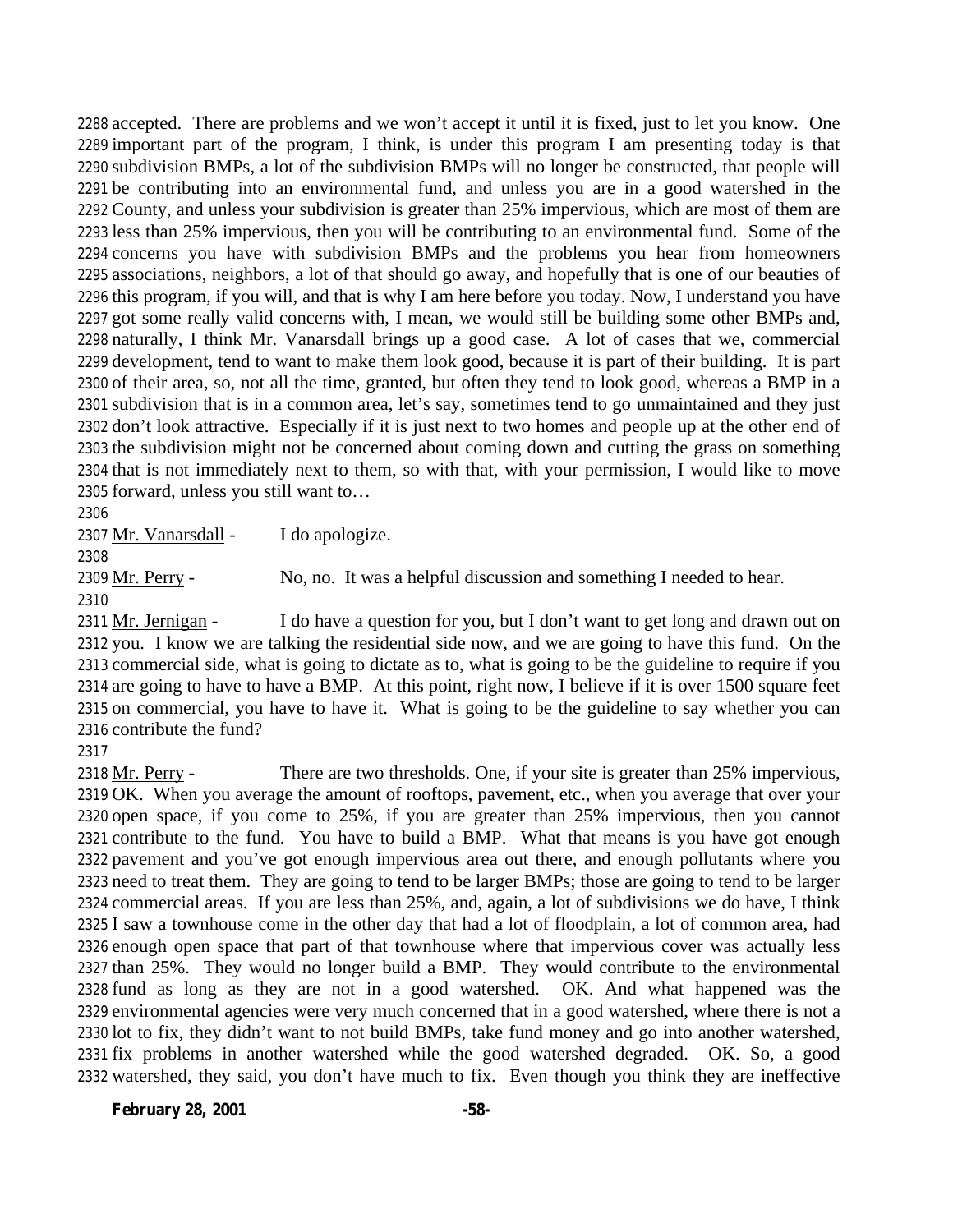BMPs, we still want them because we don't want that water quality to suffer at the expense of someone contributing to the fund and going somewhere else and spending the money. OK. That was something that the agencies were adamant about. We couldn't move forward with the program. So, again, in a good watershed everybody builds BMPs; no contribution to the fund. OK. If you are in a fair or poor, OK, fair is going to be 70 to 80% of the County, and poor is going to be another 10 to 15% of the County, so you are talking about 85 to 90% of the County if you are less than 25% impervious, you are going to be able to contribute to this environmental fund. In addition, you have redevelopment corridors. Automatically, you move into a commercial development, you contribute to the fund rather than build a BMP. So, and I have a chart at the very end of the presentation that walks you through the old program and the new program and what the differences are, depending on your impervious cover and I know impervious cover is not something you deal with all the time, and it is kind of an unfamiliar term, but, you know, when I think about it, 25% impervious cover tends to be, you have common area, you have large lots. Those types of developments would tend to be 25% and less. When you start getting into more commercial, now churches sometimes can come in at 25% or less. They tend to have a lot of open space, playground areas, and things like that. They are also a group that can come in at less than 25% and contribute to the fund. So, those are the kinds of developments you are probably going to see now coming in with no BMP and actually contributing to the fund.

2353 Mr. Marlles - Jeff, in those older commercials corridors that you listed, don't we essentially have greater than 25% impervious coverage in many of those older commercial corridors?

2357 Mr. Perry - Well, I mean basically those commercial corridors, the reason why they were identified, basically they were built out. In some cases, they were probably – when you really get into the old – before you all put restrictions and had open space requirements, and so forth, some of them can be 90% impervious.

2362 Mr. Marlles - For purposes of redevelopment, will this help them or it is not going to make a difference?

 Mr. Perry - Oh, in the redevelopment corridors, it will help them a great deal. Instead of building sand filters underground, and having to remove again, .36 pounds and spending \$60,000, basically, they will write a check for \$4,000, which is their fare share, and be done with it.

2370 Mr. Marlles - Even if the site is greater than 25%?

 Mr. Perry - Even if you are in a redevelopment corridor, if you are in one of those corridors, it is automatic. Automatic.

2375 Mr. Taylor - Your equation for impervious would include things like roof surfaces as well as roads?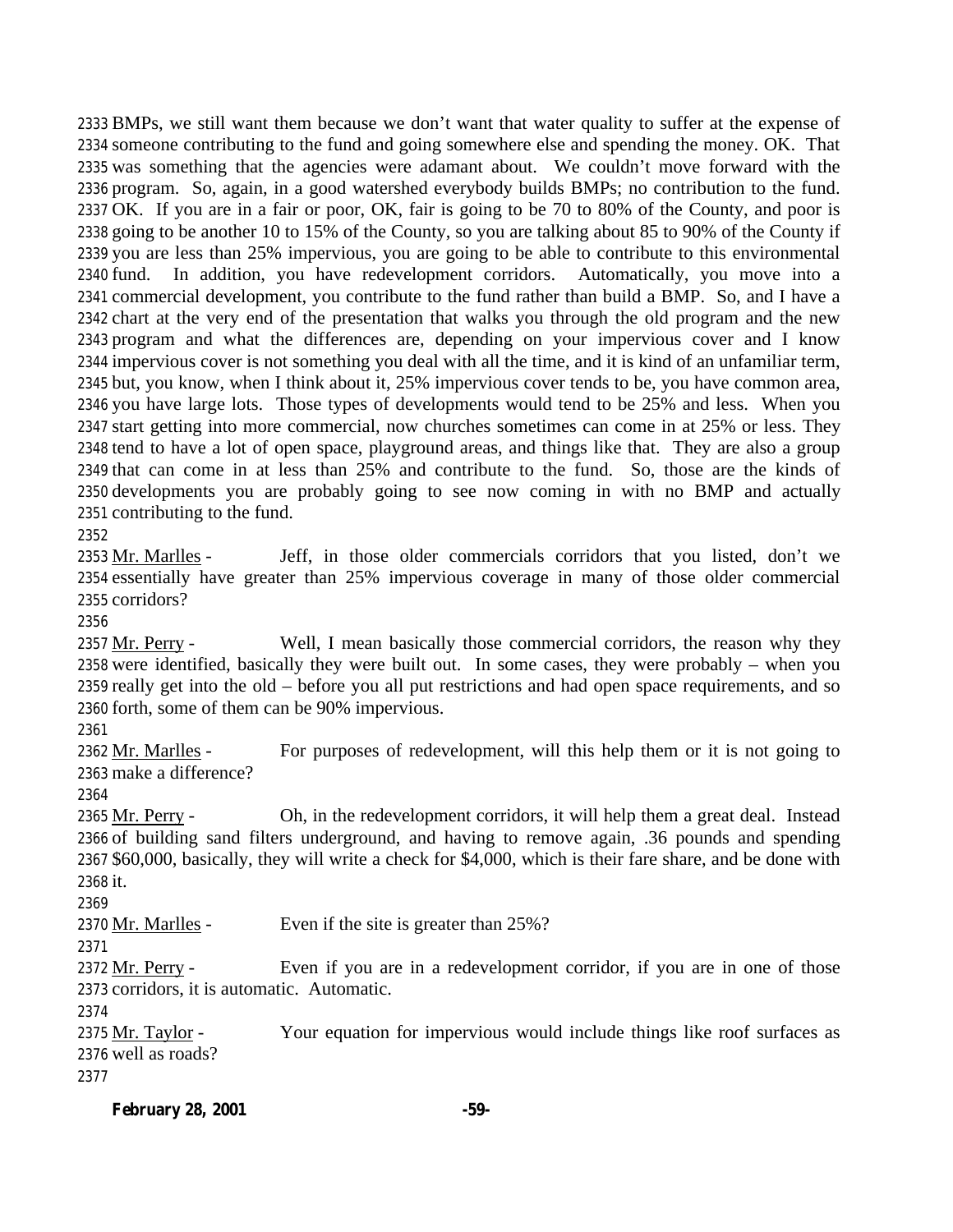Mr. Perry - Right. Driveways, sidewalks, rooftops, anything that is impervious, anything, even graveled areas if they are parked on frequently, because they voids fill up and water really runs off those areas.

 $Mr. Taylor - I$  have noticed where there is redevelopment, they are trying to provide underground BMPs and everything really occurs at great cost, but I think it sometimes, from what I have witnessed, it is not terribly effective either. So you have a double whammy almost. 

2386 Mr. Perry - Right. You are exactly right. OK. Again, getting back to the watersheds we know we are still going to build effective on-site BMPs. We are going to look at the County getting involved with regional BMPs as well as those large, off-line wetland systems, such as this. The County owns a lot of areas that are floodplain areas that we could actually build some these areas. That would be great for removing pollutants. Elimination of dump sites. We found a lot of dump sites as we walked the streams. We will be contacting the property owners asking them to clean their sites up, along these creeks where people have pushed refrigerators and everything else over the side of the bank, and elimination of illicit connections. The first day we were out we found this. That is toilet paper at the end of that pipe. The first day we found two homes that had direct discharge from their house to the creek. Every time they flushed, my water quality was degraded just a tad. These are things that the program will do. These are some of the benefits. We will go in there; we've already stopped these two pipes. There were two pipes, two neighbors, and the Health Department went in, and things, unless you take this approach, never will be found unless you get out and walk 440 miles of stream. There are a lot of pipes out there that we identified, very small pipes, 4-inch pipes, 6-inch pipes that, obviously, are not storm sewer pipes. They could be coming from foundations. They could be coming from rooftops or they could be coming from someone's washing machine. We've seen that before in the County. They had a washing machine out in the garage and a direct discharge pipe to the creek. Again, when you waive a balance of the BMP versus removing something like this, I know what I want to do. I want to get rid of these problems, and, again, in the old system we really didn't get out and take care of things like this. OK. Public awareness and education; I have already touched on it. Getting out and meeting with people in some of these small watersheds once you subdivide them. Getting them energized. It is hard to get people too hipped up on the Chesapeake Bay when they live all the way up here in Henrico County. You know, hey, if you go out there and you destroy your buffer, or you go out there and take care of the erosion problem you have, it is going to help the Bay. That's a tough one, in my opinion. Now, if you tell them, you are really going to improve the water quality in your watershed and we are all working together, and your neighbors are doing this, and the County is going to come here and do this, and you kind of do your part. We can really turn this watershed around. We can make it nice, where your kids can go out and play and the dogs can go back to drinking the water without worrying about it. Those are the kinds of things that we think could be really positive for this type of approach, getting to a real watershed approach and start getting people to fix their own streams. If people fix their own streams and the County gets in and fixes their own streams, the Bay is going to benefit. There is no question about it. But you've got to kind of do it at home. OK. A major component of this County's program is that in some cases the development community now will contribute to an environmental fund in lieu of BMPs. So, we are going to have now a fund set up that people can write a check for their fair share, and their fare share is \$8,000 a pound of phosphorus, so when a

**February 28, 2001 -60-**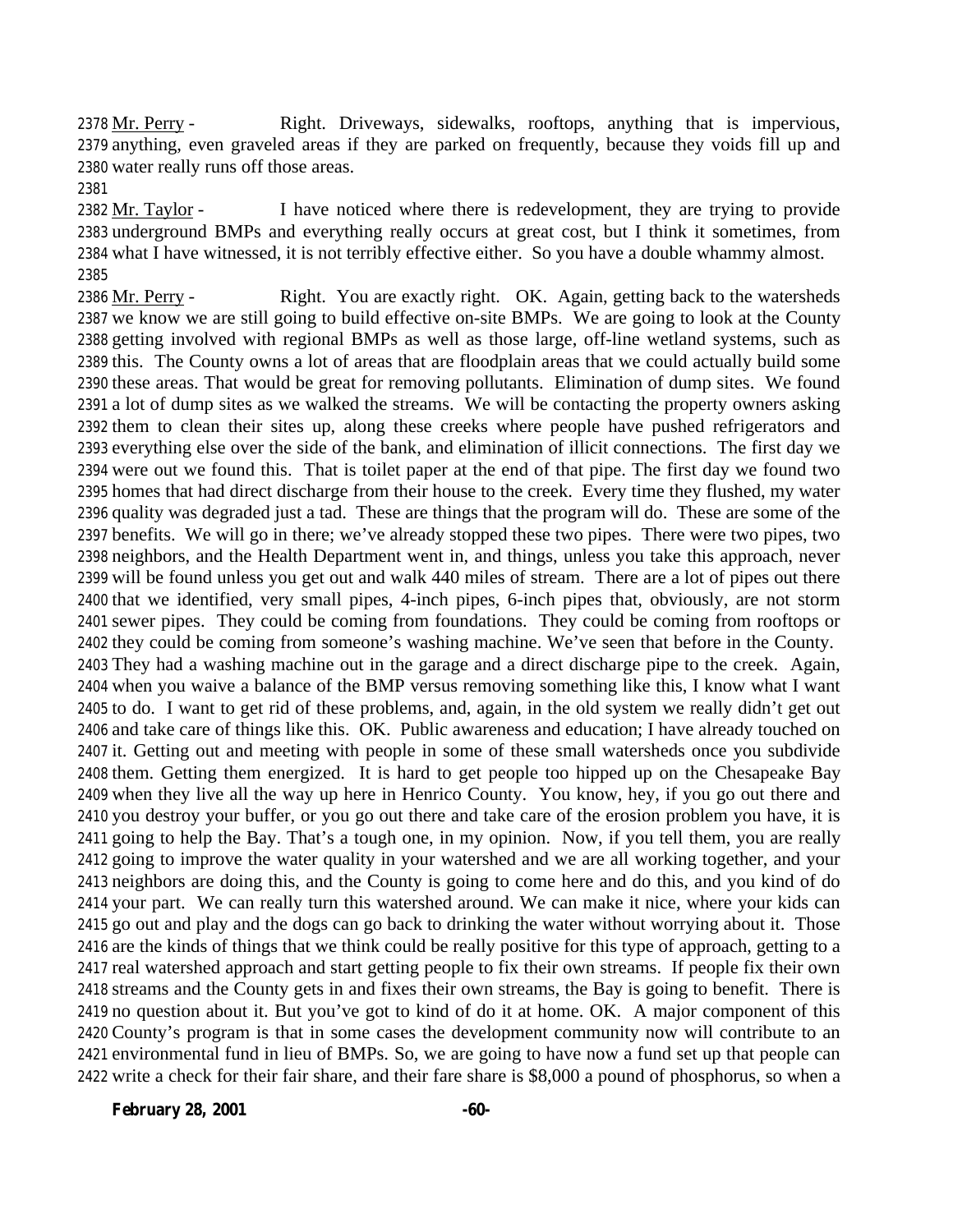developer comes in, he will sit down and he will take his development and he will figure out the amount of impervious area that he has, and he will figure out that he is at 22% impervious and work the calculation and find out that he has, say four pounds to remove. If he is not in a good watershed, and he is under 25% impervious, then he will write us a check for \$32,000 that will go into the fund. He will no longer now build a BMP. Now, if he is along the creek, he will have to establish that 50 foot buffer if he is not in the Chesapeake Bay area buffer where obviously you'd do the 100-foot. He will also go ahead and, if it is not a, if it not forested already, he will go ahead and plant trees back there within that 50-foot. We will give him credit off of that \$32,000. Let's say that he plants, just a small section isn't forested, he might now only need to pay \$22,000, because he went ahead and planted trees and we figured that amount along. That is kind of how the system is going to work. What we will do with the money, we will roll it into projects within the County and go back and start fixing some of our streams. 

2436 Mr. Marlles - When you have a stream going through an existing residential subdivision, how would you go in and forest the buffer in that area? How will you handle the buffer? 

2439 Mr. Perry - If it is an existing, it would, really what we need to do if it is existing now, we really need to contact the homeowner's association or the homeowner's themselves and say, "Hey, look, this is what we'd like to do. Obviously in some locations we are going to be told the people are not interested." However, there is 440 miles out there. There is a lot to do. We don't think that we will have any problem spending money for a long time. Again, it is voluntary, but you are going to see a lot of people, we've already got letters coming in to our file from people who are asking us to come restore their stream, that their backyard is falling in. Now, if we end up selecting one of their streams, and, again, it is going to be priority based, but one of the things we would do after we restored their stream would be that we required them to go back and put in a forested-type buffer where we can go back and hold those stream banks so they don't call again in two years and say," You need to come back out here." So, there will be some ways to go ahead and get people to go back and do that, if they want the benefit of the restoration process, so certainly there will be times when people are not interested in us coming in and replanting an area. We accept that. OK. Old program. New Program. Under the old program if you site again, I mentioned very early in the presentation, right at the beginning, that less than 16%, that you have enough open space on your property, where you are less than 16% impervious, no BMPs will be required under the existing or old program, if you will, and, again, no BMPs would be required under the new program.

 Where the big change is less than 25%. Sites that have less than 25%, the old program, BMPs were required. New program you will contribute to an environmental fund, and no BMPs except if you are in a good watershed and we went over that. Greater than 25%, BMP in most cases, and again, you start getting into the commercial sites, you start getting into over 25%. 

 Redevelopment corridor, something that does not exist under the current program. Under the new program you will be contributing to the environmental fund if you are in those corridors. If your site is less than an acre, OK, and, again, if you are not in a good watershed, you can contribute to the fund, and there again, small one-acre sites, very, very hard to build a BMP, tend to be underground and to treat very small areas, small pollutant requirement and they are a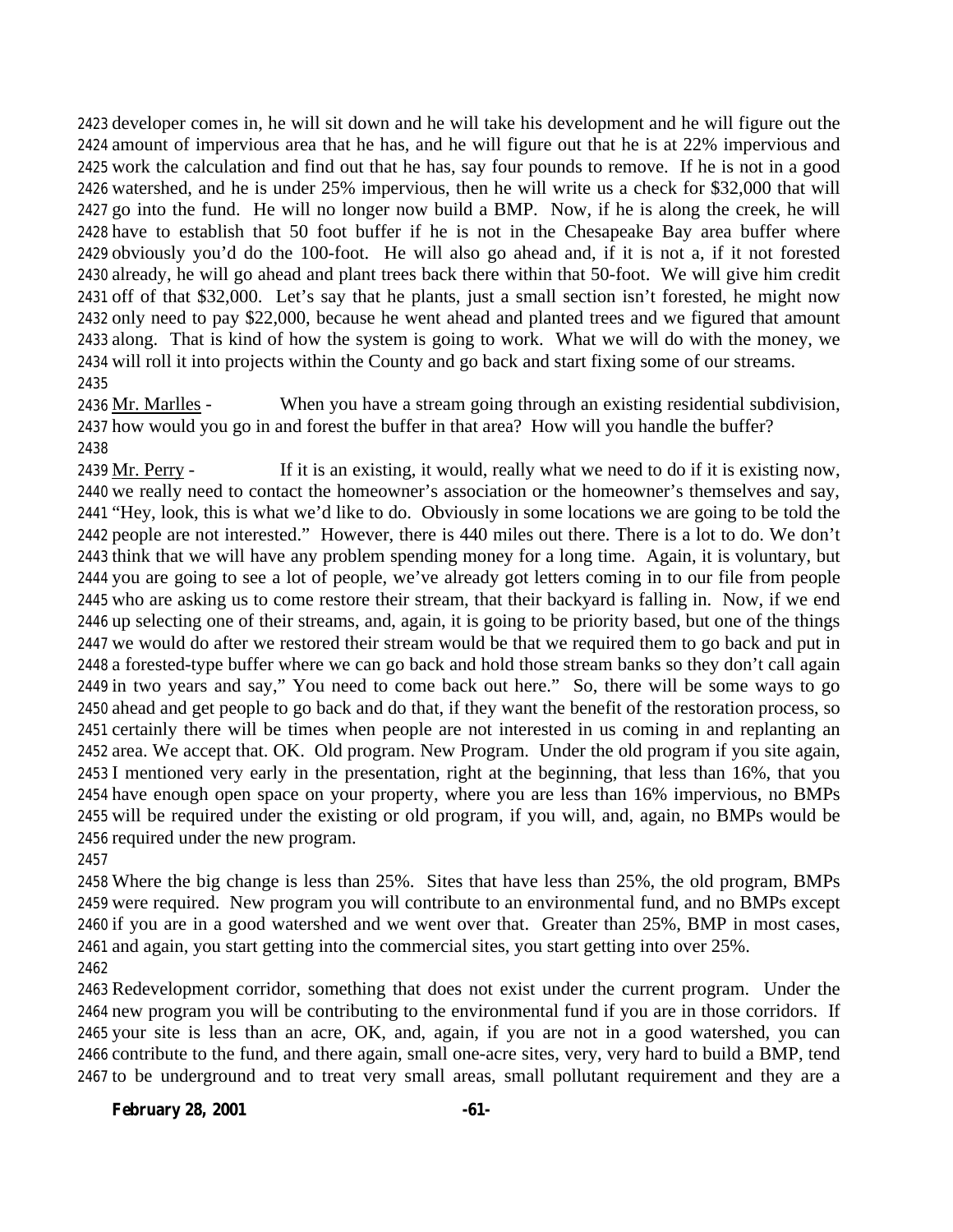problem, and we are just going to have them contribute to the fund. We can make better use of the money.

 Now the 50-foot forested stream-protection buffer now is going to be required. Under the old system, we don't have them under the current system. Now in the new program, it is going to be a great environmental benefit, and basically now twice as many streams in the County will now have buffers. As you can see, likewise, stream restoration, buffer restoration, stream obstructions, all things that are under the existing program, we don't deal with. It is just not applicable. Under the new program, we will take these projects on and we are going to really try to take control of our watersheds and really get out and improve them. OK. We have coordinated this program with all three environmental agencies and have received a very favorable response, the Chesapeake Bay Local Assistance Department, Executive Director, appeared before the General Assembly with us and spoke very highly of the program and said we were models for the rest of the state, and we are going to be encouraging folks to do the same. We have been asked by many of the agencies to make presentations throughout the state. We have made up in Delaware at the agency's request, putting on this presentation that you have seen before you today. We also have had various localities in the state of Virginia who have come to visit, and are very, very interested in doing what we are doing. We will be meeting with them here in the next couple of months.

 The Chesapeake Bay Local Assistance Department, early on, gave us three areas of concern which we think we met, but I will call your attention to the bottom one which is kind of near and dear to my heart. What that really means right there is "concern that the program does not become a political football" and when we start to prioritize streams and projects, that is truly based on the benefit of the watershed and not who screams the loudest. We don't have citizens out there saying, "Hey, look. My stream is eroding. I need you to come out and fix it. You need to fix this now. I need to be top priority," while, in fact, they may not be a top priority. I mean, obviously, we would like to get to all of them, but when you have 440 miles of stream, we are going to be selecting projects for bang for the buck, where we can get the most environmental benefit out of fixing some of these streams. And it might not be in someone's backyard that is screaming in your ear, and I know that is kind of a sensitive area, but really for the program to be successful and to meet the concerns of the agencies, this is really how it has got to be. It has got to be what is best for the watershed, and that is what it is, it is a watershed program. So, we will, what we agreed is, the agencies will be part of a committee that will meet a couple of times a year. We will go down our priority list, and we will go over why we selected the project we did, and we will work with them on it and show them where we have been making improvements, and so forth.

 $2506 \text{ Mr. Taylor}$  - Jeff, what do you see on that last one question I have, who do you see sitting on that committee? Will there be people from Planning? Mr. Perry - We will probably have one from each agency possibly. 2511 Mr. Taylor - When you say each agency, what do you mean?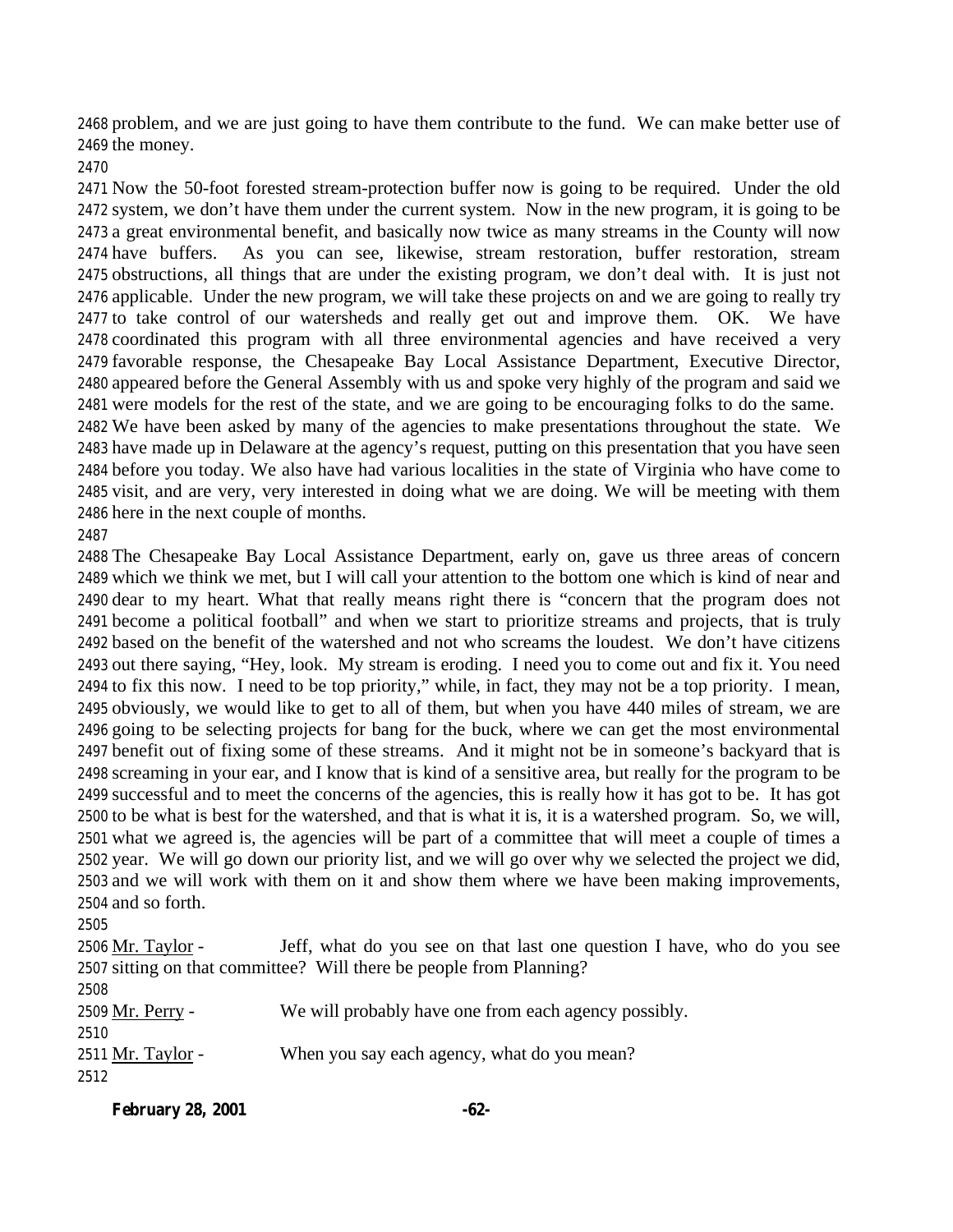2513 Mr. Perry - That is the three agencies we coordinated this project with.

2515 Mr. Taylor - Within the County, who will be on that group? Public Works people? Planning people? Landscape people?

 Mr. Perry - Possibly, I really haven't given that a whole lot of thought as far as who will be in there, and, again, it is going to be more project oriented, drainage type projects oriented. When I say that, stream restoration projects and so forth, so I am not sure how many other departments will actually be involved. Most of the drainage type projects have been done in Public Works.

2524 Mr. Taylor - Do you think now though your inventory of perennial streams is adequate? 2526 Mr. Perry - I am not sure I follow you.

 Mr. Taylor - From your inventory that the consultant did in your 400 miles. You have got all of the streams that are, let's say are 12-months a year, 365 days flow of water?

2531 Mr. Perry - Oh, no. That would really have been represented by the Chesapeake Bay streams, which were 220 miles. These additional 220 miles we went up are your intermittent streams, all the way up to 100 acres of drainage.

2535 Mr. Taylor - Some of these may, in fact, be dry.

 Mr. Perry - Sometimes they will be, for instance the one I showed you on the slide, the Cabin's Branch one that is in Ms. Dwyer's area, we actually constructed that. It was dry. Now 3/4s of the year it is flowing, and, again, that is what you want to do. You want to do them when they are in the dry. They are easier to construct and lessen environmental damage when you start doing that. From the development side, we had a committee, Homebuilders Association, and obviously they are the ones that are contributing to the fund, and we had to sit down and explain the program to them. Likewise, I think the General Assembly kind of opened our eyes a little bit when both the executive director of the Chesapeake Bay Local Assistance Department got up and spoke highly of the program, followed by the Homebuilders who got up and spoke highly of the program. As a matter of fact, when we were down there discussing the bill that was in place, they said, "Well, we are not concerned about the bill so much. We are interested in your program." I think when you get both sides of the fence come up and say they are in favor of something, that, hopefully, it will be a good program.

2551 Mr. Vanarsdall - You got their attention, you are saying.

 Mr. Perry - Yes, I believe we did. This is our last slide (pointing to screen). We have a terrific GIS database tool. We presented it to the Board last night. Unfortunately, our consultant needed to go back and couldn't be here today, but we do have tables for the development community that basically tell them what to do. You know, if you are in this watershed, when you contribute and don't contribute. This is what you have to do. We have a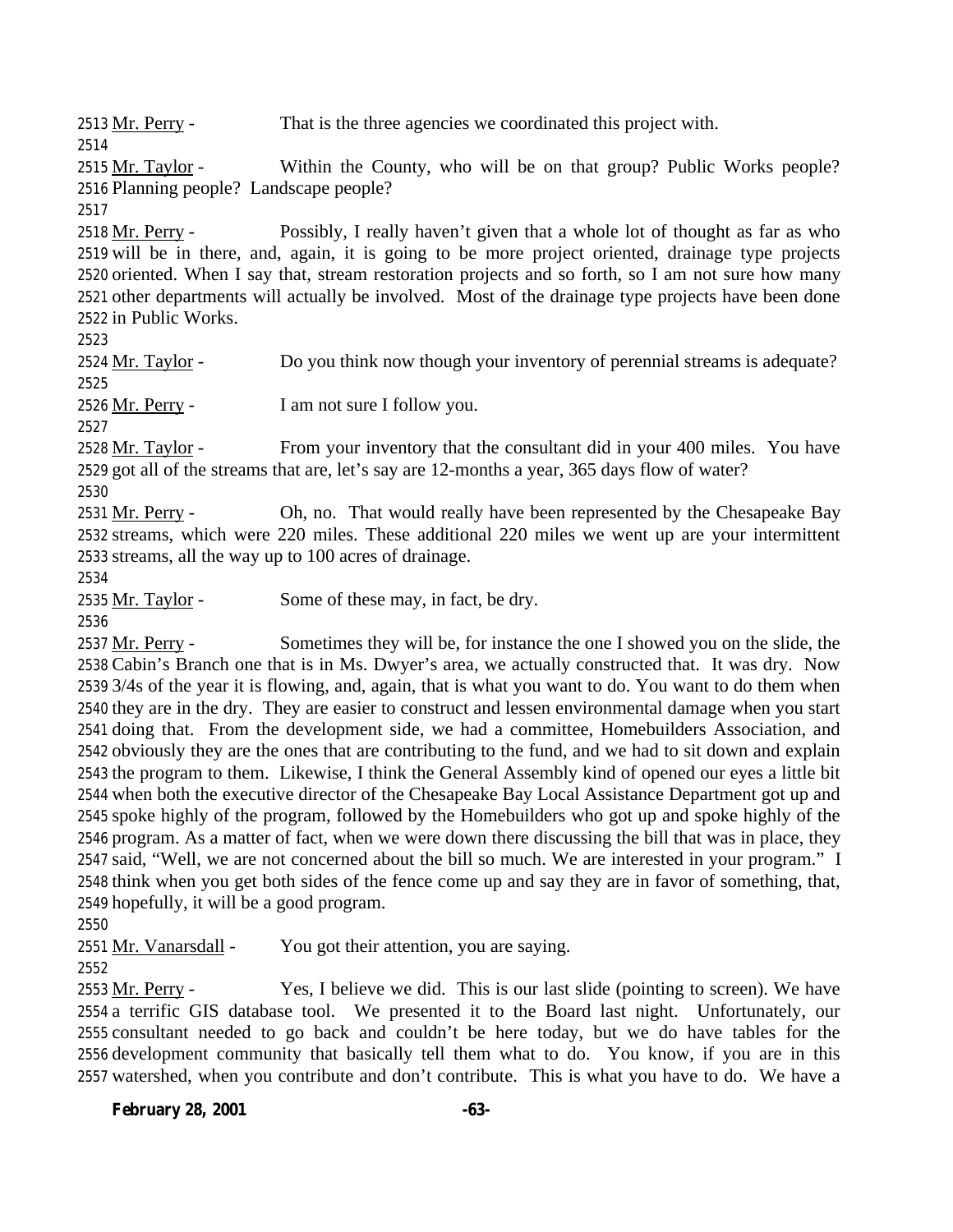manual in draft form right now, a very comprehensive manual. Keith has been working on it day and night, I think, and that, we are getting close with that, as well, and that will be presented and hopefully adopted by the Board when we go ahead and get an ordinance change. So, with that, I just want to let you all know to expect some changes in some plans. You are going to see some plans come in, not just subdivision plans, but any plan less than 25%, not in a good watershed, you will no longer see BMP. You are going to start to see some buffers in areas where you no longer wouldn't. And, again, they won't be 100-foot, they will be 50-foot. There will be some changes you will start to see and we just thought you'd probably need to be aware of why and, hopefully, this will address any questions you might have in the future, as well.

 Ms. Dwyer - I appreciate the review and I am just extremely impressed with the program. I think if it takes the money that private people have to contribute for the cause of cleaning up the Bay, which some may argue has been wasted in the past, and puts it directly in an area where we can, in fact, effectively improve water quality.

| 2572                                                                                          |                                                                         |  |
|-----------------------------------------------------------------------------------------------|-------------------------------------------------------------------------|--|
| 2573 <u>Mr. Perry</u> -                                                                       | That is a nice way to phrase that. I wish I had said that.              |  |
| 2574                                                                                          |                                                                         |  |
| 2575 Ms. Dwyer -                                                                              | I just want to say bravo and I am not surprised.                        |  |
| 2576                                                                                          |                                                                         |  |
| 2577 <u>Mr. Taylor</u> -                                                                      | Was Jeremy there last night? Jeremy Redmond?                            |  |
| 2578                                                                                          |                                                                         |  |
| 2579 Mr. Perry -                                                                              | Yes.                                                                    |  |
| 2580                                                                                          |                                                                         |  |
| 2581 <u>Mr. Taylor</u> -                                                                      | This is a great area for a story by him.                                |  |
| 2582                                                                                          |                                                                         |  |
| 2583 Mr. Perry -                                                                              | We hope. As a matter of fact, he contacted us, and we are going to give |  |
|                                                                                               | 2584 him a hard copy of the presentation at the end of this meeting.    |  |
| 2585                                                                                          |                                                                         |  |
| 2586 Mr. Taylor -                                                                             | I think you should do that, because that is very productive.            |  |
| 2587                                                                                          |                                                                         |  |
| 2588 <u>Mr. Vanarsdall</u> -                                                                  | In lieu of other things.                                                |  |
| 2589                                                                                          |                                                                         |  |
| 2590 Mr. Perry -                                                                              | Thank you for your time.                                                |  |
| 2591                                                                                          |                                                                         |  |
| 2592 <u>Mr. Archer</u> -                                                                      | Mr. Perry, thank you so much for that good job.                         |  |
| 2593                                                                                          |                                                                         |  |
| 2594 Mr. Vanarsdall -                                                                         | A great job. We learned a lot. We appreciate that. What is next?        |  |
| 2595                                                                                          |                                                                         |  |
| 2596 <u>Mr. Marlles</u> -                                                                     | Mr. Chairman, we've got approval of our minutes of January 24, 2001.    |  |
| 2597                                                                                          |                                                                         |  |
| 2598 Mr. Vanarsdall -                                                                         | I have a change on Page 1, speaking of Jeremy. Line 33. You asked the   |  |
| 2599 question, Mr. Chairman, is there anyone here from the press, and I said, "Jeremy must be |                                                                         |  |

 question, Mr. Chairman, is there anyone here from the press, and I said, "Jeremy must be sleeping in this morning. The Board had the Fair last night." And, on Page 2, Line 52, "My wife always tells me to save the paper." And while we are on that subject, Mr. Kaechele asked what was it, and you said, "part of it is luggage tags" and I will be honest with you, I didn't know what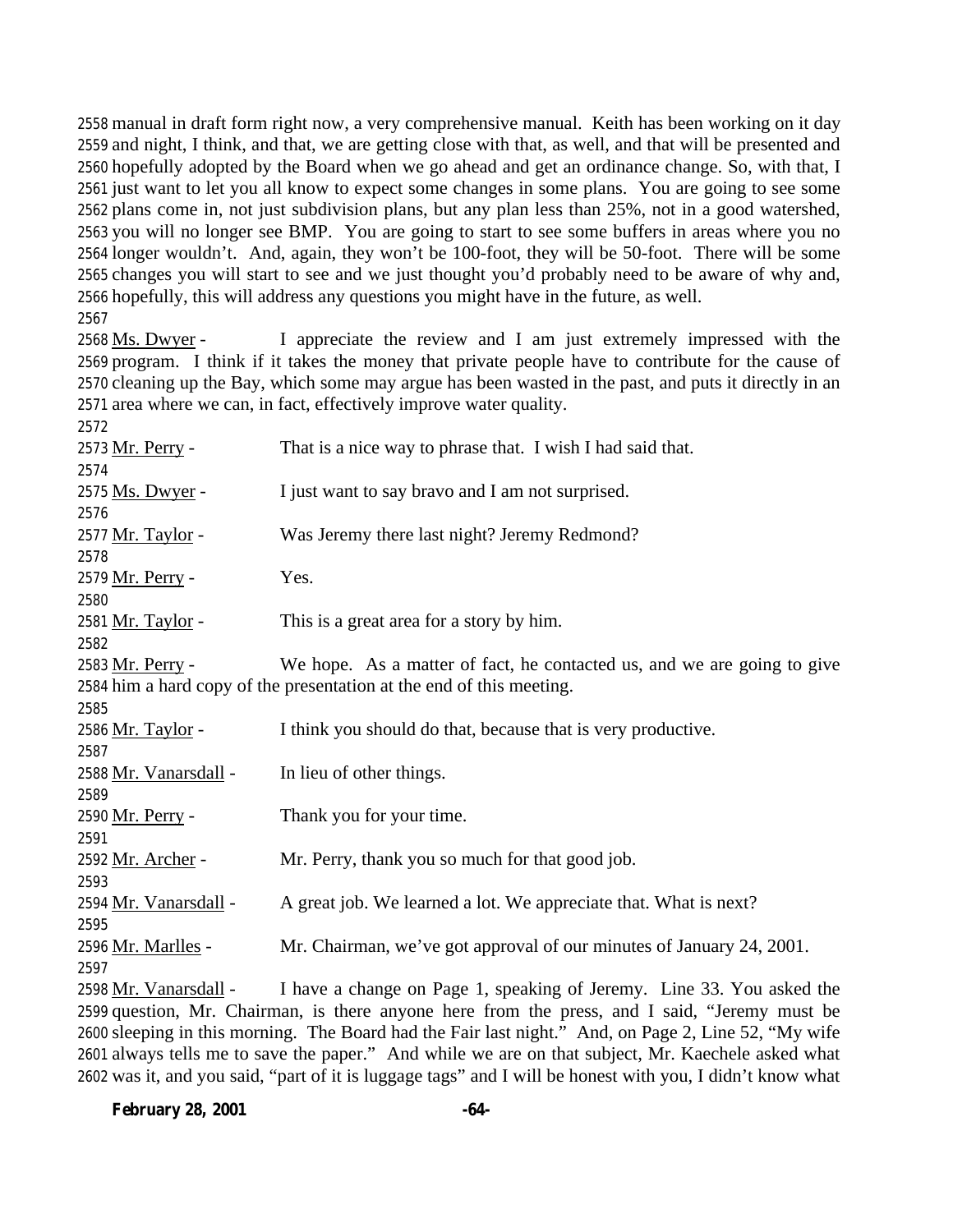the other part was. That is why all I did was hold it up and say, "Here it is." Mr. Archer - I remember that. Mr. Vanarsdall - Ms. Dwyer was partly to blame for that because just before we started the meeting she showed me her little compact thing here and when I saw that thing, I said, "Great day" and I couldn't get it open. So, for those of you who were in suspense, as I was, it was to hold my cards, instead of this. Mr. Archer - I want one of those, too, Ernie. Mr. Vanarsdall - I am so ignorant that I enjoyed it. Mr. Archer - I had a couple of corrections, but they are not worth mentioning, I don't think. Any further corrections to the minutes? If not, can we have a motion for approval. 2619 Mr. Taylor - I move approval of the minutes. Mr. Vanarsdall - Second. 2623 Mr. Archer - Minutes seconded and approved. And, Mr. Secretary, you have one more item. 2626 Mr. Marlles - Just one quick item, Mr. Chairman. Staff is in the process of preparing an amendment to regulate private kennels within the residential areas of the County. I would like to have a work session with the Commission on March 28 to present that, so we are asking the Planning Commission to schedule a work session on March 28. Mr. Archer - OK. Planning Commission, can we schedule a work session on March 28? 2634 Mr. Vanarsdall - Can we bring our dog? Mr. Archer - Bring your kennel, too. Mr. Vanarsdall - Bring the kennel and the dog. Mr. Archer - Is that agreeable? Starting at the regular time? First or last? Mr. Marlles - It can be last. It is not going to take long. Mr. Archer - Do it at the end of the agenda. March 28. 2646 Mr. Vanarsdall - Are you going to send us a flyer? 

**February 28, 2001 -65-**